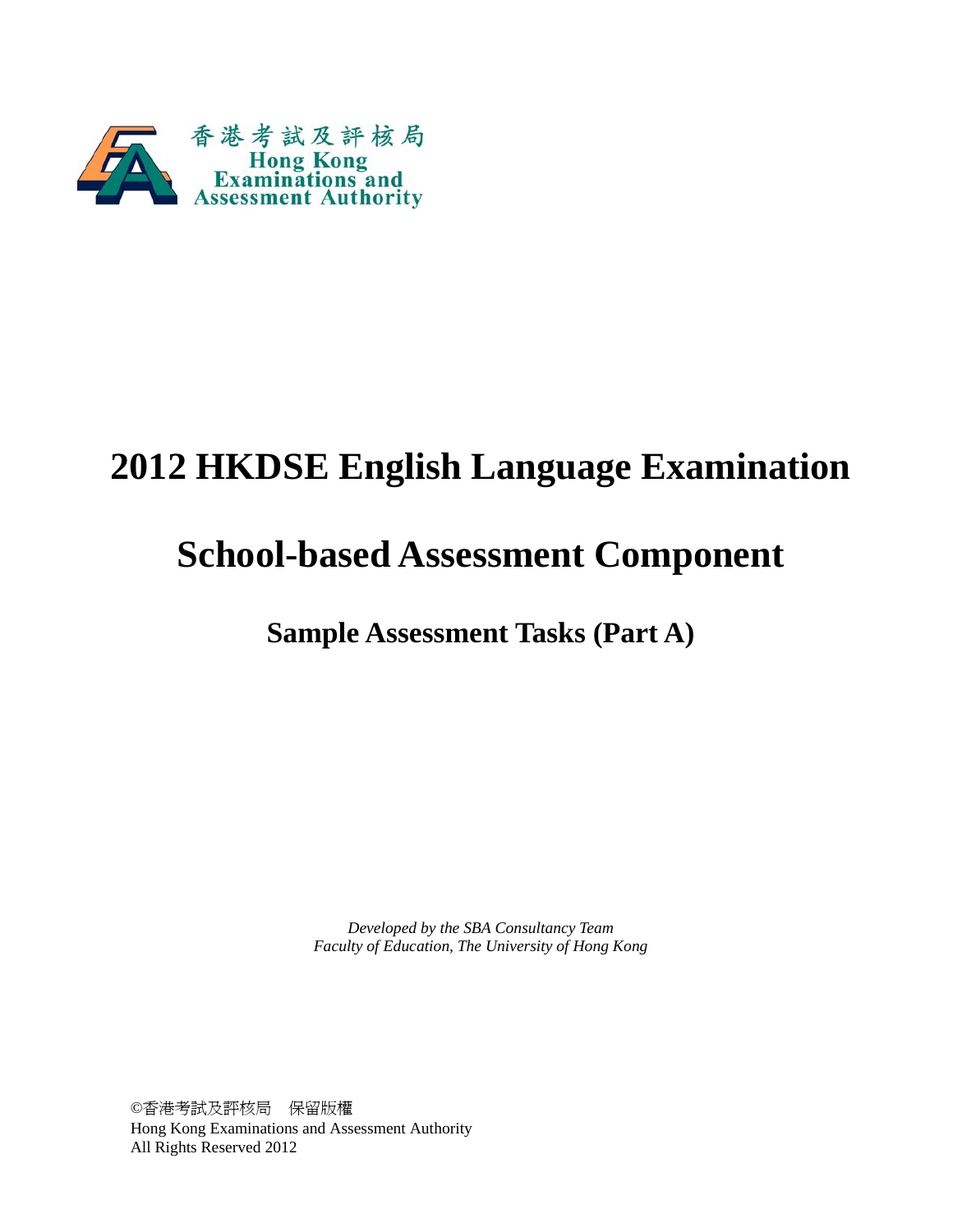|                | <b>Task name</b>                                | Task type* | <b>Appendices</b> |
|----------------|-------------------------------------------------|------------|-------------------|
| $\mathbf{1}$   | An interesting character 1                      | GI         | 1, 5              |
| $\overline{2}$ | An interesting character 2                      | IP         | 2, 3              |
| $\overline{3}$ | Adopt a character                               | GI         |                   |
| $\overline{4}$ | Casting couch                                   | GI         |                   |
| 5              | Heroes/Heroines                                 | GI         |                   |
| 6              | Choosing a gift for a character 1               | GI         | 3                 |
| $\overline{7}$ | Choosing a gift for a character 2               | IP         | 3                 |
| 8              | New neighbours                                  | IP         |                   |
| 9              | Using magic                                     | GI         |                   |
| 10             | Getting personal                                | GI         | $\overline{4}$    |
| 11             | <b>Book review</b>                              | GI         | 5                 |
| 12             | <b>Book</b> talks                               | GI         | 5, 6, 7           |
| 13             | Reading Portfolio Assessment                    | IP         | 4, 8              |
| 14             | <b>Book Promotion</b>                           | GI         | 9, 14             |
| 15             | <b>Book/Film Promotion</b>                      | IP         | 3, 10             |
| 16             | Read the book! Watch the film!                  | IP         | 3, 11             |
| 17             | Going on holiday                                | GI         | 12                |
| 18             | Celebrity interview                             | GI         | 13                |
| 19             | Panel discussion                                | GI         |                   |
| 20             | Independent work with documentaries/non-fiction | IP         |                   |
| 21             | Group work with non-print non-fiction           | GI         |                   |
| 22             | Different cultures 1                            | IP         | 3                 |
| 23             | Different cultures 2                            | GI         |                   |
| 24             | Two stars and a wish                            | GI         | 2, 14             |

## **Sample Assessment Tasks (Part A)**

Keys: GI = Group Interaction; IP = Individual Presentation

## **Appendices**

|                | Stimulation for Interaction                  |
|----------------|----------------------------------------------|
| $\overline{2}$ | Handout: An interesting character            |
| $\overline{3}$ | <b>Evaluation Forms</b>                      |
| 4              | Personal Responses List                      |
| 5              | <b>Book Review Questions</b>                 |
| 6              | <b>Book Talks</b>                            |
| 7              | <b>Evaluation Form for Book Talks</b>        |
| 8              | Reading Reflection                           |
| 9              | The Six Thinking Hats                        |
| 10             | Book/Film Promotion: Guidelines for students |
| 11             | Book and Film Comparison Questions           |
| 12             | Candidate's Sheet                            |
| 13             | What Goes into a Celebrity Interview?        |
| 14             | Guiding Questions for Students               |
| 15             | Who would you help?                          |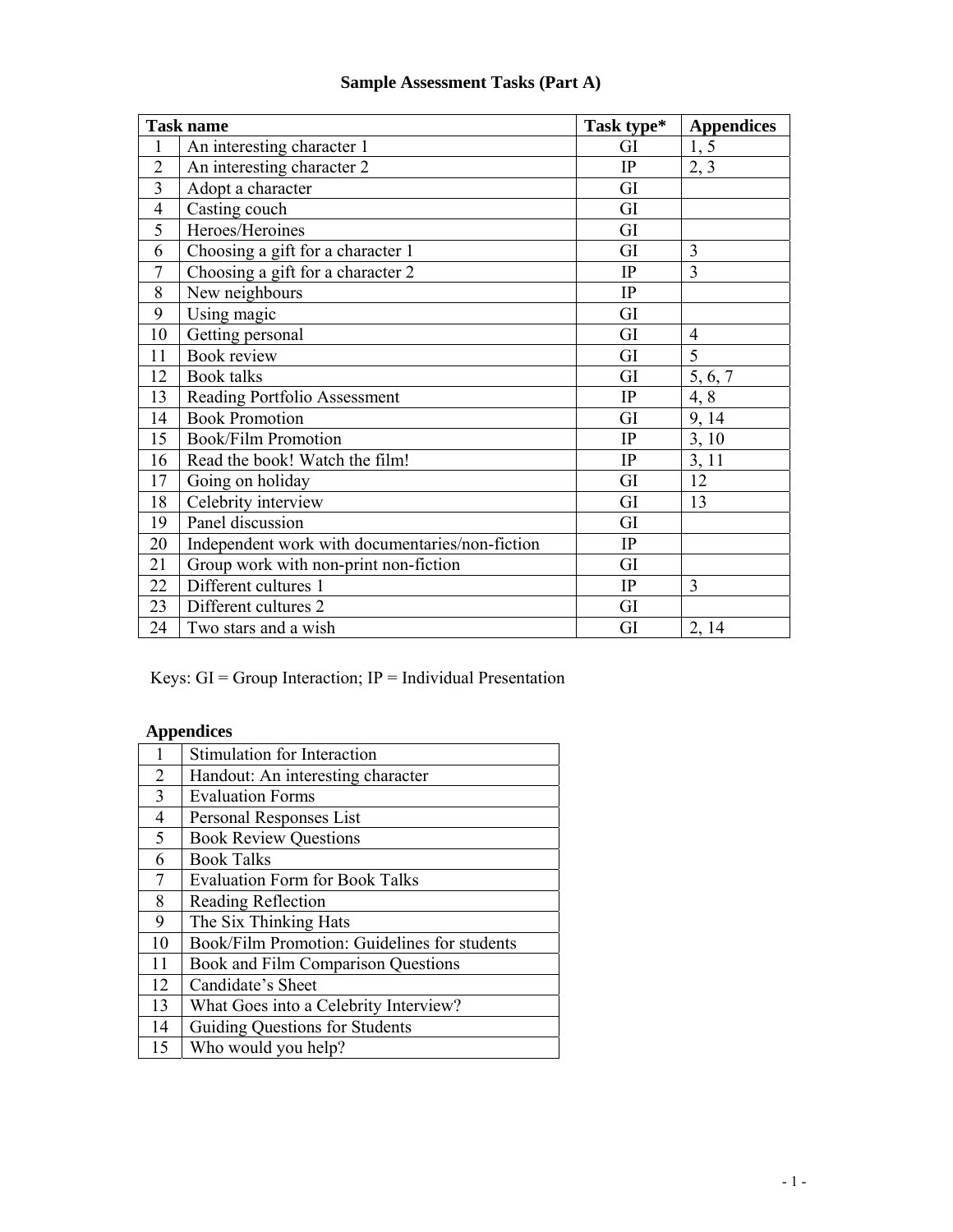|                                                            | Sample Assessment Task 1 (Part A)                                                                                                                                                                                                                                                                                |  |  |  |  |
|------------------------------------------------------------|------------------------------------------------------------------------------------------------------------------------------------------------------------------------------------------------------------------------------------------------------------------------------------------------------------------|--|--|--|--|
|                                                            | Name of Task: An interesting character 1 (for lower ability learners)                                                                                                                                                                                                                                            |  |  |  |  |
| <b>Oral Text-type:</b> individual presentation             | $\vee$ interaction                                                                                                                                                                                                                                                                                               |  |  |  |  |
| <b>Communication Functions:</b>                            |                                                                                                                                                                                                                                                                                                                  |  |  |  |  |
| $\vee$ describing<br>$\Box$ reporting                      | $\vee$ discussing<br>$\vee$ explaining                                                                                                                                                                                                                                                                           |  |  |  |  |
| $\Box$ classifying<br>$\vee$ comparing                     | $\Box$ persuading<br>others:                                                                                                                                                                                                                                                                                     |  |  |  |  |
| Audience--teacher plus:                                    | Role(s) of audience:<br><b>Target audience:</b>                                                                                                                                                                                                                                                                  |  |  |  |  |
| $\vee$ a student partner                                   | $\blacktriangleright$ fellow students<br>giving non-verbal responses only                                                                                                                                                                                                                                        |  |  |  |  |
| small groups                                               | $\blacksquare$ questioning/commenting<br>students from other classes                                                                                                                                                                                                                                             |  |  |  |  |
| $\Box$ class                                               | $\blacktriangleright$ interacting with no limitations<br>$\vee$ teacher(s)                                                                                                                                                                                                                                       |  |  |  |  |
| more than one class                                        | $\Box$ others:                                                                                                                                                                                                                                                                                                   |  |  |  |  |
| Where on this continuum would you place the task?          |                                                                                                                                                                                                                                                                                                                  |  |  |  |  |
| M<br>spontaneous, informal                                 | individual long turn of<br>individual long turn that is<br>interactive, planned yet                                                                                                                                                                                                                              |  |  |  |  |
| dialogue, e.g. small<br>group interaction                  | planned, formal and<br>dialogic, e.g. semi-<br>planned, spoken text, e.g.<br>formal group report<br>news reporting, story<br>coherent, e.g. spoken report,<br>telling<br>a speech                                                                                                                                |  |  |  |  |
| This task is suitable for use with the following genre(s): |                                                                                                                                                                                                                                                                                                                  |  |  |  |  |
| print/non-print fiction<br>M                               |                                                                                                                                                                                                                                                                                                                  |  |  |  |  |
| print/non-print biography/autobiography                    |                                                                                                                                                                                                                                                                                                                  |  |  |  |  |
|                                                            | factual books/documentaries on common topics, e.g. sports, hobbies, travel                                                                                                                                                                                                                                       |  |  |  |  |
|                                                            | books/films on real life issues, e.g. those to do with the environment, society or the economy                                                                                                                                                                                                                   |  |  |  |  |
|                                                            | Topic/text/materials/resources used for the assessment activities (i.e. websites, movies, books, handouts):                                                                                                                                                                                                      |  |  |  |  |
|                                                            | Any print/non-print fiction, handout for discussion (see Appendix 1), book review questions (see Appendix 2)                                                                                                                                                                                                     |  |  |  |  |
| <b>Description of activities</b><br>leading to assessment  | Ask students to think of an interesting character from a story or a film they have recently<br>1.<br>read/watched. Have them write down the personal characteristics of the interesting<br>character on a note card in point-form and bring it to class. Prepare a handout (see<br>Appendix 1) for each student. |  |  |  |  |
|                                                            | Distribute and discuss the handout (Appendix 1) with students.<br>2.                                                                                                                                                                                                                                             |  |  |  |  |
|                                                            | Have students work in pairs for 5 minutes and think of other possible questions to add to<br>3.<br>the handout.                                                                                                                                                                                                  |  |  |  |  |
|                                                            | Ask students to make good use of the note card they have prepared.<br>4.                                                                                                                                                                                                                                         |  |  |  |  |
|                                                            | Invite students to share their questions.<br>5.                                                                                                                                                                                                                                                                  |  |  |  |  |
|                                                            | Write down the additional questions on the blackboard and try to elicit some possible<br>6.<br>answers from the students.                                                                                                                                                                                        |  |  |  |  |
|                                                            | Ask students to write down some of the additional questions on the blackboard onto their<br>7.<br>handouts.                                                                                                                                                                                                      |  |  |  |  |
|                                                            | Ask students to hold a pair discussion using the handout for reference.<br>8.                                                                                                                                                                                                                                    |  |  |  |  |
|                                                            | Encourage students to compare and contrast their chosen characters during the<br>9.<br>interaction.                                                                                                                                                                                                              |  |  |  |  |
| <b>Assessment activity</b><br>(Individual presentation)    | Ask students to compare another character from the book/film they read/saw with a partner.<br>They may use a single note card for support and reference.                                                                                                                                                         |  |  |  |  |
| Post assessment activity                                   | Ask students to do self- and peer-assessment after the assessment activity.<br>1.<br>Give feedback on the overall performance of the class and give advice on how to make<br>2.<br>improvements by making use of the assessment criteria.                                                                        |  |  |  |  |
| <b>Remarks:</b>                                            |                                                                                                                                                                                                                                                                                                                  |  |  |  |  |
|                                                            |                                                                                                                                                                                                                                                                                                                  |  |  |  |  |

This assessment task is relatively simple and suitable for weaker students who need extra support and guidance to hold an interaction.

• You may ask students to provide some background information about the book/film they read/saw before the interaction begins. See the basic book review questions in Appendix 2 for reference.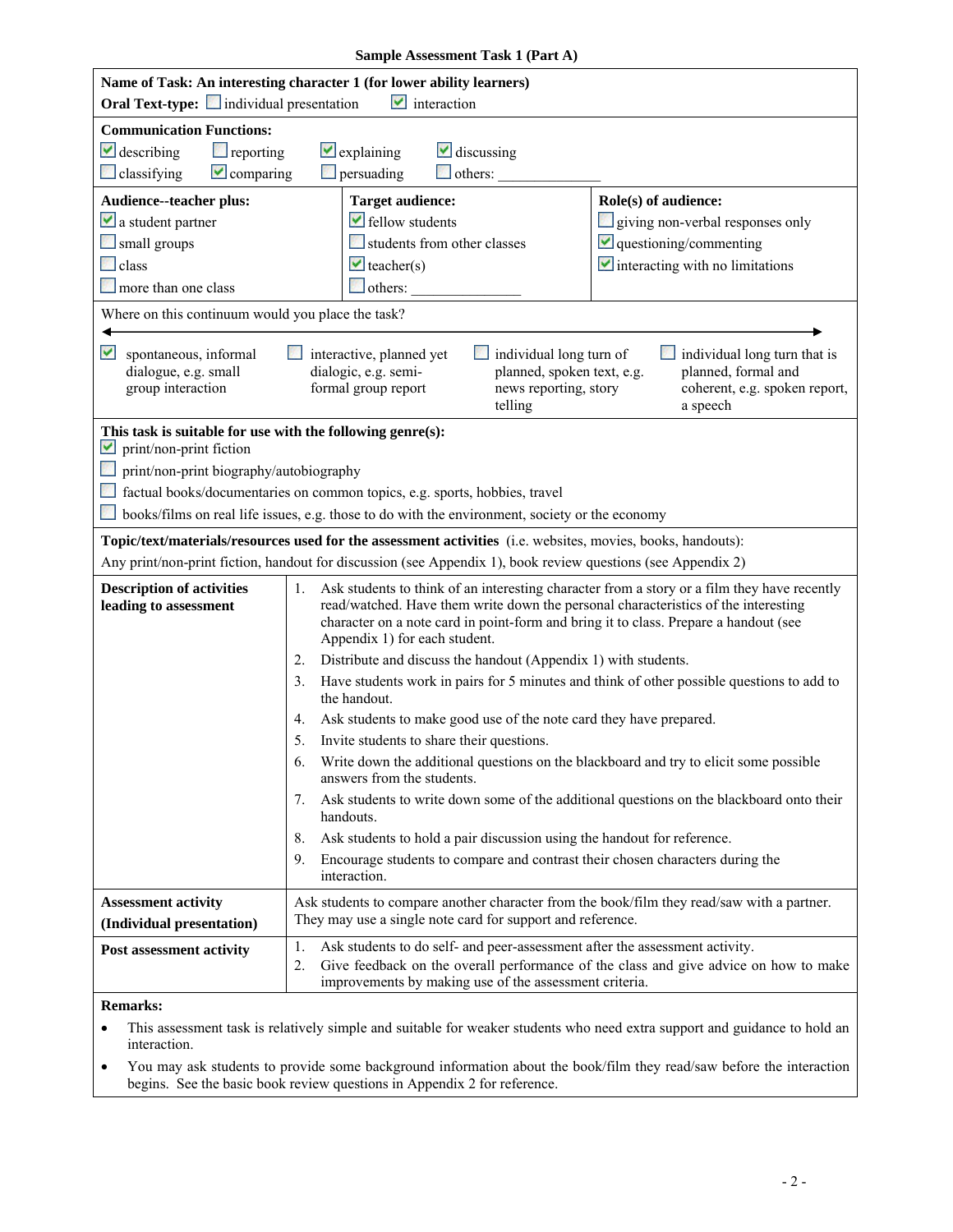|                                                                                                                              | Sample Assessment Task 2 (Part A)                                                                                                                                                  |                                                     |  |  |  |
|------------------------------------------------------------------------------------------------------------------------------|------------------------------------------------------------------------------------------------------------------------------------------------------------------------------------|-----------------------------------------------------|--|--|--|
| Name of Task: An interesting character 2                                                                                     |                                                                                                                                                                                    |                                                     |  |  |  |
| Oral Text-type: individual presentation                                                                                      | $\Box$ interaction                                                                                                                                                                 |                                                     |  |  |  |
| <b>Communication Functions:</b>                                                                                              |                                                                                                                                                                                    |                                                     |  |  |  |
| $\vee$ describing<br>$\vee$ reporting                                                                                        | $\vee$ explaining<br>$\Box$ discussing                                                                                                                                             |                                                     |  |  |  |
| $\Box$ classifying<br>$\Box$ comparing                                                                                       | others:<br>$\Box$ persuading                                                                                                                                                       |                                                     |  |  |  |
| Audience--teacher plus:                                                                                                      | <b>Target audience:</b>                                                                                                                                                            | Role(s) of audience:                                |  |  |  |
| $\Box$ a student partner                                                                                                     | $\blacktriangleright$ fellow students                                                                                                                                              | $\vee$ giving non-verbal responses only             |  |  |  |
| small groups                                                                                                                 | students from other classes                                                                                                                                                        | $\Box$ questioning/commenting                       |  |  |  |
| $\vee$ class                                                                                                                 | $\vee$ teacher(s)                                                                                                                                                                  | interacting with no limitations                     |  |  |  |
| $\Box$ more than one class                                                                                                   | $\Box$ others:                                                                                                                                                                     |                                                     |  |  |  |
| Where on this continuum would you place the task?                                                                            |                                                                                                                                                                                    |                                                     |  |  |  |
|                                                                                                                              |                                                                                                                                                                                    |                                                     |  |  |  |
| spontaneous, informal<br>dialogue, e.g. small                                                                                | interactive, planned yet<br>$\vee$ individual long turn of<br>dialogic, e.g. semi-<br>planned, spoken text,                                                                        | individual long turn that is<br>planned, formal and |  |  |  |
| group interaction                                                                                                            | formal group report,<br>e.g. news reporting,                                                                                                                                       | coherent, e.g. spoken report,                       |  |  |  |
|                                                                                                                              | interactive factual report<br>story telling                                                                                                                                        | a speech                                            |  |  |  |
| This task is suitable for use with the following genre(s):                                                                   |                                                                                                                                                                                    |                                                     |  |  |  |
| print/non-print fiction<br>M                                                                                                 |                                                                                                                                                                                    |                                                     |  |  |  |
| print/non-print biography/autobiography                                                                                      |                                                                                                                                                                                    |                                                     |  |  |  |
|                                                                                                                              | factual books/documentaries on common topics, e.g. sports, hobbies, travel                                                                                                         |                                                     |  |  |  |
|                                                                                                                              | books/films on real life issues, e.g. those to do with the environment, society or the economy                                                                                     |                                                     |  |  |  |
|                                                                                                                              | Topic/text/materials/resources used for the assessment activities (i.e. websites, movies, books, handouts):                                                                        |                                                     |  |  |  |
|                                                                                                                              | Any print/non-print fiction, book review questions (see Appendix 2), guidelines and evaluation forms (see Appendix 3)                                                              |                                                     |  |  |  |
| <b>Description of activities</b><br>1. Make a copy of the handout (see Appendix 2) for each student. Think of an interesting |                                                                                                                                                                                    |                                                     |  |  |  |
| leading to assessment                                                                                                        | character from a story you have read or a film you have watched and be prepared to talk                                                                                            |                                                     |  |  |  |
| about your chosen character using the handout for reference.                                                                 |                                                                                                                                                                                    |                                                     |  |  |  |
|                                                                                                                              | Ask students to think of an interesting character from your chosen story they have read or<br>2.<br>the film they have watched.                                                    |                                                     |  |  |  |
|                                                                                                                              | Distribute and discuss the handout with the students.<br>3.                                                                                                                        |                                                     |  |  |  |
|                                                                                                                              | Talk about an interesting character you have in mind using the handout for reference.<br>4.                                                                                        |                                                     |  |  |  |
|                                                                                                                              | Ask students to prepare an oral presentation to introduce their chosen character to the<br>5.                                                                                      |                                                     |  |  |  |
|                                                                                                                              | entire class; using the handout for reference.                                                                                                                                     |                                                     |  |  |  |
|                                                                                                                              | On the day of the presentation, students can conduct peer evaluations using the guidelines<br>6.<br>and evaluation forms in Appendix 3 for reference.                              |                                                     |  |  |  |
|                                                                                                                              |                                                                                                                                                                                    |                                                     |  |  |  |
| <b>Assessment activity</b>                                                                                                   | Ask the students to prepare a presentation on their chosen character from another story they<br>have read/another film they have watched. They may make good use of the guidelines |                                                     |  |  |  |
| (Individual presentation)                                                                                                    | (Appendix 2) in preparation of their presentation. However, only brief notes in point-form can                                                                                     |                                                     |  |  |  |
|                                                                                                                              | be used during the assessment.                                                                                                                                                     |                                                     |  |  |  |
| Post assessment activity                                                                                                     | Ask students to do self- and peer-assessment after the assessment activity.<br>1.                                                                                                  |                                                     |  |  |  |
|                                                                                                                              | Give feedback on the overall performance of the class and give advice on how to make<br>2.                                                                                         |                                                     |  |  |  |
|                                                                                                                              | improvements by making use of the assessment criteria.                                                                                                                             |                                                     |  |  |  |
| <b>Remarks:</b>                                                                                                              |                                                                                                                                                                                    |                                                     |  |  |  |

- Modeling the activity by presenting an interesting character from a book you have read or a film you have watched can help students understand better what you expect them to do.
- If class time is limited, the presentations may require more than one class period.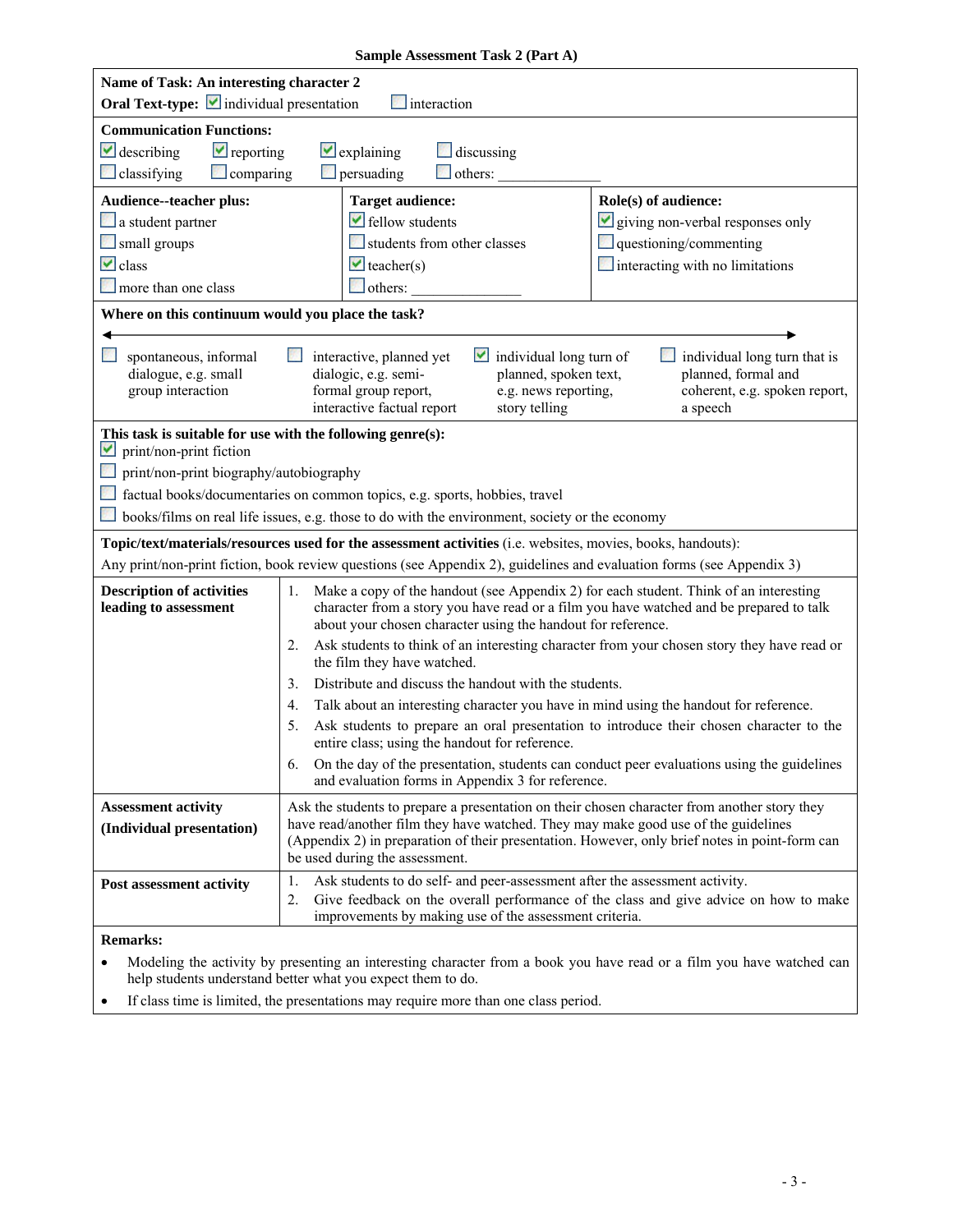|                                                                                            | Sample Assessment Task 3 (Part A)                                                                                                                                                                                                                            |                                                                                                             |                                                                                                                                                                                       |  |  |
|--------------------------------------------------------------------------------------------|--------------------------------------------------------------------------------------------------------------------------------------------------------------------------------------------------------------------------------------------------------------|-------------------------------------------------------------------------------------------------------------|---------------------------------------------------------------------------------------------------------------------------------------------------------------------------------------|--|--|
| Name of Task: Adopt a character                                                            |                                                                                                                                                                                                                                                              |                                                                                                             |                                                                                                                                                                                       |  |  |
|                                                                                            | Oral Text-type: individual presentation<br>$\blacktriangleright$ interaction                                                                                                                                                                                 |                                                                                                             |                                                                                                                                                                                       |  |  |
| <b>Communication Functions:</b>                                                            |                                                                                                                                                                                                                                                              |                                                                                                             |                                                                                                                                                                                       |  |  |
| $\vee$ describing<br>$\vee$ reporting                                                      | $\vee$ explaining                                                                                                                                                                                                                                            | $\vee$ discussing                                                                                           |                                                                                                                                                                                       |  |  |
| $\Box$ classifying<br>$\Box$ comparing                                                     | $\Box$ persuading                                                                                                                                                                                                                                            | $\Box$ others:                                                                                              |                                                                                                                                                                                       |  |  |
| Audience--teacher plus:                                                                    | <b>Target audience:</b>                                                                                                                                                                                                                                      |                                                                                                             | Role(s) of audience:                                                                                                                                                                  |  |  |
| a student partner                                                                          | $\blacktriangleright$ fellow students                                                                                                                                                                                                                        |                                                                                                             | giving non-verbal responses only                                                                                                                                                      |  |  |
| $\blacktriangleright$ small groups                                                         |                                                                                                                                                                                                                                                              | $\blacksquare$ questioning/commenting<br>students from other classes                                        |                                                                                                                                                                                       |  |  |
| $\Box$ class                                                                               |                                                                                                                                                                                                                                                              | $\blacktriangleright$ interacting with no limitations<br>$\blacktriangleright$ teacher(s)                   |                                                                                                                                                                                       |  |  |
| $\Box$ more than one class                                                                 | others:                                                                                                                                                                                                                                                      |                                                                                                             |                                                                                                                                                                                       |  |  |
| Where on this continuum would you place the task?                                          |                                                                                                                                                                                                                                                              |                                                                                                             |                                                                                                                                                                                       |  |  |
|                                                                                            |                                                                                                                                                                                                                                                              |                                                                                                             |                                                                                                                                                                                       |  |  |
| v spontaneous, informal<br>dialogue, e.g. small<br>group interaction                       | interactive, planned yet<br>dialogic, e.g. semi-formal<br>group report, interactive<br>factual report                                                                                                                                                        | individual long turn of<br>planned, spoken text, e.g.<br>news reporting, story<br>telling                   | individual long turn that<br>is planned, formal and<br>coherent, e.g. spoken<br>report, a speech                                                                                      |  |  |
| This task is suitable for use with the following genre(s):<br>print/non-print fiction<br>M |                                                                                                                                                                                                                                                              |                                                                                                             |                                                                                                                                                                                       |  |  |
| print/non-print biography/autobiography                                                    |                                                                                                                                                                                                                                                              |                                                                                                             |                                                                                                                                                                                       |  |  |
|                                                                                            |                                                                                                                                                                                                                                                              | factual books/documentaries on common topics, e.g. sports, hobbies, travel                                  |                                                                                                                                                                                       |  |  |
|                                                                                            |                                                                                                                                                                                                                                                              | books/films on real life issues, e.g. those to do with the environment, society or the economy              |                                                                                                                                                                                       |  |  |
|                                                                                            |                                                                                                                                                                                                                                                              | Topic/text/materials/resources used for the assessment activities (i.e. websites, movies, books, handouts): |                                                                                                                                                                                       |  |  |
|                                                                                            | A film where the characters and their relationships are important                                                                                                                                                                                            |                                                                                                             |                                                                                                                                                                                       |  |  |
| <b>Description of activities</b><br>leading to assessment                                  | Arrange a movie viewing session as an out-of-class activity. You may book a theatre in<br>1.<br>advance and take the whole form to view a movie. Students will get cheaper tickets that way.                                                                 |                                                                                                             |                                                                                                                                                                                       |  |  |
|                                                                                            | Before viewing, give students a list of names and a brief description of the main characters.<br>2.<br>You may also give students a plot summary so that they will have some background<br>knowledge to understand the movie better.                         |                                                                                                             |                                                                                                                                                                                       |  |  |
|                                                                                            | 3.                                                                                                                                                                                                                                                           |                                                                                                             | You may brainstorm or discuss with the students the related/new vocabulary they may<br>encounter in the movie and compile a list of useful words/expressions for students' reference. |  |  |
|                                                                                            | Divide students into groups of 4-5. Ask each group member to adopt one of the main<br>4.<br>characters and assume his/her identity. Each group member should adopt a different<br>character.                                                                 |                                                                                                             |                                                                                                                                                                                       |  |  |
|                                                                                            | Ask them to think about <i>their</i> situation, current mood, motivations/desires, and feelings about<br>5.<br>the other characters while watching the movie.                                                                                                |                                                                                                             |                                                                                                                                                                                       |  |  |
|                                                                                            | In class, students present their new selves to their group members, covering the four aspects<br>6.<br>outlined in Step 5.                                                                                                                                   |                                                                                                             |                                                                                                                                                                                       |  |  |
|                                                                                            | 7.<br>opinions, agreement and disagreement.                                                                                                                                                                                                                  |                                                                                                             | After each character presentation, encourage the group members to ask questions, show their                                                                                           |  |  |
| <b>Assessment activity</b>                                                                 |                                                                                                                                                                                                                                                              |                                                                                                             | Ask students to work in groups of 4-5 and watch another movie together. Ask them to prepare a                                                                                         |  |  |
| (Group interaction)                                                                        | group discussion following Steps 4-7.                                                                                                                                                                                                                        |                                                                                                             |                                                                                                                                                                                       |  |  |
| Post assessment activity                                                                   | A simple $Q$ & A session may be held after each presentation. Although this will not form part of<br>the assessment, it can provide students with more opportunities to interact with others/exchange<br>ideas, which can encourage assessment for learning. |                                                                                                             |                                                                                                                                                                                       |  |  |
| <b>Remarks:</b>                                                                            |                                                                                                                                                                                                                                                              |                                                                                                             |                                                                                                                                                                                       |  |  |

- explanation and justification for their answers. Provide students with the necessary language if they are not familiar with • During group discussions, encourage students to interact with their group members by asking for suggestions, clarification, conducting group discussions.
- • You may want to arrange for a technician to video-record some good presentations and discussions that take place in Steps 6 and 7. Then show the class what a good discussion entails so students will be better prepared for the SBA and know what they are expected to do.
- • After the group discussion, students may play a hot seat game by selecting a student from each group to sit in the hot seat and be quizzed by the audience on his/her behavior, background, character, relationships, feelings, etc.

 $4 -$  *Cambridge: Cambridge University Press, p. 125-126. Adapted from Sherman, J. (2003). "Adopt a character" in Using authentic video in the language classroom,*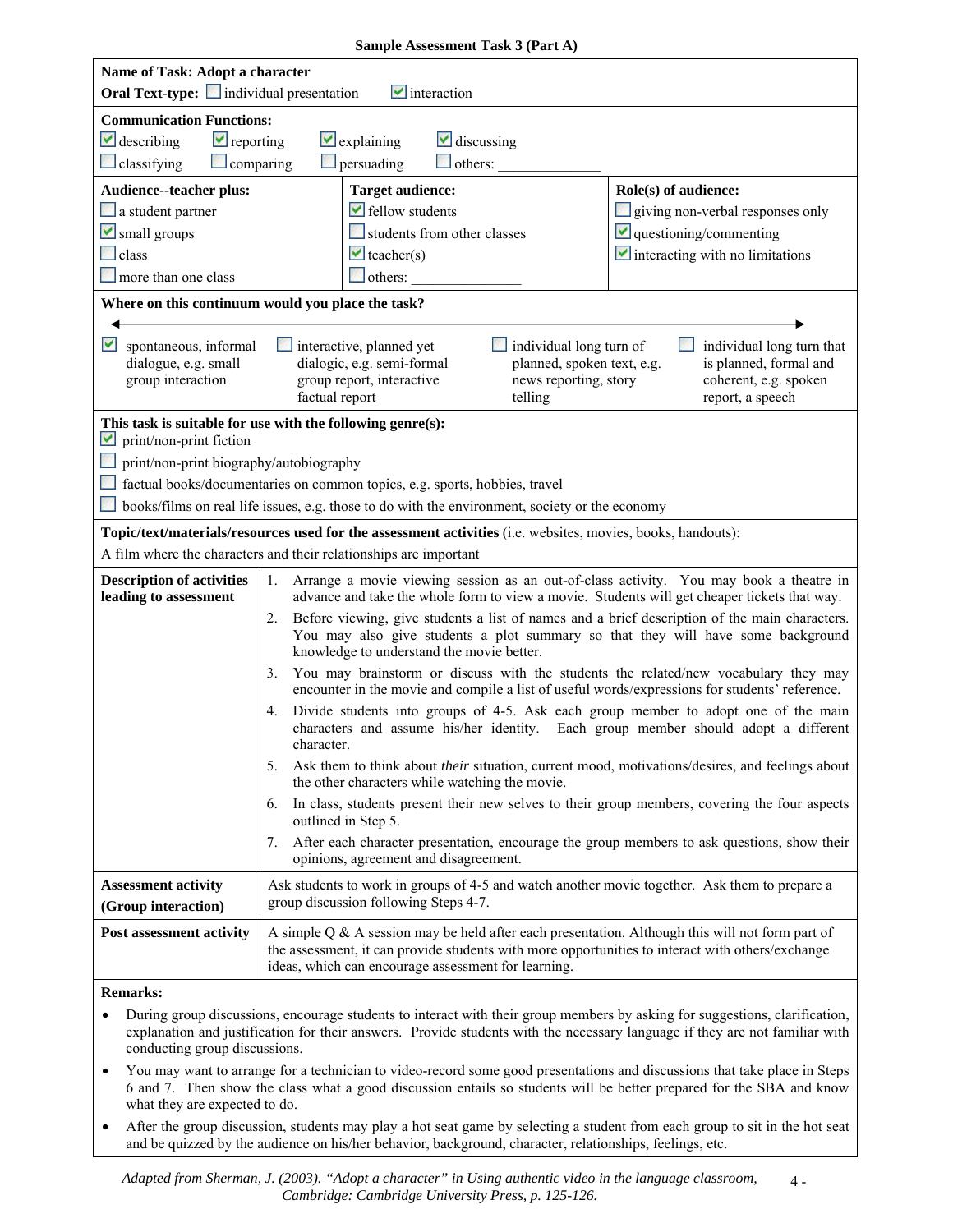| <b>Name of Task: Casting couch</b>                                                                          |                                                                                                                                                                                                                   |                                                                                                |                                                                                                |                                |                                                                                                 |
|-------------------------------------------------------------------------------------------------------------|-------------------------------------------------------------------------------------------------------------------------------------------------------------------------------------------------------------------|------------------------------------------------------------------------------------------------|------------------------------------------------------------------------------------------------|--------------------------------|-------------------------------------------------------------------------------------------------|
| <b>Oral Text-type:</b> individual presentation<br>$\blacksquare$ interaction                                |                                                                                                                                                                                                                   |                                                                                                |                                                                                                |                                |                                                                                                 |
|                                                                                                             | <b>Communication Functions:</b>                                                                                                                                                                                   |                                                                                                |                                                                                                |                                |                                                                                                 |
| $\blacktriangleright$ reporting<br>$\vee$ describing                                                        |                                                                                                                                                                                                                   | $\vee$ explaining                                                                              | $\vee$ discussing                                                                              |                                |                                                                                                 |
| $\Box$ classifying<br>$\vee$ comparing                                                                      |                                                                                                                                                                                                                   | $\Box$ persuading                                                                              | others:                                                                                        |                                |                                                                                                 |
| Audience--teacher plus:                                                                                     |                                                                                                                                                                                                                   | <b>Target audience:</b>                                                                        |                                                                                                | Role(s) of audience:           |                                                                                                 |
| $\Box$ a student partner                                                                                    |                                                                                                                                                                                                                   | $\blacktriangleright$ fellow students                                                          |                                                                                                |                                | giving non-verbal responses only                                                                |
| $\vee$ small groups                                                                                         |                                                                                                                                                                                                                   |                                                                                                | students from other classes                                                                    |                                | $\vee$ questioning/commenting                                                                   |
| $\Box$ class                                                                                                |                                                                                                                                                                                                                   | $\Box$ teacher(s)                                                                              |                                                                                                |                                | $\vee$ interacting with no limitations                                                          |
| more than one class                                                                                         |                                                                                                                                                                                                                   | $\theta$ others:                                                                               |                                                                                                |                                |                                                                                                 |
| Where on this continuum would you place the task?                                                           |                                                                                                                                                                                                                   |                                                                                                |                                                                                                |                                |                                                                                                 |
|                                                                                                             |                                                                                                                                                                                                                   |                                                                                                |                                                                                                |                                |                                                                                                 |
| M<br>spontaneous, informal                                                                                  |                                                                                                                                                                                                                   | interactive, planned yet                                                                       |                                                                                                | $\Box$ individual long turn of | individual long turn that                                                                       |
| dialogue, e.g. small                                                                                        |                                                                                                                                                                                                                   | dialogic, e.g. semi-formal                                                                     |                                                                                                | planned, spoken text, e.g.     | is planned, formal and                                                                          |
| group interaction                                                                                           |                                                                                                                                                                                                                   | group report, interactive<br>factual report                                                    | telling                                                                                        | news reporting, story          | coherent, e.g. spoken<br>report, a speech                                                       |
|                                                                                                             |                                                                                                                                                                                                                   |                                                                                                |                                                                                                |                                |                                                                                                 |
| This task is suitable for use with the following genre(s):<br>M<br>print/non-print fiction                  |                                                                                                                                                                                                                   |                                                                                                |                                                                                                |                                |                                                                                                 |
| print/non-print biography/autobiography                                                                     |                                                                                                                                                                                                                   |                                                                                                |                                                                                                |                                |                                                                                                 |
|                                                                                                             |                                                                                                                                                                                                                   |                                                                                                | factual books/documentaries on common topics, e.g. sports, hobbies, travel                     |                                |                                                                                                 |
|                                                                                                             |                                                                                                                                                                                                                   |                                                                                                | books/films on real life issues, e.g. those to do with the environment, society or the economy |                                |                                                                                                 |
|                                                                                                             |                                                                                                                                                                                                                   |                                                                                                |                                                                                                |                                |                                                                                                 |
| Topic/text/materials/resources used for the assessment activities (i.e. websites, movies, books, handouts): |                                                                                                                                                                                                                   |                                                                                                |                                                                                                |                                |                                                                                                 |
|                                                                                                             | Any print/non-print fiction, old magazines and newspapers which contain photos of many different people/characters<br>Ask the students to imagine they are actors' agents and they are now searching for suitable |                                                                                                |                                                                                                |                                |                                                                                                 |
| <b>Description of activities</b>                                                                            | 1.                                                                                                                                                                                                                |                                                                                                | candidates to play the roles of different characters from a story they have recently read.     |                                |                                                                                                 |
| leading to assessment                                                                                       | 2.                                                                                                                                                                                                                |                                                                                                | Write down the names of some major characters on the board.                                    |                                |                                                                                                 |
|                                                                                                             | 3 <sub>1</sub>                                                                                                                                                                                                    |                                                                                                |                                                                                                |                                | Divide the class into groups of 3-4. Either assign or ask each group to choose a character they |
|                                                                                                             |                                                                                                                                                                                                                   | want to work on.                                                                               |                                                                                                |                                |                                                                                                 |
|                                                                                                             | 4.                                                                                                                                                                                                                |                                                                                                |                                                                                                |                                | Ask the students to discuss the following issues in groups or brainstorm some of the other key  |
|                                                                                                             |                                                                                                                                                                                                                   |                                                                                                | elements they have to consider before their search:                                            |                                |                                                                                                 |
|                                                                                                             | a)<br>b)                                                                                                                                                                                                          | the personalities of the characters                                                            | the hobbies or habits of the characters                                                        |                                |                                                                                                 |
|                                                                                                             | $\mathbf{c})$                                                                                                                                                                                                     |                                                                                                | some of the major events in which the characters take part in                                  |                                |                                                                                                 |
|                                                                                                             |                                                                                                                                                                                                                   |                                                                                                | d) the way that the characters handle crises in the story                                      |                                |                                                                                                 |
|                                                                                                             | Pass the magazines and newspaper to each group and ask them to hunt for a photo which<br>5.                                                                                                                       |                                                                                                |                                                                                                |                                |                                                                                                 |
|                                                                                                             | seems to fit their particular character. Set a time limit for this.                                                                                                                                               |                                                                                                |                                                                                                |                                |                                                                                                 |
|                                                                                                             |                                                                                                                                                                                                                   | Each group member can select a photo and then discuss which photo is the best. Encourage<br>6. |                                                                                                |                                |                                                                                                 |
|                                                                                                             | them to explain their choice with reference to the story during their discussion.<br>Ask each group to present their photo and explain the reasons for their choice in front of the<br>7.                         |                                                                                                |                                                                                                |                                |                                                                                                 |
|                                                                                                             |                                                                                                                                                                                                                   |                                                                                                |                                                                                                |                                | entire class. If more than one group chooses to work on the same character, the class will      |
|                                                                                                             |                                                                                                                                                                                                                   |                                                                                                | nominate the best photo for that character.                                                    |                                |                                                                                                 |
| <b>Assessment activity</b>                                                                                  | 1.                                                                                                                                                                                                                |                                                                                                | Ask students to work in groups of 3 and read the same book together.                           |                                |                                                                                                 |
| (Group interaction)                                                                                         | 2.                                                                                                                                                                                                                |                                                                                                |                                                                                                |                                | Ask students to each hunt for a photo that seems to fit three of the main characters from the   |
|                                                                                                             | story.<br>3.                                                                                                                                                                                                      |                                                                                                |                                                                                                |                                | On the day of the assessment, students will hold a discussion similar to that in Steps 4 and 6  |
|                                                                                                             |                                                                                                                                                                                                                   |                                                                                                |                                                                                                |                                | in the pre-assessment activities; they will select the most suitable photos for the three main  |
|                                                                                                             |                                                                                                                                                                                                                   |                                                                                                | characters and explain their choices with reference to the book.                               |                                |                                                                                                 |
| Post assessment activity                                                                                    | 1.                                                                                                                                                                                                                |                                                                                                | Ask students to do self- and peer-assessment after the assessment activity.                    |                                |                                                                                                 |
|                                                                                                             | 2.                                                                                                                                                                                                                |                                                                                                |                                                                                                |                                | Give feedback on the overall performance of the class and give advice on how to make            |
|                                                                                                             |                                                                                                                                                                                                                   |                                                                                                | improvements by making use of the assessment criteria.                                         |                                |                                                                                                 |
| <b>Remarks:</b>                                                                                             |                                                                                                                                                                                                                   |                                                                                                |                                                                                                |                                |                                                                                                 |

- During group discussions, encourage students to interact with their group members by asking for suggestions, clarification, explanation and justification for their answers. Provide students with the necessary classroom language if they are not familiar with conducting group discussions.
- • You may want to arrange for a technician to video-record some good discussions in Steps 4-6. Then show the class what a good discussion entails so that students will be better prepared for the SBA and know what they are expected to do.

#### **Sample Assessment Task 4 (Part A)**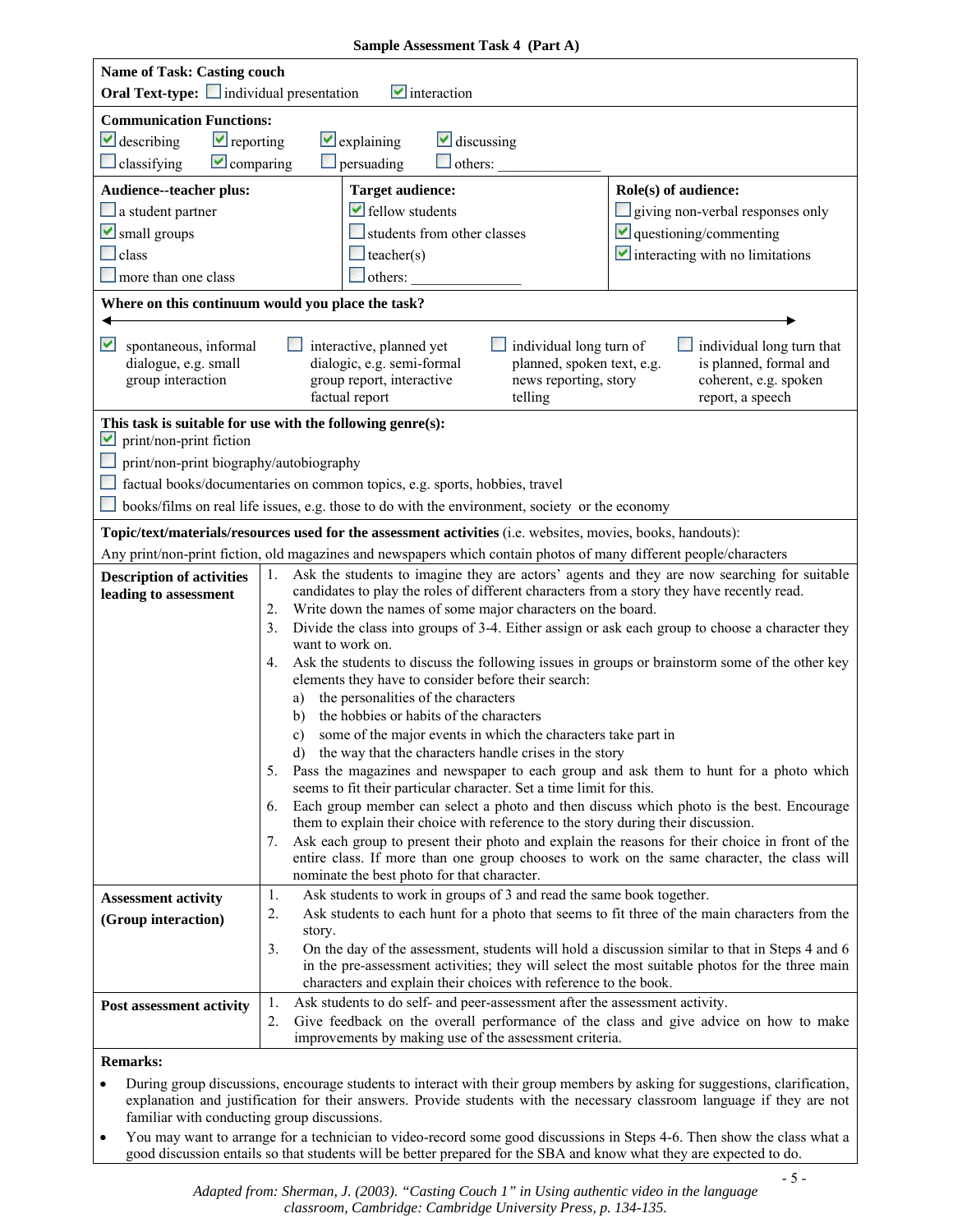| Sample Assessment Task 5 (Part A)                                                                                                                                         |                                                                                                                                      |                                                                                                        |                                                                                                             |                                                                                                                         |  |
|---------------------------------------------------------------------------------------------------------------------------------------------------------------------------|--------------------------------------------------------------------------------------------------------------------------------------|--------------------------------------------------------------------------------------------------------|-------------------------------------------------------------------------------------------------------------|-------------------------------------------------------------------------------------------------------------------------|--|
| <b>Name of Task: Heroes/Heroines</b>                                                                                                                                      |                                                                                                                                      |                                                                                                        |                                                                                                             |                                                                                                                         |  |
|                                                                                                                                                                           | <b>Oral Text-type:</b> individual presentation<br>$\blacksquare$ interaction                                                         |                                                                                                        |                                                                                                             |                                                                                                                         |  |
| <b>Communication Functions:</b>                                                                                                                                           |                                                                                                                                      |                                                                                                        |                                                                                                             |                                                                                                                         |  |
| $\vee$ describing<br>$\blacktriangleright$ reporting                                                                                                                      |                                                                                                                                      | $\vee$ explaining                                                                                      | $\vee$ discussing                                                                                           |                                                                                                                         |  |
| $\Box$ classifying<br>$\vee$ comparing                                                                                                                                    |                                                                                                                                      | $\Box$ persuading                                                                                      | $\Box$ others:                                                                                              |                                                                                                                         |  |
| Audience--teacher plus:                                                                                                                                                   |                                                                                                                                      | <b>Target audience:</b>                                                                                |                                                                                                             | Role(s) of audience:                                                                                                    |  |
| $\vee$ a student partner                                                                                                                                                  |                                                                                                                                      | $\blacktriangleright$ fellow students                                                                  |                                                                                                             | giving non-verbal responses only                                                                                        |  |
| $\vee$ small group                                                                                                                                                        |                                                                                                                                      |                                                                                                        | students from other classes                                                                                 | $\blacksquare$ questioning/commenting                                                                                   |  |
| $\Box$ class                                                                                                                                                              |                                                                                                                                      | $\blacksquare$ teacher(s)                                                                              |                                                                                                             | $\vee$ interacting with no limitations                                                                                  |  |
| more than one class                                                                                                                                                       |                                                                                                                                      | others:                                                                                                |                                                                                                             |                                                                                                                         |  |
| Where on this continuum would you place the task?                                                                                                                         |                                                                                                                                      |                                                                                                        |                                                                                                             |                                                                                                                         |  |
| M<br>spontaneous, informal<br>dialogue, e.g. small<br>group interaction                                                                                                   |                                                                                                                                      | interactive, planned yet<br>dialogic, e.g. semi-<br>formal group report,<br>interactive factual report | individual long turn of<br>planned, spoken text,<br>e.g. news reporting,<br>story telling                   | individual long turn that is<br>planned, formal and<br>coherent, e.g. spoken report,<br>a speech                        |  |
| This task is suitable for use with the following genre(s):<br>print/non-print fiction<br>M                                                                                |                                                                                                                                      |                                                                                                        |                                                                                                             |                                                                                                                         |  |
| M<br>print/non-print biography/autobiography                                                                                                                              |                                                                                                                                      |                                                                                                        |                                                                                                             |                                                                                                                         |  |
| factual books/documentaries on common topics, e.g. sports, hobbies, travel                                                                                                |                                                                                                                                      |                                                                                                        |                                                                                                             |                                                                                                                         |  |
| books/films on real life issues, e.g. environmental, social, economic                                                                                                     |                                                                                                                                      |                                                                                                        |                                                                                                             |                                                                                                                         |  |
|                                                                                                                                                                           |                                                                                                                                      |                                                                                                        | Topic/text/materials/resources used for the assessment activities (i.e. websites, movies, books, handouts): |                                                                                                                         |  |
|                                                                                                                                                                           |                                                                                                                                      |                                                                                                        | Any print/non-print fiction, biography/autobiography with heroes/heroines in the story.                     |                                                                                                                         |  |
| <b>Description of activities</b><br>Ask students to think of a hero/heroine from the news/books/movies they have recently<br>1.<br>leading to assessment<br>read/watched. |                                                                                                                                      |                                                                                                        |                                                                                                             |                                                                                                                         |  |
|                                                                                                                                                                           | Have them write down the personal characteristics of the character on a note card in point-<br>2.<br>form and bring it to class.     |                                                                                                        |                                                                                                             |                                                                                                                         |  |
|                                                                                                                                                                           | Hold a class discussion relating to the personal characteristics of heroes/heroines they know<br>3.<br>of.                           |                                                                                                        |                                                                                                             |                                                                                                                         |  |
|                                                                                                                                                                           | 4.                                                                                                                                   |                                                                                                        | Provide explanations for any difficult vocabulary items if needed.                                          |                                                                                                                         |  |
|                                                                                                                                                                           | 5.                                                                                                                                   | card for reference.                                                                                    |                                                                                                             | Invite selected students to share stories of the heroes/heroines they know of using their note                          |  |
|                                                                                                                                                                           | Ask students to discuss: Do heroes/heroines always win in the end? What kind of life lessons<br>6.<br>can be learned from the story? |                                                                                                        |                                                                                                             |                                                                                                                         |  |
|                                                                                                                                                                           | 7.                                                                                                                                   |                                                                                                        | Scaffold student discussions as you walk around the classroom.                                              |                                                                                                                         |  |
|                                                                                                                                                                           | 8.                                                                                                                                   |                                                                                                        | Select a few groups of students to share their views and give examples.                                     |                                                                                                                         |  |
| <b>Assessment activity</b>                                                                                                                                                | 1.                                                                                                                                   |                                                                                                        |                                                                                                             | Ask students to read a book/watch a movie and discuss who is the bravest                                                |  |
| (group interaction or                                                                                                                                                     |                                                                                                                                      |                                                                                                        | person/hero/heroine in the book/movie and why.                                                              |                                                                                                                         |  |
| pair work)                                                                                                                                                                | 2.                                                                                                                                   | card for support and reference.                                                                        |                                                                                                             | Discus three things they can learn from the bravest character. They may use a single note                               |  |
| Post assessment activity                                                                                                                                                  | 1.                                                                                                                                   |                                                                                                        | Ask students to do self- and peer-assessment after the assessment activity.                                 |                                                                                                                         |  |
|                                                                                                                                                                           | 2.                                                                                                                                   |                                                                                                        | improvements by making use of the assessment criteria.                                                      | Give feedback on the overall performance of the class and give advice on how to make                                    |  |
| <b>Remarks:</b>                                                                                                                                                           |                                                                                                                                      |                                                                                                        |                                                                                                             |                                                                                                                         |  |
|                                                                                                                                                                           |                                                                                                                                      |                                                                                                        |                                                                                                             | Teachers may ask lower ability students to read the same text/watch the same movie. For more capable students, teachers |  |

 may allow them to read/watch books/movies of their choice and ask them to discuss the three to four most salient personal characteristics that heroes/heroines should process. Ask students to give examples from the texts they read/views to support their ideas.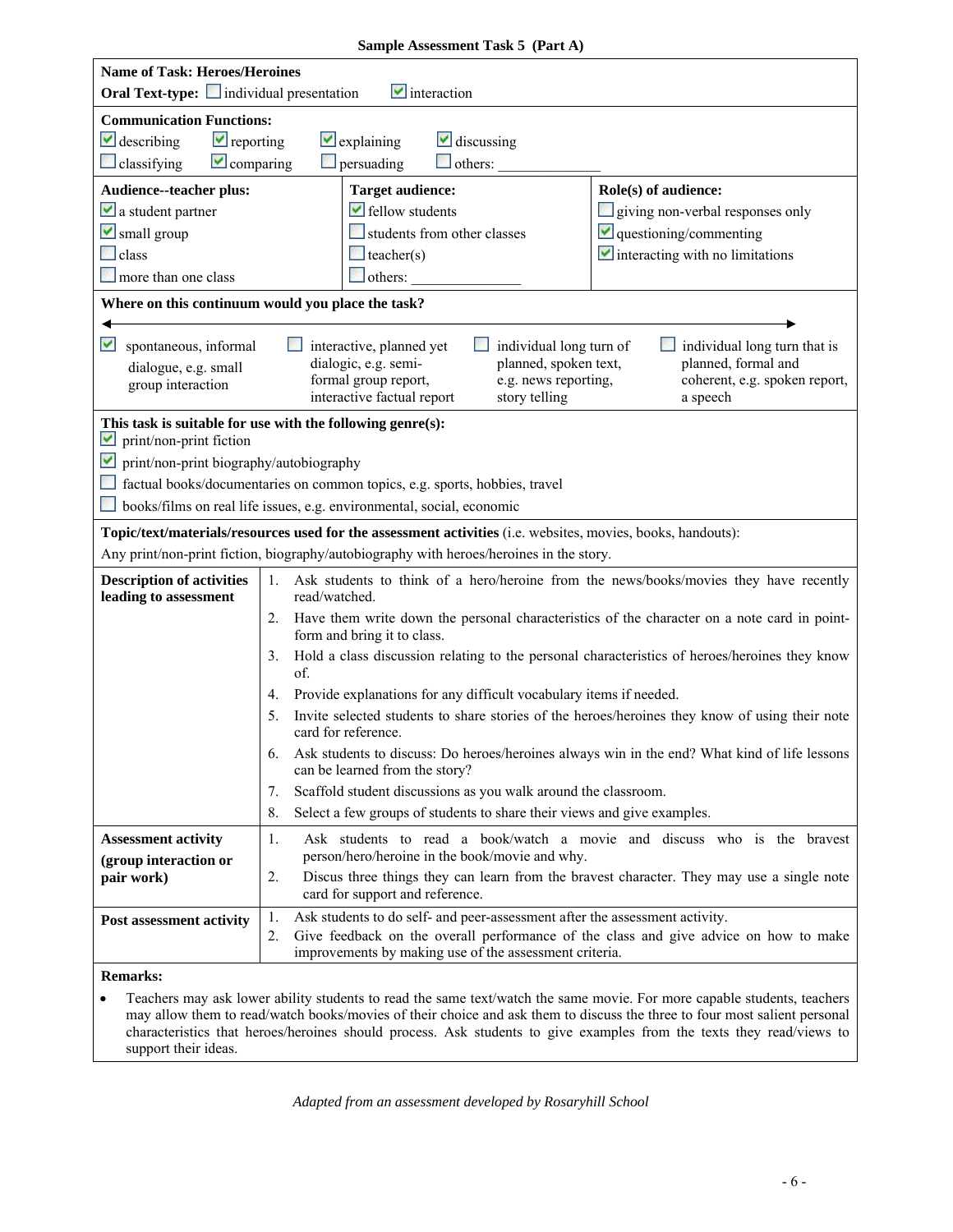|  | Sample Assessment Task 6 (Part A) |  |  |
|--|-----------------------------------|--|--|
|--|-----------------------------------|--|--|

| Name of Task: * Choosing a gift for a character 1<br><b>Oral Text-type:</b> individual presentation<br>$\blacksquare$ interaction |                                                                                                                                                                                                                                                                                                                                                                     |                                                                                                                                                                                                    |  |  |
|-----------------------------------------------------------------------------------------------------------------------------------|---------------------------------------------------------------------------------------------------------------------------------------------------------------------------------------------------------------------------------------------------------------------------------------------------------------------------------------------------------------------|----------------------------------------------------------------------------------------------------------------------------------------------------------------------------------------------------|--|--|
| <b>Communication Functions:</b>                                                                                                   |                                                                                                                                                                                                                                                                                                                                                                     |                                                                                                                                                                                                    |  |  |
| $\vee$ describing<br>$\Box$ reporting                                                                                             | $\vee$ discussing<br>$\vee$ explaining                                                                                                                                                                                                                                                                                                                              |                                                                                                                                                                                                    |  |  |
| $\Box$ classifying<br>$\Box$ comparing                                                                                            | $\triangleright$ persuading<br>others:                                                                                                                                                                                                                                                                                                                              |                                                                                                                                                                                                    |  |  |
| Audience--teacher plus:                                                                                                           | <b>Target audience:</b>                                                                                                                                                                                                                                                                                                                                             | Role(s) of audience:                                                                                                                                                                               |  |  |
| $\Box$ a student partner                                                                                                          | $\blacktriangleright$ fellow students                                                                                                                                                                                                                                                                                                                               | giving non-verbal responses only                                                                                                                                                                   |  |  |
| Small groups                                                                                                                      | students from other classes                                                                                                                                                                                                                                                                                                                                         | $\vee$ questioning/commenting                                                                                                                                                                      |  |  |
| $\Box$ class                                                                                                                      | $\vee$ teacher(s)                                                                                                                                                                                                                                                                                                                                                   | $\vee$ interacting with no limitations                                                                                                                                                             |  |  |
| $\Box$ school                                                                                                                     | $\Box$ others:                                                                                                                                                                                                                                                                                                                                                      |                                                                                                                                                                                                    |  |  |
|                                                                                                                                   | Where on this continuum would you place the task?                                                                                                                                                                                                                                                                                                                   |                                                                                                                                                                                                    |  |  |
| M<br>spontaneous, informal                                                                                                        | interactive, planned yet                                                                                                                                                                                                                                                                                                                                            | individual long turn of<br>individual long turn that is                                                                                                                                            |  |  |
| dialogue, e.g. small                                                                                                              | dialogic, e.g. semi-<br>formal group report,                                                                                                                                                                                                                                                                                                                        | planned, formal and<br>planned, spoken text,<br>e.g. news reporting,<br>coherent, e.g. spoken report,                                                                                              |  |  |
| group interaction                                                                                                                 | interactive factual report                                                                                                                                                                                                                                                                                                                                          | story telling<br>a speech                                                                                                                                                                          |  |  |
|                                                                                                                                   | This task is suitable for use with the following genre(s):                                                                                                                                                                                                                                                                                                          |                                                                                                                                                                                                    |  |  |
| print/non-print fiction<br>M                                                                                                      |                                                                                                                                                                                                                                                                                                                                                                     |                                                                                                                                                                                                    |  |  |
| print/non-print biography/autobiography                                                                                           |                                                                                                                                                                                                                                                                                                                                                                     |                                                                                                                                                                                                    |  |  |
|                                                                                                                                   | factual books/documentaries on common topics, e.g. sports, hobbies, travel                                                                                                                                                                                                                                                                                          |                                                                                                                                                                                                    |  |  |
|                                                                                                                                   | books/films on real life issues, e.g. environmental, social, economic                                                                                                                                                                                                                                                                                               |                                                                                                                                                                                                    |  |  |
|                                                                                                                                   | Topic/text/materials/resources used for the assessment activities (i.e. websites, movies, books, handouts):                                                                                                                                                                                                                                                         |                                                                                                                                                                                                    |  |  |
| passage about the character.                                                                                                      |                                                                                                                                                                                                                                                                                                                                                                     | Think of a character from a book or a film which students are familiar with. Prepare a short segment of the film or a short                                                                        |  |  |
| <b>Description of activities</b>                                                                                                  | Give a quick summary of the story and highlight the character you have in mind.<br>1.                                                                                                                                                                                                                                                                               |                                                                                                                                                                                                    |  |  |
| leading to assessment                                                                                                             | 2.<br>of the film* or read a short passage about the character.                                                                                                                                                                                                                                                                                                     | Tell students that they need to think of a gift for the character to help solve his/her problems,<br>change his/her attitudes, improve his/her life conditions, etc. Show students a short segment |  |  |
|                                                                                                                                   | Divide the students into groups of 3-4. Ask each of them to think of a gift for the character<br>3.<br>and explain their choices with reference to the information they have just read or seen.<br>Encourage students to ask for clarification, show agreement and disagreement during their<br>discussion. Then select the best gift for the character as a group. |                                                                                                                                                                                                    |  |  |
|                                                                                                                                   | Invite students from each group to describe their gift and explain their choice.<br>4.                                                                                                                                                                                                                                                                              |                                                                                                                                                                                                    |  |  |
|                                                                                                                                   | 5.<br>evaluation forms in Appendix 3 for reference.                                                                                                                                                                                                                                                                                                                 | On the day of the performance, students can conduct peer evaluations using the guidelines and                                                                                                      |  |  |
|                                                                                                                                   | agreement".                                                                                                                                                                                                                                                                                                                                                         | *Please refer to the appendix of the recommended texts "Notes on copyright and end-user                                                                                                            |  |  |
| <b>Assessment activity</b>                                                                                                        | Divide the class into groups of three.<br>1.                                                                                                                                                                                                                                                                                                                        |                                                                                                                                                                                                    |  |  |
| (Group interaction)                                                                                                               | 2.<br>Ask each group of students to find and read a book/watch a film of their choice.                                                                                                                                                                                                                                                                              |                                                                                                                                                                                                    |  |  |
|                                                                                                                                   | 3.<br>After this, each student in the group should adopt a different character and familiarize<br>themselves with the story/events involving that particular character.                                                                                                                                                                                             |                                                                                                                                                                                                    |  |  |
|                                                                                                                                   | 4.<br>read/watched. Some of the basic questions may include the following:                                                                                                                                                                                                                                                                                          | On the day of the assessment, the teacher-assessor will ask each student some questions<br>randomly to get some background information about the book/movie they have                              |  |  |
|                                                                                                                                   | What is the title of your book/film?<br>a)                                                                                                                                                                                                                                                                                                                          |                                                                                                                                                                                                    |  |  |
|                                                                                                                                   | What level of difficulty is it?<br>b)                                                                                                                                                                                                                                                                                                                               |                                                                                                                                                                                                    |  |  |
|                                                                                                                                   | c)<br>horror, true, etc.)                                                                                                                                                                                                                                                                                                                                           | What type of genre/story is it? (science fiction, biography, romance, adventure, detective,                                                                                                        |  |  |
|                                                                                                                                   | When and where is the story set (if it is a story)?<br>d)                                                                                                                                                                                                                                                                                                           |                                                                                                                                                                                                    |  |  |
|                                                                                                                                   | What is the book/film about?<br>e)                                                                                                                                                                                                                                                                                                                                  |                                                                                                                                                                                                    |  |  |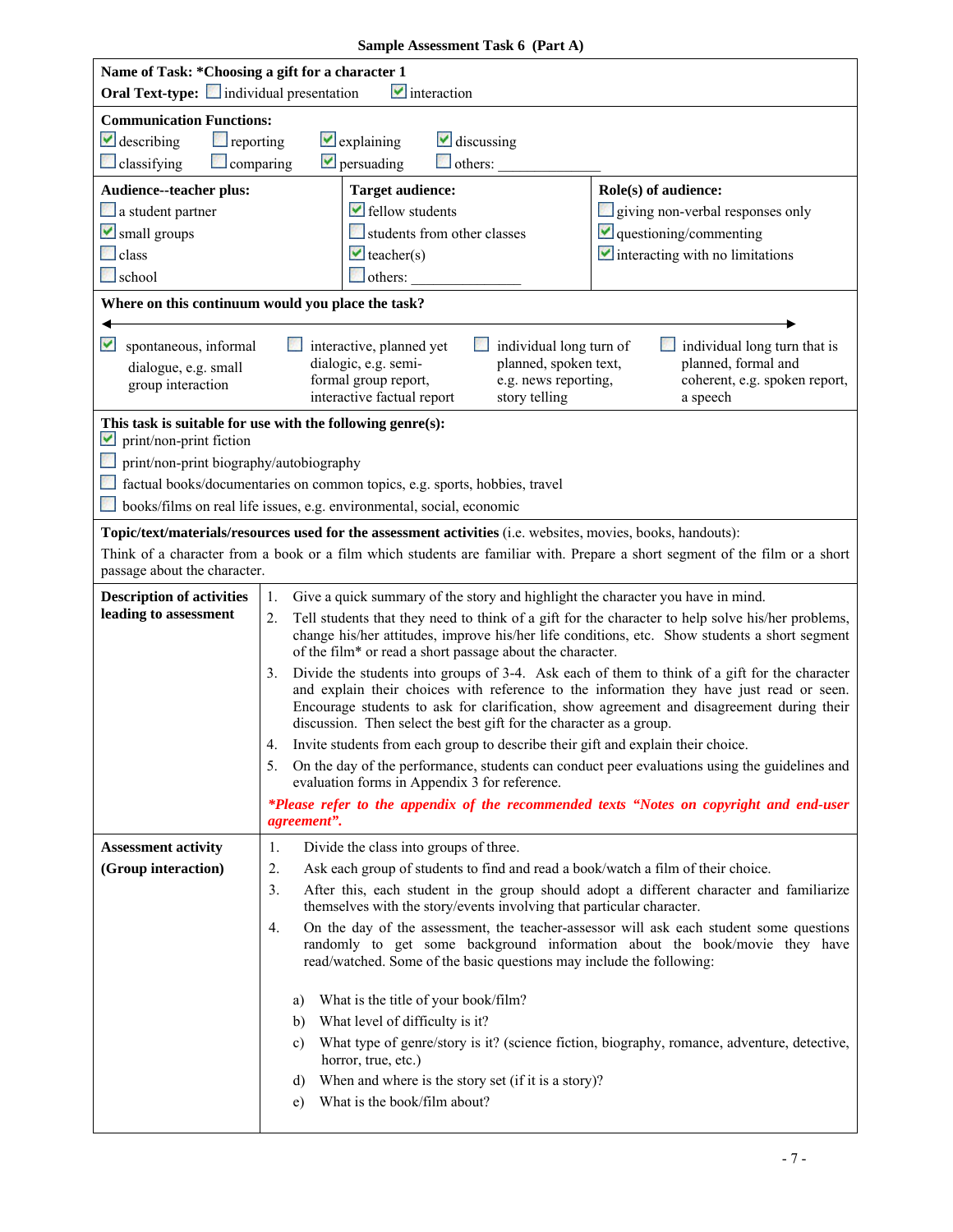|                                 | 5.                                                                                                                                             | The teacher-assessor will randomly call on a student and ask him/her to describe the<br>characteristics/personality of his/her chosen character and highlight one of the events that<br>character took part in. |  |
|---------------------------------|------------------------------------------------------------------------------------------------------------------------------------------------|-----------------------------------------------------------------------------------------------------------------------------------------------------------------------------------------------------------------|--|
|                                 | 6.                                                                                                                                             | As a group, the students have to discuss and select a gift for the character based on the<br>information provided by the student.                                                                               |  |
|                                 | 7.<br>Then another student will be called on to describe another character, and then the group will<br>select another gift for that character. |                                                                                                                                                                                                                 |  |
|                                 | Variation:                                                                                                                                     |                                                                                                                                                                                                                 |  |
|                                 | $\mathbf{1}$ .                                                                                                                                 | Ask students to read/watch another book/film and familiarize themselves with the<br>story/events involving a particular character.                                                                              |  |
|                                 | 2.                                                                                                                                             | On the day of the assessment, students will be assigned to work with another 2 or 3 students<br>who have read/watched a different book/film.                                                                    |  |
|                                 | 3.                                                                                                                                             | Each of them will take turns providing some general information about the book/film they<br>read/watched.                                                                                                       |  |
|                                 | 4.                                                                                                                                             | Then as a group, they will discuss and select a gift for each of the characters.                                                                                                                                |  |
| <b>Post assessment activity</b> | 1.                                                                                                                                             | Ask students to do self- and peer-assessment after the assessment activity.                                                                                                                                     |  |
|                                 | 2.                                                                                                                                             | Give feedback on the overall performance of the class and give advice on how to make<br>improvements by making use of the assessment criteria.                                                                  |  |
| Domarke.                        |                                                                                                                                                |                                                                                                                                                                                                                 |  |

#### **Remarks:**

 experience of interacting with others. • Giving students opportunities to hold discussions in class in the pre-assessment activities can help them gain more

• This task is relatively easy. It encourages students to think creatively and attentively to the needs of others. This task is suitable for students from different levels.

*Adapted from: Julian Bamford's handouts at JALT 2003 on extensive reading classroom activities*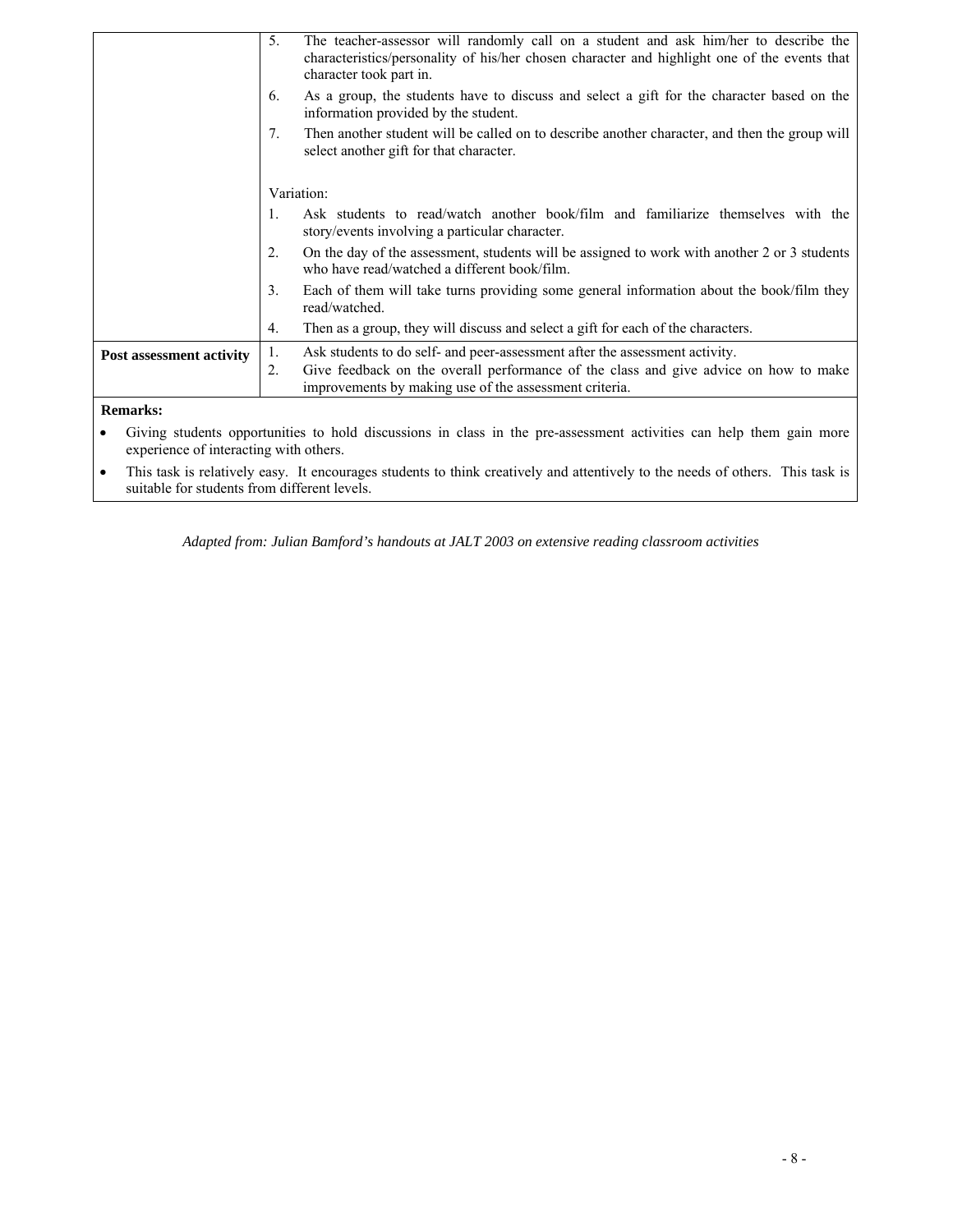|  | Sample Assessment Task 7 (Part A) |  |  |
|--|-----------------------------------|--|--|
|--|-----------------------------------|--|--|

|                                                                | Name of Task: Choosing a gift for a character 2                                                                                                                                                                                            |  |  |  |  |
|----------------------------------------------------------------|--------------------------------------------------------------------------------------------------------------------------------------------------------------------------------------------------------------------------------------------|--|--|--|--|
|                                                                | Oral Text-type: individual presentation<br>interaction                                                                                                                                                                                     |  |  |  |  |
| <b>Communication Functions:</b>                                |                                                                                                                                                                                                                                            |  |  |  |  |
| $\vee$ describing<br>$\blacktriangleright$ reporting           | $\vee$ explaining<br>$\Box$ discussing                                                                                                                                                                                                     |  |  |  |  |
| $\Box$ classifying<br>$\Box$ comparing                         | $\Box$ persuading<br>$\Box$ others:                                                                                                                                                                                                        |  |  |  |  |
| Audience--teacher plus:                                        | Role(s) of audience:<br><b>Target audience:</b>                                                                                                                                                                                            |  |  |  |  |
| $\Box$ a student partner                                       | $\blacktriangleright$ fellow students<br>$\vee$ giving non-verbal responses only                                                                                                                                                           |  |  |  |  |
| small groups                                                   | students from other classes<br>$\Box$ questioning/commenting                                                                                                                                                                               |  |  |  |  |
| $\vee$ class                                                   | $\blacksquare$ interacting with no limitations<br>$\vee$ teacher(s)                                                                                                                                                                        |  |  |  |  |
| $\Box$ more than one class                                     | $\Box$ others:                                                                                                                                                                                                                             |  |  |  |  |
|                                                                | Where on this continuum would you place the task?                                                                                                                                                                                          |  |  |  |  |
| spontaneous, informal                                          | individual long turn of<br>individual long turn that<br>interactive, planned yet                                                                                                                                                           |  |  |  |  |
| dialogue, e.g. small                                           | dialogic, e.g. semi-formal<br>planned, spoken text,<br>is planned, formal and                                                                                                                                                              |  |  |  |  |
| group interaction                                              | group report, interactive<br>e.g. news reporting,<br>coherent, e.g. spoken                                                                                                                                                                 |  |  |  |  |
|                                                                | factual report<br>story telling<br>report, a speech                                                                                                                                                                                        |  |  |  |  |
| print/non-print fiction<br>M                                   | This task is suitable for use with the following genre(s):                                                                                                                                                                                 |  |  |  |  |
| print/non-print biography/autobiography                        |                                                                                                                                                                                                                                            |  |  |  |  |
|                                                                | factual books/documentaries on common topics, e.g. sports, hobbies, travel                                                                                                                                                                 |  |  |  |  |
|                                                                | books/films on real life issues, e.g. environmental, social, economic                                                                                                                                                                      |  |  |  |  |
|                                                                |                                                                                                                                                                                                                                            |  |  |  |  |
|                                                                | Topic/text/materials/resources used for the assessment activities (i.e. websites, movies, books, handouts):<br>Think of a character from a book or a film which students are familiar with. Prepare a short segment of the film or a short |  |  |  |  |
| passage about the character.                                   |                                                                                                                                                                                                                                            |  |  |  |  |
| <b>Description of activities</b>                               | Give a quick summary of the story and highlight the character you have in mind.<br>$\mathbf{1}$                                                                                                                                            |  |  |  |  |
| leading to assessment                                          | Tell students that they need to think of a gift for the character to help solve his/her problems,<br>2                                                                                                                                     |  |  |  |  |
|                                                                | change his/her attitudes, improve his/her life conditions, etc. Show students a short segment                                                                                                                                              |  |  |  |  |
| of the film* or read a short passage about the character.<br>3 |                                                                                                                                                                                                                                            |  |  |  |  |
|                                                                | Ask students to think of a gift for the character and explain their choices with reference to the<br>information they just read or seen.                                                                                                   |  |  |  |  |
|                                                                | Ask students to share their ideas with a partner.                                                                                                                                                                                          |  |  |  |  |
|                                                                | Invite students to describe their gift and explain their choice to the whole class.                                                                                                                                                        |  |  |  |  |
|                                                                | During the presentation, students can conduct peer evaluations using the guidelines and                                                                                                                                                    |  |  |  |  |
|                                                                | evaluation form (Appendix 3) for reference.                                                                                                                                                                                                |  |  |  |  |
|                                                                | *Please refer to the appendix of the recommended texts "Notes on copyright and end-user<br>agreement".                                                                                                                                     |  |  |  |  |
| <b>Assessment activity</b>                                     | Ask students to prepare an individual oral presentation which provides the following information:                                                                                                                                          |  |  |  |  |
| (Individual                                                    | Name of a book/film they have read or watched in their own time<br>1.                                                                                                                                                                      |  |  |  |  |
| presentation)                                                  | 2.<br>Author of the book or Director/Script-writer of the film                                                                                                                                                                             |  |  |  |  |
|                                                                | A short summary of the story/plot<br>3.                                                                                                                                                                                                    |  |  |  |  |
|                                                                | Description of the personalities of the characters and some events they face<br>4.                                                                                                                                                         |  |  |  |  |
|                                                                | 5.<br>Description of a gift for one of the characters                                                                                                                                                                                      |  |  |  |  |
|                                                                | Reasons for their choice<br>6.                                                                                                                                                                                                             |  |  |  |  |
| Post assessment activity                                       | Ask the student audience to assess the performances of the presenters using a peer-evaluation<br>1.<br>form.                                                                                                                               |  |  |  |  |
|                                                                | 2.<br>Encourage the student assessors to give feedback to the presenters.                                                                                                                                                                  |  |  |  |  |
|                                                                | Ask student presenters to watch their own videotaped presentations and write a reflective<br>3.<br>journal on its strengths and weaknesses.                                                                                                |  |  |  |  |
|                                                                | Give the presenters some suggestions on how to improve their presentation skills.<br>4.                                                                                                                                                    |  |  |  |  |
| <b>Remarks:</b>                                                |                                                                                                                                                                                                                                            |  |  |  |  |
|                                                                |                                                                                                                                                                                                                                            |  |  |  |  |

• Another pre-task: you might discuss what to give to a family member for Christmas or a festival that students celebrate and ask them to provide reasons for their choice.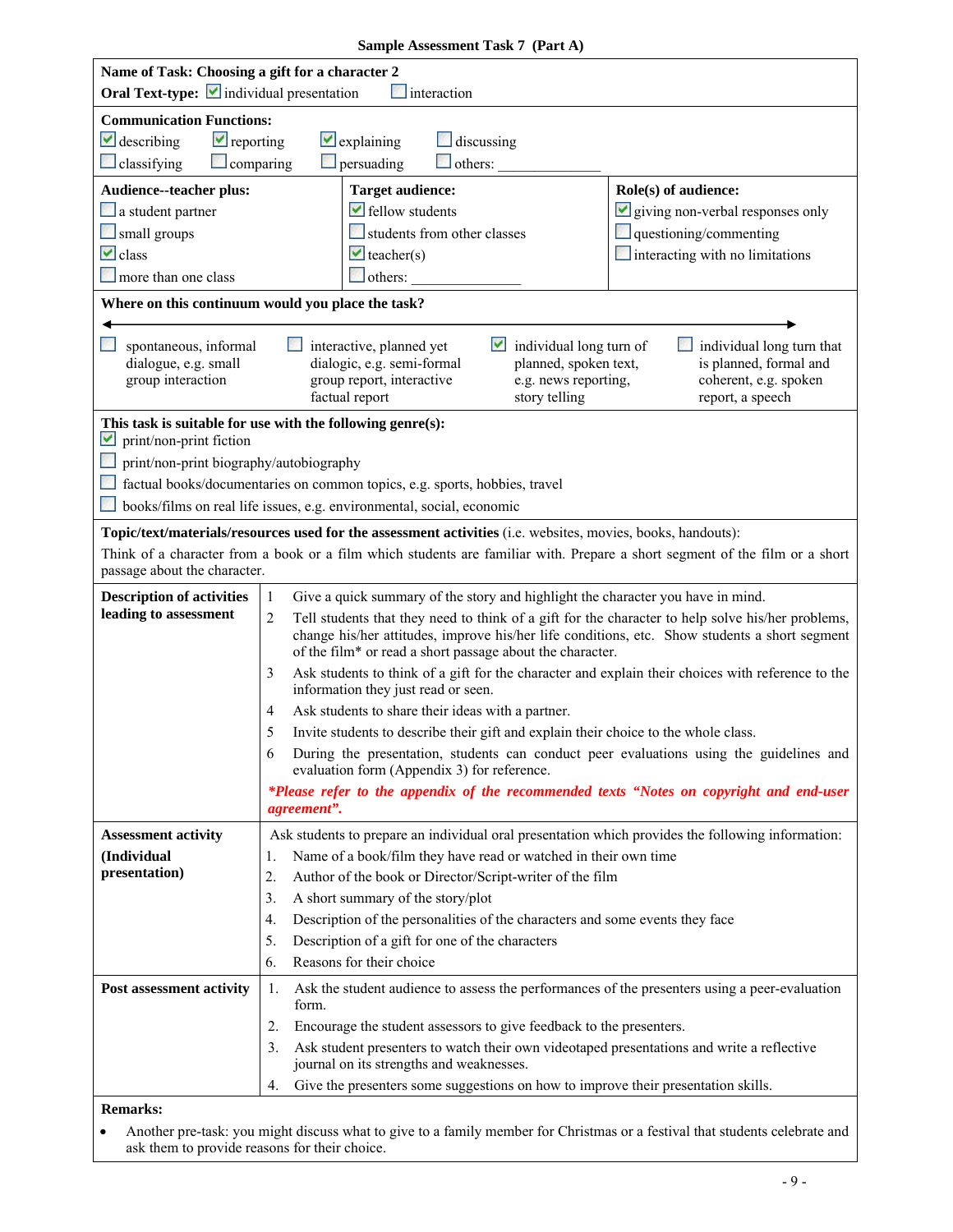speak in front of the entire class at a later stage. • Giving students opportunities to share their ideas with a partner in the pre-assessment activities can help prepare them to

*Adapted from: Julian Bamford's handouts at JALT 2003 on extensive reading classroom activities*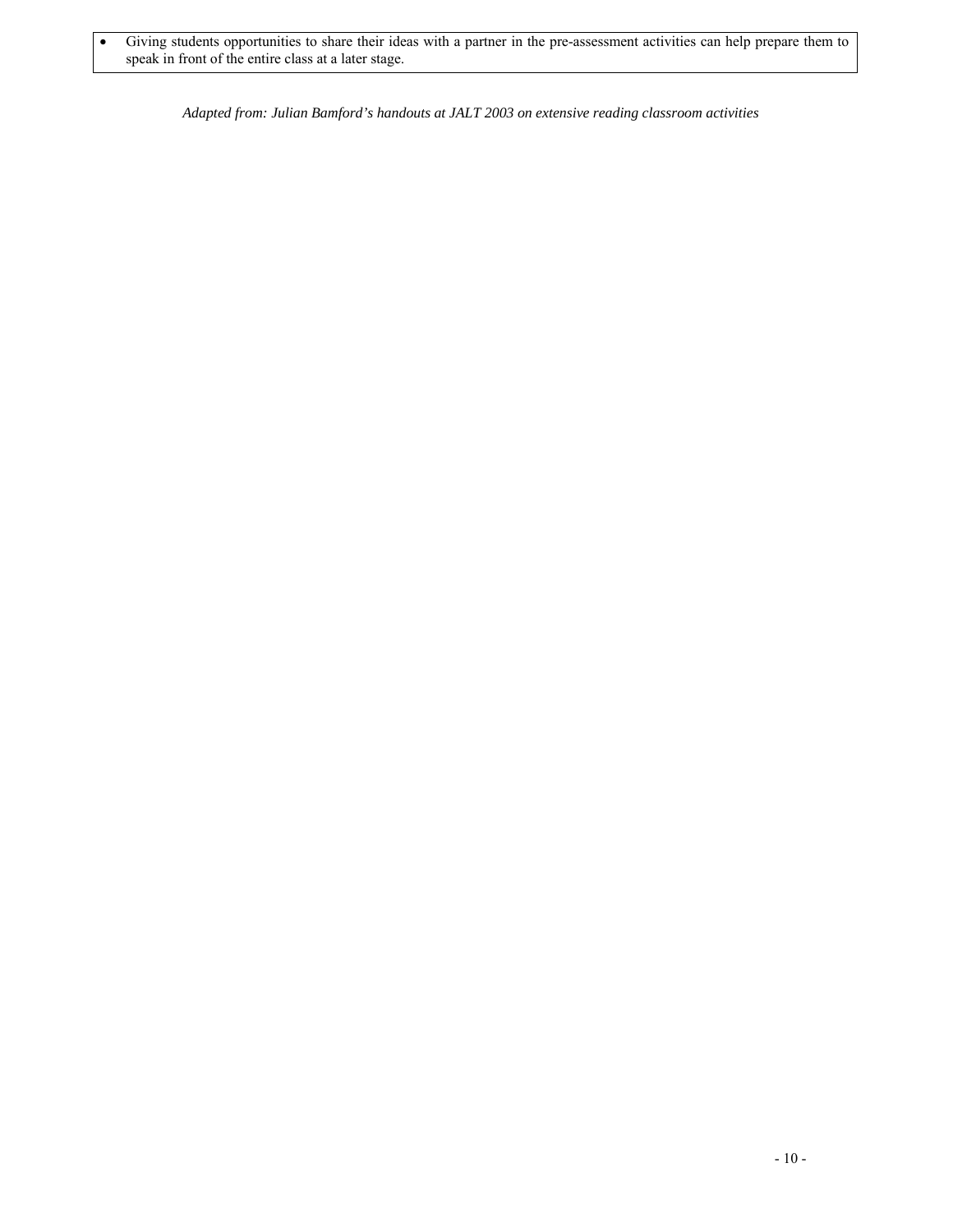|  | <b>Sample Assessment Task 8 (Part A)</b> |  |  |
|--|------------------------------------------|--|--|
|--|------------------------------------------|--|--|

| <b>Name of Task: New Neighbours</b><br>Oral Text-type: <i>v</i> individual presentation<br>interaction            |                                                                                                                                                                                                                                                                                                                                                                                                                                                                                                                                                                                                                                                                                                                                                                                                                                                                                                                                                                                                                                                                     |                                                                                                  |                                                                                                                                                                                                                                                                                                                                                                                                                                                                                                                                                                                                                                                                               |
|-------------------------------------------------------------------------------------------------------------------|---------------------------------------------------------------------------------------------------------------------------------------------------------------------------------------------------------------------------------------------------------------------------------------------------------------------------------------------------------------------------------------------------------------------------------------------------------------------------------------------------------------------------------------------------------------------------------------------------------------------------------------------------------------------------------------------------------------------------------------------------------------------------------------------------------------------------------------------------------------------------------------------------------------------------------------------------------------------------------------------------------------------------------------------------------------------|--------------------------------------------------------------------------------------------------|-------------------------------------------------------------------------------------------------------------------------------------------------------------------------------------------------------------------------------------------------------------------------------------------------------------------------------------------------------------------------------------------------------------------------------------------------------------------------------------------------------------------------------------------------------------------------------------------------------------------------------------------------------------------------------|
| <b>Communication Functions:</b>                                                                                   |                                                                                                                                                                                                                                                                                                                                                                                                                                                                                                                                                                                                                                                                                                                                                                                                                                                                                                                                                                                                                                                                     |                                                                                                  |                                                                                                                                                                                                                                                                                                                                                                                                                                                                                                                                                                                                                                                                               |
| $\vee$ describing<br>$\blacktriangleright$ reporting<br>$\Box$ classifying<br>comparing                           | $\vee$ explaining<br>persuading<br>others:                                                                                                                                                                                                                                                                                                                                                                                                                                                                                                                                                                                                                                                                                                                                                                                                                                                                                                                                                                                                                          | discussing                                                                                       |                                                                                                                                                                                                                                                                                                                                                                                                                                                                                                                                                                                                                                                                               |
| <b>Audience--teacher plus:</b><br>$\Box$ a student partner<br>small groups<br>$\vee$ class<br>more than one class | <b>Target audience:</b><br>$\blacktriangleright$ fellow students<br>students from other classes<br>$\blacktriangleright$ teacher(s)<br>others:                                                                                                                                                                                                                                                                                                                                                                                                                                                                                                                                                                                                                                                                                                                                                                                                                                                                                                                      |                                                                                                  | Role(s) of audience:<br>giving non-verbal responses only<br>questioning/commenting<br>$\Box$ interacting with no limitations                                                                                                                                                                                                                                                                                                                                                                                                                                                                                                                                                  |
| Where on this continuum would you place the task?                                                                 |                                                                                                                                                                                                                                                                                                                                                                                                                                                                                                                                                                                                                                                                                                                                                                                                                                                                                                                                                                                                                                                                     |                                                                                                  |                                                                                                                                                                                                                                                                                                                                                                                                                                                                                                                                                                                                                                                                               |
| spontaneous, informal<br>dialogue, e.g. small<br>group interaction                                                | interactive, planned yet<br>dialogic, e.g. semi-<br>formal group report,<br>interactive factual report                                                                                                                                                                                                                                                                                                                                                                                                                                                                                                                                                                                                                                                                                                                                                                                                                                                                                                                                                              | $\vee$ individual long turn of<br>planned, spoken text,<br>e.g. news reporting,<br>story telling | individual long turn that is<br>planned, formal and<br>coherent, e.g. spoken report,<br>a speech                                                                                                                                                                                                                                                                                                                                                                                                                                                                                                                                                                              |
| M<br>print/non-print fiction<br>print/non-print biography/autobiography<br>M                                      | This task is suitable for use with the following genre(s):<br>factual books/documentaries on common topics, e.g. sports, hobbies, travel<br>books/films on real life issues, e.g. environmental, social, economic                                                                                                                                                                                                                                                                                                                                                                                                                                                                                                                                                                                                                                                                                                                                                                                                                                                   |                                                                                                  |                                                                                                                                                                                                                                                                                                                                                                                                                                                                                                                                                                                                                                                                               |
|                                                                                                                   | Topic/text/materials/resources used for the assessment activities (i.e. websites, movies, books, handouts):                                                                                                                                                                                                                                                                                                                                                                                                                                                                                                                                                                                                                                                                                                                                                                                                                                                                                                                                                         |                                                                                                  |                                                                                                                                                                                                                                                                                                                                                                                                                                                                                                                                                                                                                                                                               |
|                                                                                                                   | Any print/non-print fiction, print/non-print biography/autobiography                                                                                                                                                                                                                                                                                                                                                                                                                                                                                                                                                                                                                                                                                                                                                                                                                                                                                                                                                                                                |                                                                                                  |                                                                                                                                                                                                                                                                                                                                                                                                                                                                                                                                                                                                                                                                               |
| <b>Description of activities</b><br>leading to assessment                                                         | 1.<br>recently.<br>2.<br>Ask them to imagine that one of the characters in the story has moved in next door.<br>3.<br>Ask them to think about what life would be like with such a neighbour.<br>4.<br>neighbour. You could ask one or more of the following questions:<br>Who is your new neighbour?<br>a)<br>What does he/she look like?<br>b)<br>How does he/she dress at home?<br>c)<br>What is his/her personality like?<br>d)<br>How does he/she treat his family or people around him/her?<br>e)<br>f)<br>Do you like this new neighbour? Why/ Why not?<br>g)<br>How did you spend your day with this new neighbour? What did you do?<br>h)<br>Have you learned anything from this new neighbour?<br>$\overline{1}$<br>5.<br>"the new neighbour".<br>6.<br>reader suggest otherwise.<br>In the next lesson, ask students to share what they wrote in small groups.<br>7.<br>Ask students to choose the most interesting description from among their group.<br>8.<br>Invite a student from each group to read out their description to the whole class.<br>9. |                                                                                                  | Ask students to think of an interesting character from a story/class reader that you have taught<br>Hold a discussion with the students and ask them to write down what kind of information they<br>would talk about if they had to describe an imaginary day they had spent with the new<br>What is/are the major event(s) in the story that your new neighbour takes part in?<br>For homework, ask each student to write a description of an imaginary day he/she spent with<br>Remind them to pay attention to the reader from which they took their character. For example,<br>they cannot turn their new neighbour into a wonderful person, if the descriptions from the |
| <b>Assessment activity</b><br>(Individual<br>presentation)                                                        | cannot be the same character they used in the pre-assessment activity.                                                                                                                                                                                                                                                                                                                                                                                                                                                                                                                                                                                                                                                                                                                                                                                                                                                                                                                                                                                              |                                                                                                  | Ask the students to describe an imaginary day in their lives when they spent time with a character<br>from a book or film they have read/watched. Ask them to provide some background information<br>about the book/film they have read/watched before they describe their imaginary day with their<br>new neighbour during the individual presentation. Please note that the character in this assessment                                                                                                                                                                                                                                                                    |
| Post assessment activity                                                                                          | $\mathbf{I}_{\star}$<br>form.                                                                                                                                                                                                                                                                                                                                                                                                                                                                                                                                                                                                                                                                                                                                                                                                                                                                                                                                                                                                                                       |                                                                                                  | Ask the student audience to assess the performances of the presenters using a peer-evaluation                                                                                                                                                                                                                                                                                                                                                                                                                                                                                                                                                                                 |
|                                                                                                                   | Encourage the student assessors to give feedback to the presenters.<br>2.<br>3.<br>journal on his/her strengths and weaknesses.                                                                                                                                                                                                                                                                                                                                                                                                                                                                                                                                                                                                                                                                                                                                                                                                                                                                                                                                     |                                                                                                  | Ask student presenters to watch their own videotaped presentations and write a reflective                                                                                                                                                                                                                                                                                                                                                                                                                                                                                                                                                                                     |
|                                                                                                                   | 4.<br>skills.                                                                                                                                                                                                                                                                                                                                                                                                                                                                                                                                                                                                                                                                                                                                                                                                                                                                                                                                                                                                                                                       |                                                                                                  | Teacher should give the presenters some suggestions on how to improve their presentation                                                                                                                                                                                                                                                                                                                                                                                                                                                                                                                                                                                      |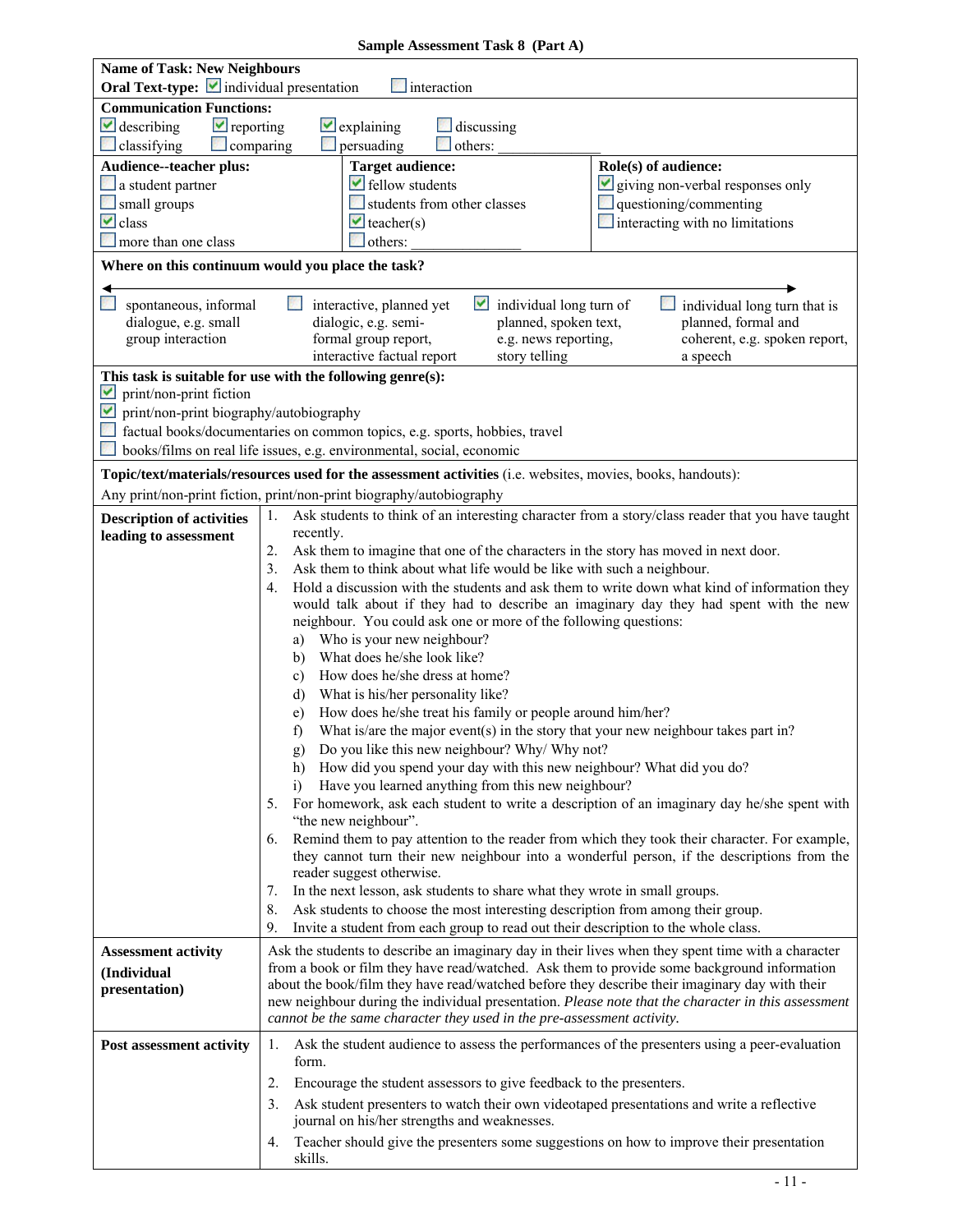#### **Remarks:**

- • The personal responses to this task can provide a good basis for discussion in English at a comfortable level.
- If students need more opportunities to speak in public, you may invite each student to take turns sharing their presentation with the whole class.

*Adapted from Andy Barfield's "Getting Personal" In Bamford, J & Day, R. (Eds) Extensive reading activities for teaching language, p. 146-148.*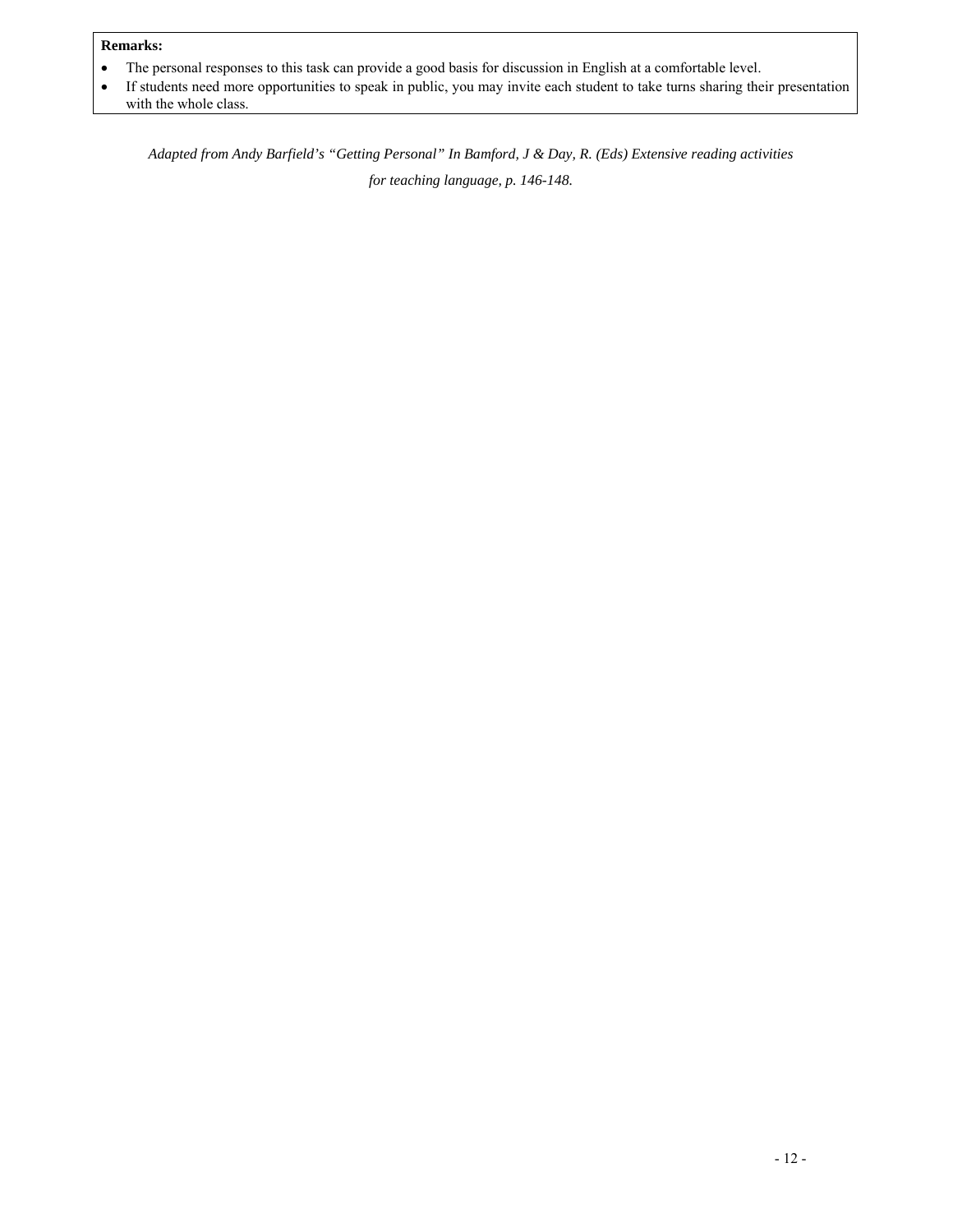| <b>Name of Task: Using magic</b>                        |                                                                                                                                                                                                    |                                                                                 |
|---------------------------------------------------------|----------------------------------------------------------------------------------------------------------------------------------------------------------------------------------------------------|---------------------------------------------------------------------------------|
| <b>Oral Text-type:</b> individual presentation          | $\blacktriangleright$ interaction                                                                                                                                                                  |                                                                                 |
| <b>Communication Functions:</b>                         |                                                                                                                                                                                                    |                                                                                 |
| $\blacktriangleright$ reporting<br>$\vee$ describing    | $\vee$ explaining<br>$\vee$ discussing                                                                                                                                                             |                                                                                 |
| $\vee$ comparing<br>classifying                         | $\triangledown$ persuading<br>others:                                                                                                                                                              |                                                                                 |
| Audience--teacher plus:                                 | <b>Target audience:</b>                                                                                                                                                                            | Role(s) of audience:                                                            |
| a student partner<br>$\blacktriangleright$ small groups | fellow students<br>students from other classes                                                                                                                                                     | $\vee$ giving non-verbal responses only<br>questioning/commenting               |
| class                                                   | teacher(s)                                                                                                                                                                                         | $\Box$ interacting with no limitations                                          |
| more than one class                                     | others:                                                                                                                                                                                            |                                                                                 |
|                                                         | Where on this continuum would you place the task?                                                                                                                                                  |                                                                                 |
|                                                         |                                                                                                                                                                                                    |                                                                                 |
| M<br>spontaneous, informal                              | individual long turn of<br>interactive, planned yet<br>$\mathcal{L}_{\mathcal{A}}$                                                                                                                 | individual long turn that is                                                    |
| dialogue, e.g. small                                    | dialogic, e.g. semi-<br>planned, spoken text,                                                                                                                                                      | planned, formal and                                                             |
| group interaction                                       | formal group report,<br>e.g. news reporting,<br>interactive factual report<br>story telling                                                                                                        | coherent, e.g. spoken report,                                                   |
|                                                         | This task is suitable for use with the following genre(s):                                                                                                                                         | a speech                                                                        |
| M<br>print/non-print fiction                            |                                                                                                                                                                                                    |                                                                                 |
| M<br>print/non-print biography/autobiography            |                                                                                                                                                                                                    |                                                                                 |
|                                                         | factual books/documentaries on common topics, e.g. sports, hobbies, travel                                                                                                                         |                                                                                 |
|                                                         | books/films on real life issues, e.g. environmental, social, economic                                                                                                                              |                                                                                 |
|                                                         | Topic/text/materials/resources used for the assessment activities (i.e. websites, movies, books, handouts):                                                                                        |                                                                                 |
|                                                         | Any print/non-print fiction, print/non-print biography/autobiography                                                                                                                               |                                                                                 |
| <b>Description of activities</b>                        | Ask students to think of a character/person who has experienced tragedy in life. The<br>1.                                                                                                         |                                                                                 |
| leading to assessment                                   | character/person can come from a story/class reader/biography/ the news.                                                                                                                           |                                                                                 |
|                                                         | Get students into groups of 4. Ask them to discuss which character or person they think needs<br>2.<br>help the most. They need to tell others why they think their chosen character needs to be   |                                                                                 |
|                                                         | helped. Some of the reasons could be:                                                                                                                                                              |                                                                                 |
|                                                         | to punish the people who have bullied the character                                                                                                                                                |                                                                                 |
|                                                         | to bring comfort to his/her misfortune                                                                                                                                                             |                                                                                 |
|                                                         | to reward those who have been good to him/her                                                                                                                                                      |                                                                                 |
|                                                         |                                                                                                                                                                                                    | to assist him/her to achieve an important task which may have a great impact on |
|                                                         | his/her future                                                                                                                                                                                     |                                                                                 |
|                                                         | Ask students how they would help their chosen character if they were given magical powers.<br>3.                                                                                                   |                                                                                 |
|                                                         | Ask them to listen to how their group members would use their magical powers. Think of the<br>4.<br>outcome of using magic on each of the characters. Remind students that they can't make         |                                                                                 |
|                                                         | comparisons and participate in the discussion even if they know nothing about the characters                                                                                                       |                                                                                 |
|                                                         | being talked about.                                                                                                                                                                                |                                                                                 |
|                                                         | Let them know that each group can only use their magical power to help one character from<br>5.                                                                                                    |                                                                                 |
|                                                         | the group. Have them discuss and decide which character their group should help.                                                                                                                   |                                                                                 |
|                                                         | Remind students to use the correct tenses and mood of verb (e.g. conditionals type 2).<br>6.<br>Students can always ask questions if they don't understand something and want clarification.<br>7. |                                                                                 |
|                                                         | Students may say something like:                                                                                                                                                                   |                                                                                 |
|                                                         | Excuse me, can you explain what you just said a little more?                                                                                                                                       |                                                                                 |
|                                                         | Sorry, I don't quite understand what you just said. Do you mean?                                                                                                                                   |                                                                                 |
|                                                         | What exactly do you mean?                                                                                                                                                                          |                                                                                 |
| <b>Assessment activity</b>                              | Ask students to read/view a text with characters who need help. Assign students into different                                                                                                     |                                                                                 |
| (Group interaction)                                     | groups. Tell them that the members of each group are a team of angels and their whole team can                                                                                                     |                                                                                 |
|                                                         | only use magic once to help one character from only one SBA text. They have to discuss and<br>decide with the 'other angels' which character needs their magical help most and they have to        |                                                                                 |
|                                                         | come up with three main reasons to support their decision.                                                                                                                                         |                                                                                 |
| Post assessment activity                                | Ask the student audience to assess the performances of the group members using a peer-<br>1.                                                                                                       |                                                                                 |
|                                                         | evaluation form.                                                                                                                                                                                   |                                                                                 |
|                                                         | Encourage the student assessors to give feedback to the presenters.<br>2.                                                                                                                          |                                                                                 |
|                                                         | Ask group members to watch their own videotaped performances and write a reflective<br>3.                                                                                                          |                                                                                 |
|                                                         | journal on its strengths and weaknesses.                                                                                                                                                           |                                                                                 |
|                                                         | Give the groups some suggestions on how to improve their discussion skills.<br>4.                                                                                                                  |                                                                                 |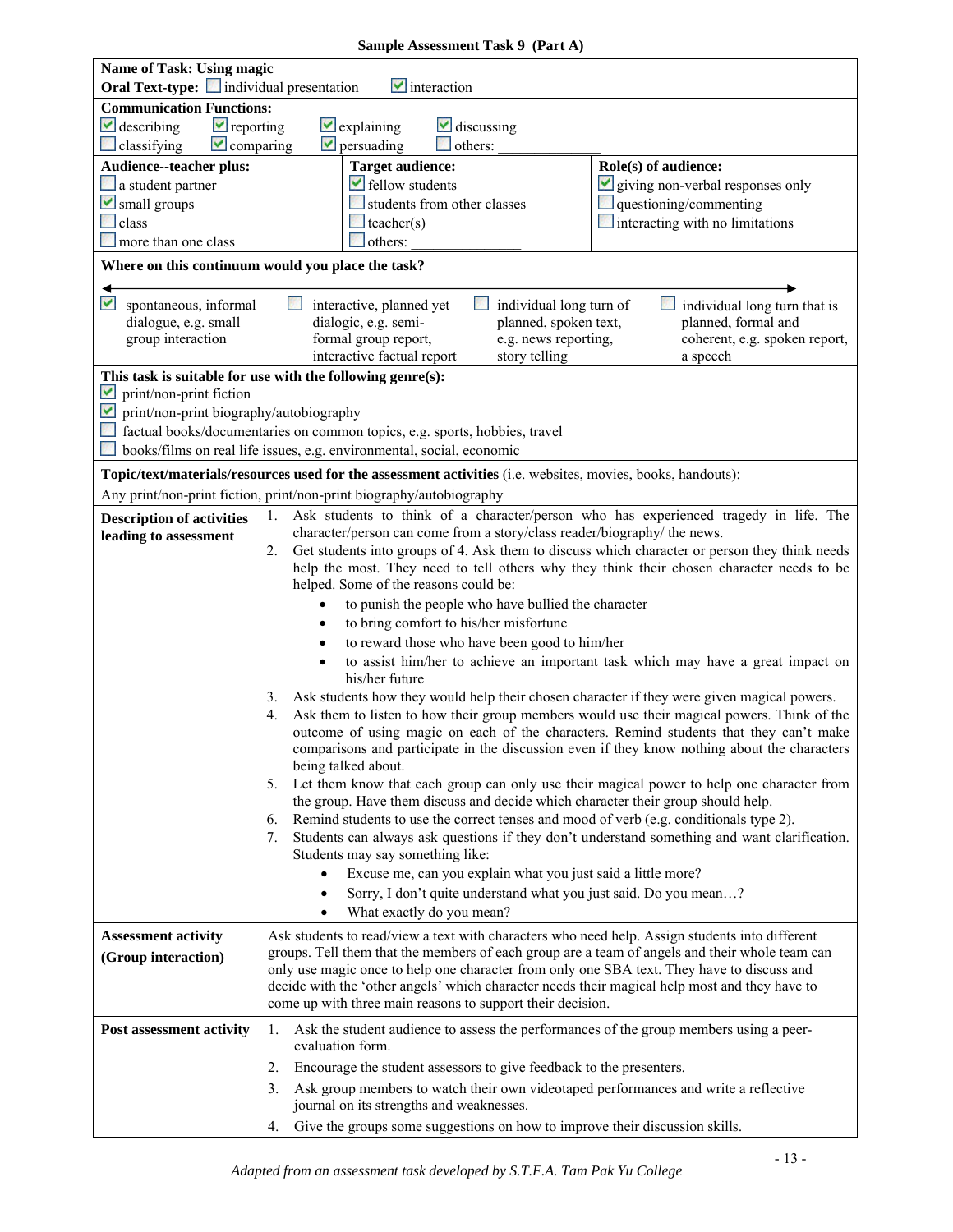| <b>Name of Task: Getting personal</b><br><b>Oral Text-type:</b> individual presentation                                           | $\blacksquare$ interaction                                                                                                                                                                                                                                                                                                                                                                                                                                                                                                                                                                                                                                                                                                                                                                                                                                                                                                                                                                                                                                                                                                                                                                                                                                                                                                                                                                                                                                                                                                                                    |
|-----------------------------------------------------------------------------------------------------------------------------------|---------------------------------------------------------------------------------------------------------------------------------------------------------------------------------------------------------------------------------------------------------------------------------------------------------------------------------------------------------------------------------------------------------------------------------------------------------------------------------------------------------------------------------------------------------------------------------------------------------------------------------------------------------------------------------------------------------------------------------------------------------------------------------------------------------------------------------------------------------------------------------------------------------------------------------------------------------------------------------------------------------------------------------------------------------------------------------------------------------------------------------------------------------------------------------------------------------------------------------------------------------------------------------------------------------------------------------------------------------------------------------------------------------------------------------------------------------------------------------------------------------------------------------------------------------------|
| <b>Communication Functions:</b><br>$\vee$ describing<br>$\blacktriangleright$ reporting<br>$\vee$ comparing<br>$\Box$ classifying | $\vee$ explaining<br>$\vee$ discussing<br>persuading<br>others:                                                                                                                                                                                                                                                                                                                                                                                                                                                                                                                                                                                                                                                                                                                                                                                                                                                                                                                                                                                                                                                                                                                                                                                                                                                                                                                                                                                                                                                                                               |
| Audience--teacher plus:<br>$\vee$ a student partner<br>small groups<br>$\Box$ class<br>$\blacksquare$ more than one class         | Role(s) of audience:<br><b>Target audience:</b><br>$\blacktriangleright$ fellow students<br>giving non-verbal responses only<br>$\vee$ questioning/commenting<br>students from other classes<br>$\blacktriangleright$ interacting with no limitations<br>$\vee$ teacher(s)<br>$\Box$ others:                                                                                                                                                                                                                                                                                                                                                                                                                                                                                                                                                                                                                                                                                                                                                                                                                                                                                                                                                                                                                                                                                                                                                                                                                                                                  |
|                                                                                                                                   | Where on this continuum would you place the task?                                                                                                                                                                                                                                                                                                                                                                                                                                                                                                                                                                                                                                                                                                                                                                                                                                                                                                                                                                                                                                                                                                                                                                                                                                                                                                                                                                                                                                                                                                             |
| M<br>spontaneous, informal<br>dialogue, e.g. small<br>group interaction                                                           | individual long turn of<br>individual long turn that is<br>interactive, planned yet<br>planned, formal and<br>dialogic, e.g. semi-<br>planned, spoken text,<br>coherent, e.g. spoken report,<br>formal group report,<br>e.g. news reporting,<br>interactive factual report<br>story telling<br>a speech                                                                                                                                                                                                                                                                                                                                                                                                                                                                                                                                                                                                                                                                                                                                                                                                                                                                                                                                                                                                                                                                                                                                                                                                                                                       |
| print/non-print fiction<br>$\blacktriangleright$ print/non-print biography/autobiography<br>$\mathcal{H}^{\mathcal{A}}$           | This task is suitable for use with the following genre(s):<br>factual books/documentaries on common topics, e.g. sports, hobbies, travel<br>books/films on real life issues, e.g. environmental, social, economic                                                                                                                                                                                                                                                                                                                                                                                                                                                                                                                                                                                                                                                                                                                                                                                                                                                                                                                                                                                                                                                                                                                                                                                                                                                                                                                                             |
|                                                                                                                                   | Topic/text/materials/resources used for the assessment activities (i.e. websites, movies, books, handouts):                                                                                                                                                                                                                                                                                                                                                                                                                                                                                                                                                                                                                                                                                                                                                                                                                                                                                                                                                                                                                                                                                                                                                                                                                                                                                                                                                                                                                                                   |
|                                                                                                                                   | Prepare a Personal Reponses List (Appendix 4) for each student.                                                                                                                                                                                                                                                                                                                                                                                                                                                                                                                                                                                                                                                                                                                                                                                                                                                                                                                                                                                                                                                                                                                                                                                                                                                                                                                                                                                                                                                                                               |
| <b>Description of activities</b><br>leading to assessment                                                                         | 1. Distribute the Personal Responses List (Appendix 4) to each student.<br>2. Ask students to choose one task from the list when they have finished reading a<br>biography/autobiography.<br>For homework, ask students to write down their responses to their chosen task on one to two<br>3.<br>note cards in point-form only. Tell them to be ready to present their task orally for 1-2<br>minutes.<br>Have students work in pairs and take turns asking each other the following questions:<br>4.<br>What is the name of your book?<br>a)<br>b) Why are you interested in learning about this particular person?<br>Did you enjoy the book? Why or why not?<br>C)<br>What did you enjoy most/dislike most about this book?<br>d)<br>Which task have you chosen? Could you tell me why you have chosen this task?<br>e)<br>Could you tell me what you have prepared to report on for this task?<br>f)<br>Encourage the students to ask for clarification, elaboration and ask other additional questions<br>5.<br>during the discussion. To promote better discussion, provide some simple cues for the<br>listeners:<br>- "Can you explain  a little more?"<br>- "When you say, what do you mean exactly?"<br>6. After the students have reported to each other about their tasks, ask them to compare the<br>similarities and differences between the two individuals they have read about in terms of one<br>or two of the following:<br>their family background<br>a)<br>their education levels<br>b)<br>their personalities<br>C)<br>their interests |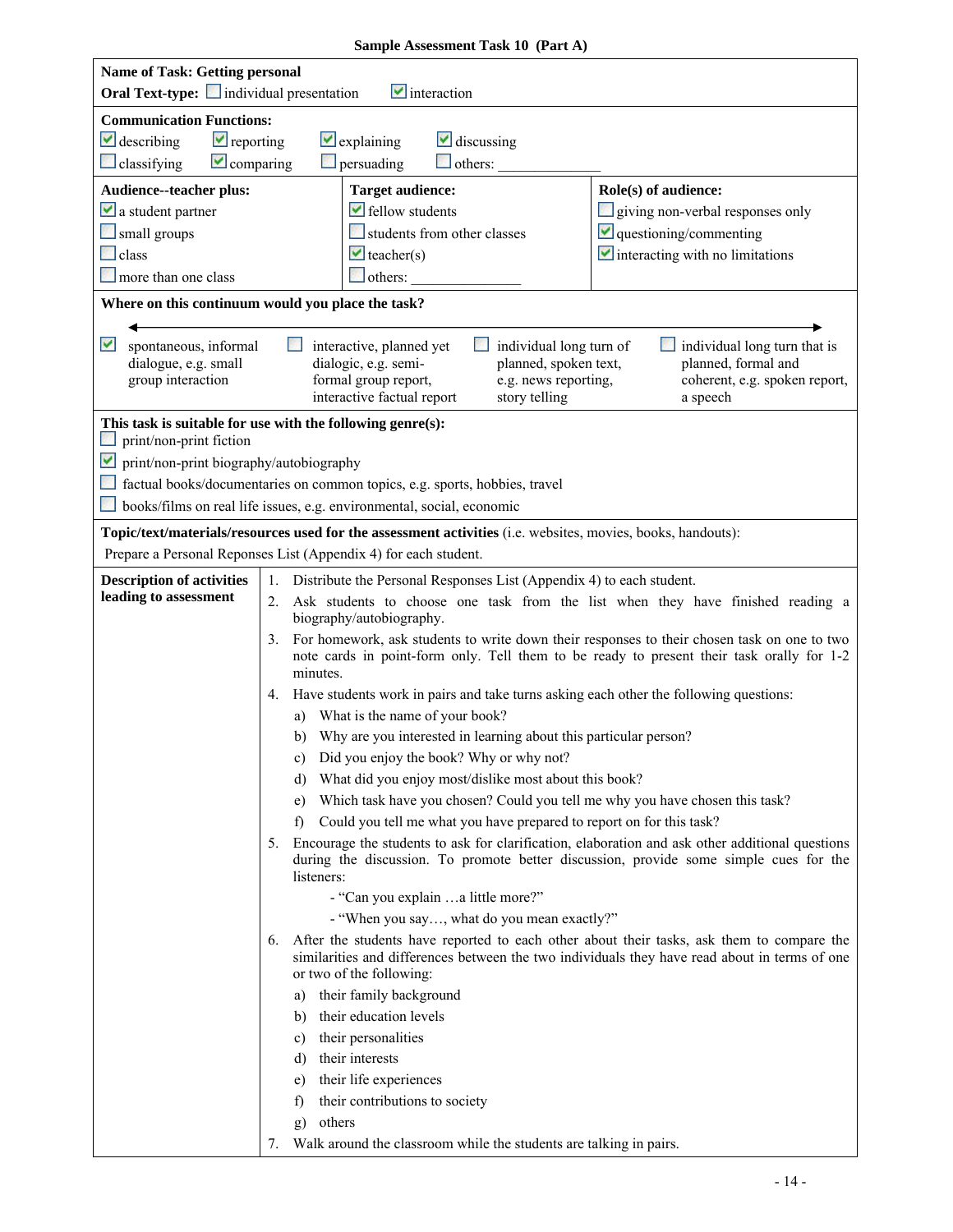|                                                   | 8. Invite some brighter students to demonstrate how they interacted with their partners.<br>A class discussion may be held to discuss how to generate better oral interaction in this kind of<br>activity.                                                                                                                                                                                                                                                                                                                              |
|---------------------------------------------------|-----------------------------------------------------------------------------------------------------------------------------------------------------------------------------------------------------------------------------------------------------------------------------------------------------------------------------------------------------------------------------------------------------------------------------------------------------------------------------------------------------------------------------------------|
| <b>Assessment activity</b><br>(Group interaction) | Ask students to read another biography/autobiography and choose the same or another task from<br>the Personal Responses List (see Appendix 4). Alternatively, you may ask them to choose another<br>task using the same book they have read for the pre-assessment activities. Assign a different<br>partner to each student for the oral interaction on the day of the assessment. Ask them to take turns<br>sharing what they have done and encourage the students to ask follow-up questions for<br>information, clarification, etc. |
| Post assessment activity                          | Ask students to do self- and peer-assessment after the assessment activity.<br>Give feedback on the overall performance of the class and give advice on how to make<br>2.<br>improvements by making use of the assessment criteria.                                                                                                                                                                                                                                                                                                     |
| Remarks:                                          |                                                                                                                                                                                                                                                                                                                                                                                                                                                                                                                                         |

• Personal responses can help students make sense of a story and find its wider meaning. It also provides a good basis for discussion in English at a comfortable and personal level.

*Adapted from Andy Barfield's "Getting Personal" In Bamford, J & Day, R. (Eds) Extensive reading activities* 

*for teaching language, p. 146-148.*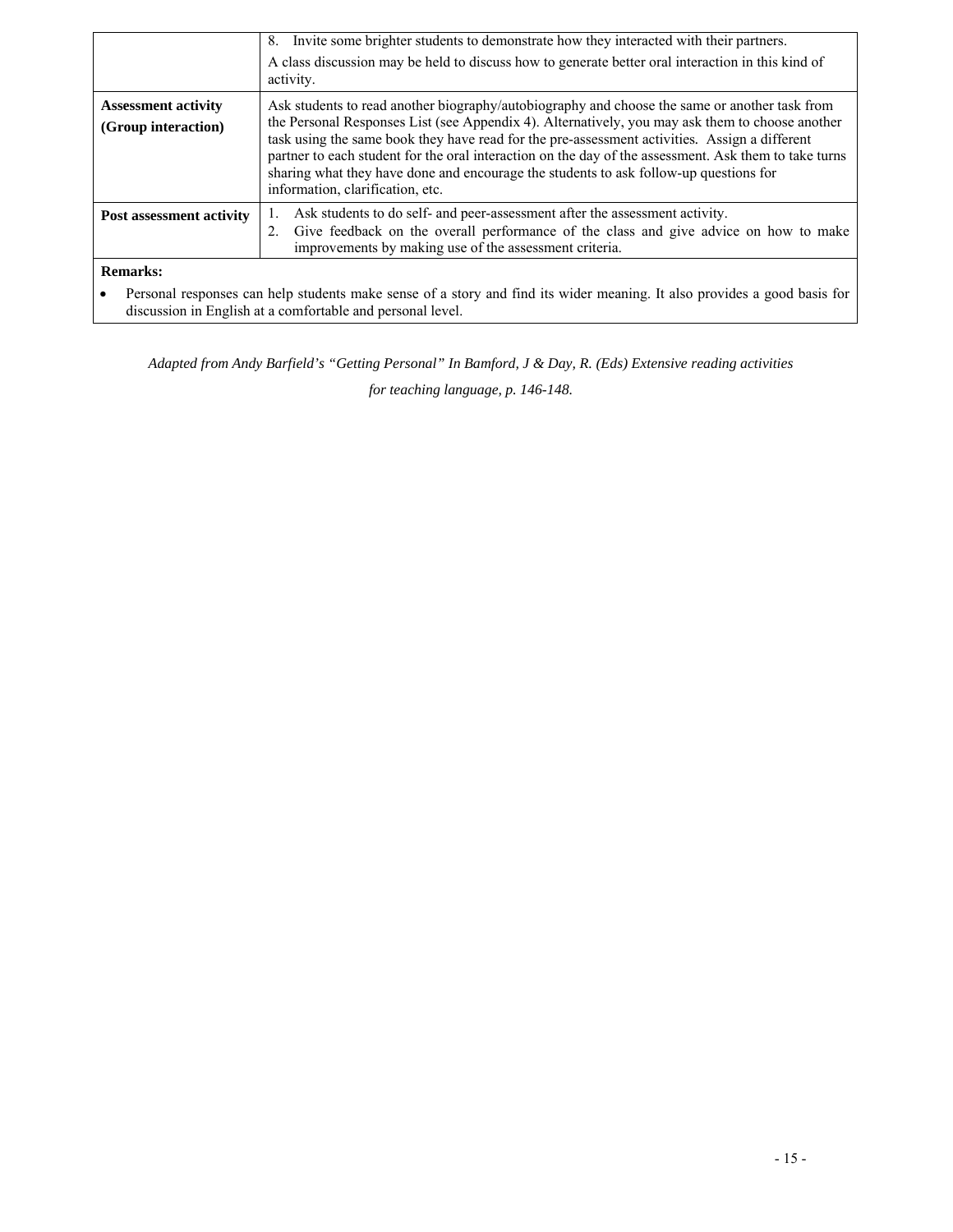| <b>Name of Task: Book Review</b>                                                                            |          |                                                                                                                                                                                                                                                                                                                                                                                                                                                                                                |                                                                                                                                                                                                                                                                                                   |
|-------------------------------------------------------------------------------------------------------------|----------|------------------------------------------------------------------------------------------------------------------------------------------------------------------------------------------------------------------------------------------------------------------------------------------------------------------------------------------------------------------------------------------------------------------------------------------------------------------------------------------------|---------------------------------------------------------------------------------------------------------------------------------------------------------------------------------------------------------------------------------------------------------------------------------------------------|
| Oral Text-type: individual presentation                                                                     |          | $\vee$ interaction                                                                                                                                                                                                                                                                                                                                                                                                                                                                             |                                                                                                                                                                                                                                                                                                   |
|                                                                                                             |          |                                                                                                                                                                                                                                                                                                                                                                                                                                                                                                |                                                                                                                                                                                                                                                                                                   |
| <b>Communication Functions:</b>                                                                             |          |                                                                                                                                                                                                                                                                                                                                                                                                                                                                                                |                                                                                                                                                                                                                                                                                                   |
| $\vee$ describing<br>$\blacktriangleright$ reporting                                                        |          | $\vee$ explaining<br>$\vee$ discussing                                                                                                                                                                                                                                                                                                                                                                                                                                                         |                                                                                                                                                                                                                                                                                                   |
| $\Box$ classifying<br>$\Box$ comparing                                                                      |          | persuading<br>$\Box$ others:                                                                                                                                                                                                                                                                                                                                                                                                                                                                   |                                                                                                                                                                                                                                                                                                   |
| <b>Audience--teacher plus:</b>                                                                              |          | <b>Targeted audience:</b>                                                                                                                                                                                                                                                                                                                                                                                                                                                                      | Role(s) of audience:                                                                                                                                                                                                                                                                              |
| $\vee$ a student partner                                                                                    |          | $\blacktriangleright$ fellow students                                                                                                                                                                                                                                                                                                                                                                                                                                                          | giving non-verbal responses only                                                                                                                                                                                                                                                                  |
| small groups                                                                                                |          | students from other classes                                                                                                                                                                                                                                                                                                                                                                                                                                                                    | $\vee$ questioning/commenting                                                                                                                                                                                                                                                                     |
| $\Box$ class                                                                                                |          | $\blacktriangleright$ teacher(s)                                                                                                                                                                                                                                                                                                                                                                                                                                                               | $\Box$ interacting with no limitations                                                                                                                                                                                                                                                            |
| more than one class                                                                                         |          | $\Box$ others:                                                                                                                                                                                                                                                                                                                                                                                                                                                                                 |                                                                                                                                                                                                                                                                                                   |
| Where on this continuum would you place the task?                                                           |          |                                                                                                                                                                                                                                                                                                                                                                                                                                                                                                |                                                                                                                                                                                                                                                                                                   |
| spontaneous, informal<br>dialogue, e.g. small<br>group interaction                                          |          | interactive, planned yet<br>$\vee$ individual long turn of<br>dialogic, e.g. semi-<br>planned, spoken text, e.g.<br>formal group report,<br>news reporting, story<br>interactive factual report<br>telling                                                                                                                                                                                                                                                                                     | individual long turn that is<br>planned, formal and<br>coherent, e.g. spoken<br>report, a speech                                                                                                                                                                                                  |
| This task is suitable for use with the following genre(s):<br>$\blacktriangleright$ print/non-print fiction |          |                                                                                                                                                                                                                                                                                                                                                                                                                                                                                                |                                                                                                                                                                                                                                                                                                   |
| print/non-print biography/autobiography                                                                     |          |                                                                                                                                                                                                                                                                                                                                                                                                                                                                                                |                                                                                                                                                                                                                                                                                                   |
|                                                                                                             |          | factual books/documentaries on common topics, e.g. sports, hobbies, travel                                                                                                                                                                                                                                                                                                                                                                                                                     |                                                                                                                                                                                                                                                                                                   |
|                                                                                                             |          | $\blacktriangleright$ books/films on real life issues, e.g. environmental, social, economic                                                                                                                                                                                                                                                                                                                                                                                                    |                                                                                                                                                                                                                                                                                                   |
|                                                                                                             |          | Topic/text/materials/resources used for the assessment activities (i.e. websites, movies, books, handouts):                                                                                                                                                                                                                                                                                                                                                                                    |                                                                                                                                                                                                                                                                                                   |
| and be ready to answer some of the questions on the list.                                                   |          |                                                                                                                                                                                                                                                                                                                                                                                                                                                                                                | Make a copy of the Book Review Questions (Appendix 5) for each student. Think of a good book you (the teacher) have read                                                                                                                                                                          |
| <b>Description of activities</b><br>leading to assessment                                                   | 1.       | The Lord of the Rings, written by J. R. R. Tolkien. It is about "                                                                                                                                                                                                                                                                                                                                                                                                                              | Tell students that they will be asked to give a brief book review on a good book they have read<br>recently. Distribute the Book Review Questions and model the activity. Students ask you<br>some of the questions from the handout and you provide the answers, e.g. "My book is called         |
|                                                                                                             | 2.       | answer the Book Review Questions.                                                                                                                                                                                                                                                                                                                                                                                                                                                              | Have students review their reading log, select a book they have read and be prepared to                                                                                                                                                                                                           |
|                                                                                                             | 3.       | reference, but they should try to look up and speak as naturally as possible.                                                                                                                                                                                                                                                                                                                                                                                                                  | In the next class, students take turns asking questions and giving reviews to a partner.<br>Students may use some personal notes (written on a 4x6 note card with points only) for                                                                                                                |
|                                                                                                             | 4.       | discussion based on the content of the book.                                                                                                                                                                                                                                                                                                                                                                                                                                                   | Encourage students to extend their answers. Tell the questioners to pay attention to what has<br>been said and not to ask a question that has already been addressed. Tell them that it is not<br>necessary to ask all the questions on the list. They could ask other questions and extend their |
|                                                                                                             | 5.       | students to switch roles.                                                                                                                                                                                                                                                                                                                                                                                                                                                                      | Allow a set amount of time, such as 3-5 minutes for each review. When time is up, tell                                                                                                                                                                                                            |
|                                                                                                             | 6.       | during their interaction.                                                                                                                                                                                                                                                                                                                                                                                                                                                                      | After both partners have reported on and answered questions about their books, they can work<br>with a new partner and repeat the same procedure in steps 3-4. After two or three rounds of<br>sharing, encourage students not to refer to their personal notes or the Book Review Questions      |
|                                                                                                             | 7.       | Repeat the process a few more times if time allows.                                                                                                                                                                                                                                                                                                                                                                                                                                            |                                                                                                                                                                                                                                                                                                   |
|                                                                                                             | 8.       | heard about in this activity that sounded particularly interesting.                                                                                                                                                                                                                                                                                                                                                                                                                            | Finish by asking several students to report back to the whole class about any books they have                                                                                                                                                                                                     |
| <b>Assessment activity</b><br>(Group interaction)                                                           |          | When the students are familiar with the procedure of book sharing, ask them to prepare to talk<br>about another book they have read for the SBA. Tell them that they will not know who their<br>conversation partner will be until the time they are being assessed. During the assessment, the<br>students will take turns asking questions and giving reviews as they did in the pre-assessment<br>and/or extend their ideas after the students themselves have finished their conversation. | activity. The teacher-assessor may interact with the students to ask specific question(s) to clarify                                                                                                                                                                                              |
| Post assessment activity                                                                                    | 1.<br>2. | Ask students to do self- and peer-assessment after the assessment activity.<br>improvements by making use of the assessment criteria.                                                                                                                                                                                                                                                                                                                                                          | Give feedback on the overall performance of the class and give advice on how to make                                                                                                                                                                                                              |

## **Sample Assessment Task 11 (Part A)**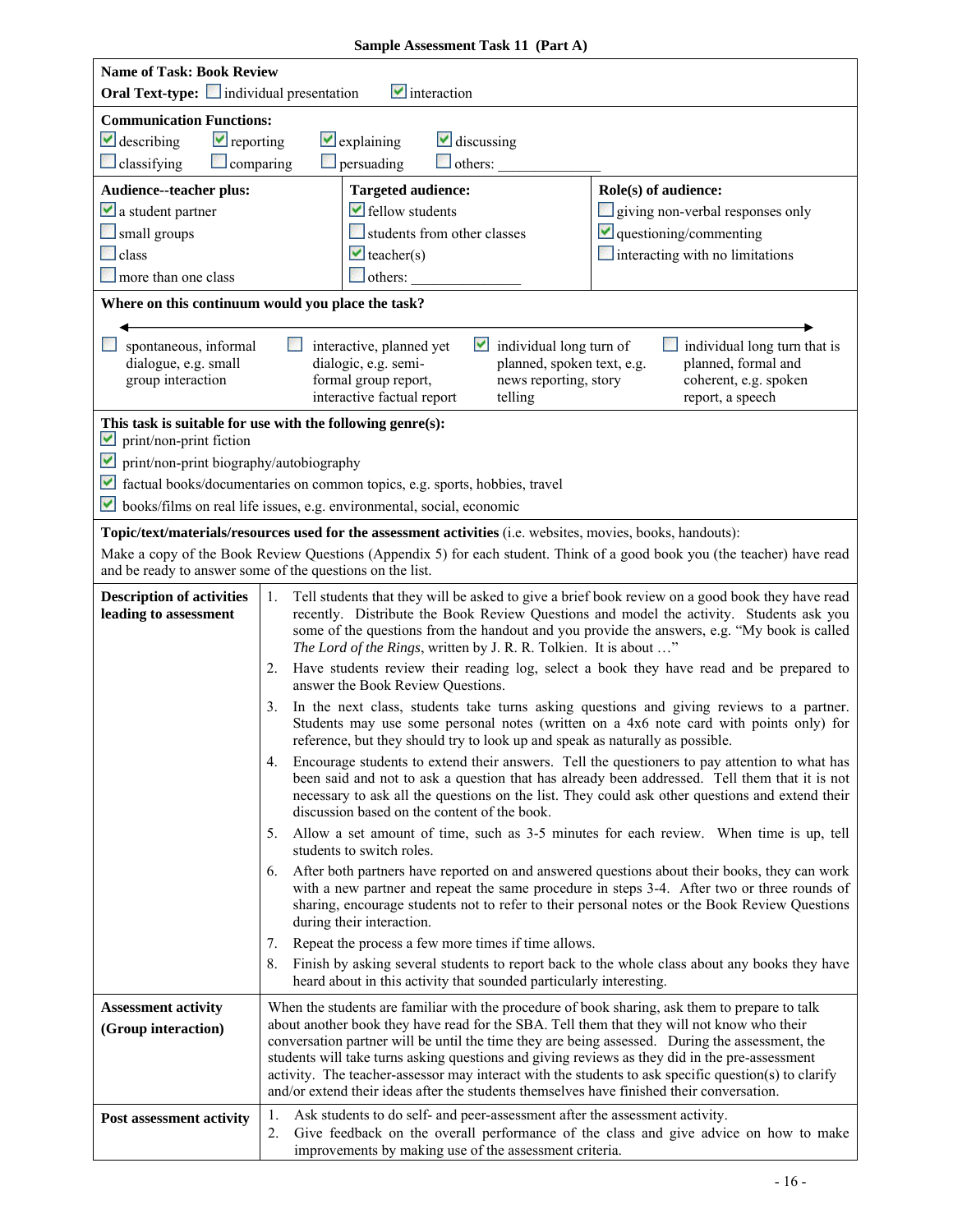#### **Remarks:**

- Time allocation for each turn depends on student interest and level. More advanced and interested students might take up to five minutes for a review.
- works particularly well with shy or lower academic ability students because the activity can encourage students to interact in a low anxiety environment. After students have shared their book review with a few partners, they will become more • Sharing book reviews with peers is less threatening than making a presentation in front of the entire class. This activity familiar with the content of their book review, and thus they will not have to rely so much on their written notes at the next sharing. Students' confidence will grow and better interaction will take place as they can focus more on the interaction rather than the content of the book review after they have done 5-6 rounds of sharing.
- Teachers may consider asking students to audio tape their interaction in the pre-assessment activities, so that they can listen to themselves and identify areas for improvement. Follow-up/training sessions might be needed to teach students how to do self-assessment on their own performance.
- • You may ask students to report back to the whole class about the books they have heard in the activity, so they will pay more attention to their partner and be more serious during the activity.

 *Adapted from Ken Schmidt's "Book review round robin" In Bamford, J & Day, R. (Eds) Extensive reading activities for teaching language, p,96-98 and Victoria Rodrigo's "The story and me" In Bamford, J & Day, R. (Eds) Extensive reading activities for teaching language, p.99-100.*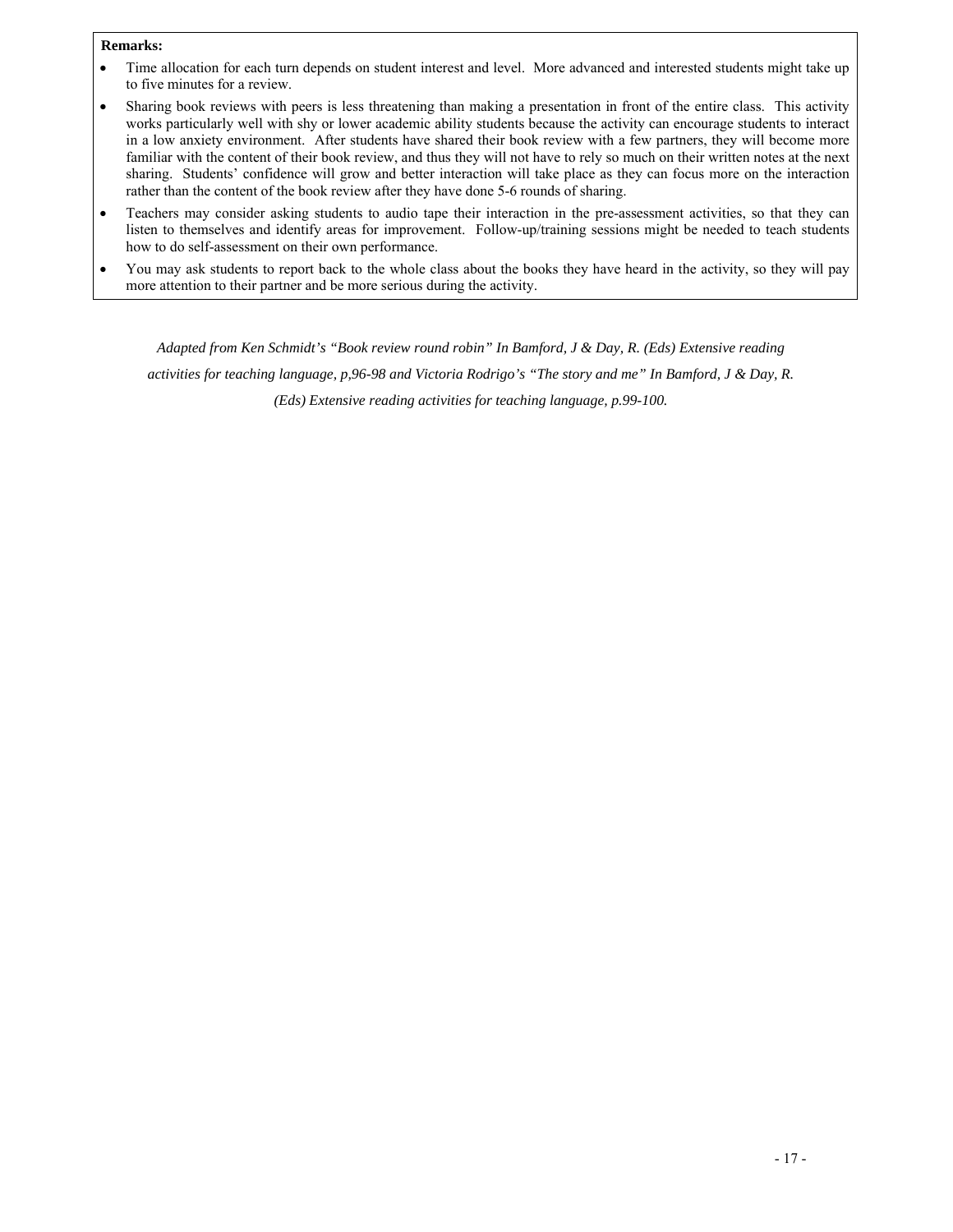| <b>Name of Task: Book Talks</b><br><b>Oral Text-type:</b> individual presentation          |                             | $\blacksquare$ interaction                                                                                                                                                                                                                                                                                                                                                                               |                                                                                               |
|--------------------------------------------------------------------------------------------|-----------------------------|----------------------------------------------------------------------------------------------------------------------------------------------------------------------------------------------------------------------------------------------------------------------------------------------------------------------------------------------------------------------------------------------------------|-----------------------------------------------------------------------------------------------|
| <b>Communication Functions:</b>                                                            |                             |                                                                                                                                                                                                                                                                                                                                                                                                          |                                                                                               |
|                                                                                            |                             |                                                                                                                                                                                                                                                                                                                                                                                                          |                                                                                               |
| $\blacktriangleright$ reporting<br>$\vee$ describing                                       |                             | $\vee$ explaining<br>$\vee$ discussing                                                                                                                                                                                                                                                                                                                                                                   |                                                                                               |
| $\Box$ classifying<br>$\Box$ comparing                                                     |                             | $\Box$ persuading<br>$\Box$ others:                                                                                                                                                                                                                                                                                                                                                                      |                                                                                               |
| Audience--teacher plus:                                                                    |                             | <b>Target audience:</b>                                                                                                                                                                                                                                                                                                                                                                                  | Role(s) of audience:                                                                          |
| a student partner                                                                          |                             | $\blacktriangleright$ fellow students                                                                                                                                                                                                                                                                                                                                                                    | giving non-verbal responses only                                                              |
| $\triangleright$ small groups                                                              |                             | students from other classes                                                                                                                                                                                                                                                                                                                                                                              | $\vee$ questioning/commenting                                                                 |
| $\Box$ class                                                                               |                             | $\vee$ teacher(s)                                                                                                                                                                                                                                                                                                                                                                                        | $\blacksquare$ interacting with no limitations                                                |
| more than one class                                                                        |                             | $\Box$ others:                                                                                                                                                                                                                                                                                                                                                                                           |                                                                                               |
| Where on this continuum would you place the task?                                          |                             |                                                                                                                                                                                                                                                                                                                                                                                                          |                                                                                               |
| M<br>spontaneous, informal<br>dialogue, e.g. small<br>group interaction                    | $\mathcal{L}^{\mathcal{L}}$ | interactive, planned yet<br>individual long turn of<br>planned, spoken text,<br>dialogic, e.g. semi-<br>formal group report,<br>e.g. news reporting,<br>interactive factual report<br>story telling                                                                                                                                                                                                      | individual long turn that is<br>planned, formal and coherent,<br>e.g. spoken report, a speech |
| This task is suitable for use with the following genre(s):<br>print/non-print fiction<br>M |                             |                                                                                                                                                                                                                                                                                                                                                                                                          |                                                                                               |
| print/non-print biography/autobiography<br>Y                                               |                             |                                                                                                                                                                                                                                                                                                                                                                                                          |                                                                                               |
| M                                                                                          |                             | factual books/documentaries on common topics, e.g. sports, hobbies, travel                                                                                                                                                                                                                                                                                                                               |                                                                                               |
| V                                                                                          |                             | books/films on real life issues, e.g. environmental, social, economic                                                                                                                                                                                                                                                                                                                                    |                                                                                               |
|                                                                                            |                             |                                                                                                                                                                                                                                                                                                                                                                                                          |                                                                                               |
|                                                                                            |                             | Topic/text/materials/resources used for the assessment activities (i.e. websites, movies, books, handouts):<br>Arrange 4-5 students to participate in a book talk during reading/ERS lessons. Students who are not participating in the book                                                                                                                                                             |                                                                                               |
| the Book Talk sessions.                                                                    |                             | talk can read silently in class or do other reading assignments prepared by the teacher. Prepare a Book Talk schedule so that<br>students can fill in the date of their participation. Prepare a list of questions (Appendix 5) for the students. Ask each student to<br>buy a 90-minute cassette tape and put it in a 6x9 envelope attached with a form (Appendix 6). Prepare a tape recorder to record |                                                                                               |
| <b>Description of activities</b><br>leading to assessment                                  | 1.                          | Schedule students for the book talks in advance. You can allocate students a particular date<br>and time by lottery.                                                                                                                                                                                                                                                                                     |                                                                                               |
|                                                                                            | 2.                          | On the day of the Book Talk, a group of 4-5 students will bring their books and their reading<br>logs to the table used for the session.                                                                                                                                                                                                                                                                 |                                                                                               |
|                                                                                            | 3.                          | Ask for volunteers to go first, second, third, fourth, etc. while you set up the tape recorder.                                                                                                                                                                                                                                                                                                          |                                                                                               |
|                                                                                            |                             | 4. Give the first student a 4x6 card that contains prompts for starting the session as shown below:                                                                                                                                                                                                                                                                                                      |                                                                                               |
|                                                                                            |                             | My name is (name of the student). Today is (date). Other students at this Book Talk session<br>are (names of the other students). I have read a book called (name of the book)                                                                                                                                                                                                                           |                                                                                               |
|                                                                                            | 5.                          | Give each student a list of questions (see Appendix 5) which they might ask one another about<br>their reading.                                                                                                                                                                                                                                                                                          |                                                                                               |
|                                                                                            | 6.                          | Put the cassette tape of the first student in the tape-recorder and start recording by asking the<br>student to read from the 4" x 6"card while you write the date, the name of the book on the<br>form attached on the 6" x 9" envelope of the student.                                                                                                                                                 |                                                                                               |
|                                                                                            | 7.                          | Then ask students some questions about the book they have read, e.g. What is the genre of the<br>book? Who is the main character? What kind of person is the main character? What<br>happened at the end? (You may refer to the framework of guiding questions for the types and<br>levels of questions that you can ask your students.)                                                                 |                                                                                               |
|                                                                                            | 8.                          | Encourage each student from the group to ask at least one question. They may refer to the list<br>of sample questions for reference or they can ask other questions.                                                                                                                                                                                                                                     |                                                                                               |
|                                                                                            | 9.                          | In the next phase, ask the students to select a passage to read aloud. Let students know that<br>you are assessing their reading fluency, their expressiveness, and whether they pause<br>appropriately for punctuation and pronunciation.                                                                                                                                                               |                                                                                               |
|                                                                                            |                             | 10. Compliment the student on his/her reading. Complete an evaluation form (Appendix 7) for<br>the student.                                                                                                                                                                                                                                                                                              |                                                                                               |
|                                                                                            |                             | 11. Remove the tape from the recorder; mark the counter position on the form attached on the<br>envelope and put the tape back in the envelope.                                                                                                                                                                                                                                                          |                                                                                               |

## **Sample Assessment Task 12 (Part A)**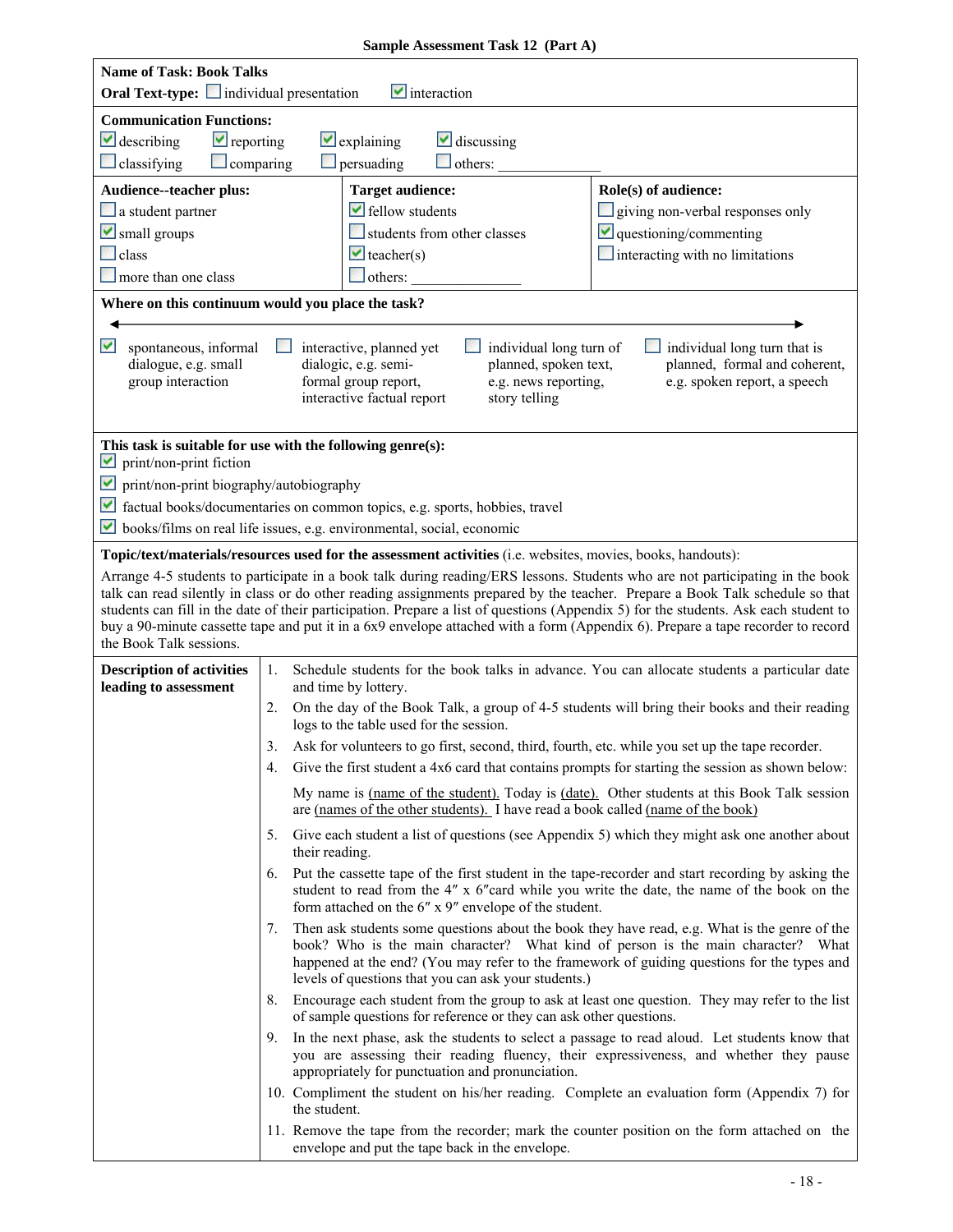|                                                   | 12. Insert another tape in the tape-recorder for the next student and repeat the session as with the<br>first student.                                                                                                                                                                                                    |
|---------------------------------------------------|---------------------------------------------------------------------------------------------------------------------------------------------------------------------------------------------------------------------------------------------------------------------------------------------------------------------------|
| <b>Assessment activity</b><br>(Group interaction) | After students are familiar with the procedure of taking part in a book talk, repeat the same<br>procedure for the SBA, but tell students in advance when they will be assessed so they can be well<br>prepared for the assessment. (The reading aloud in Step 9 may be skipped or should not be<br>assessed for the SBA) |
| Post assessment activity                          | Ask students to do self- and peer-assessment after the assessment activity.<br>2. Give feedback on the overall performance of the class and give advice on how to make<br>improvements by making use of the assessment criteria.                                                                                          |

**Remarks:** 

• Teachers should adapt their questions for individual students according to the books they have read. It is important to vary the questions from student to student so that the questions are not totally predictable.

- Students can review their tape from time-to-time to see the progress they have made.
- • Ask students to practise reading their selected reading passage to a peer several times before the book talk, so that they can be more prepared and be more confident when they read their passage to others in the pre-assessment activity.
- • Teachers should use the assessment record form provided by the HKEAA for the SBA. However, they may use Appendix 7 for reference in the pre-assessment activities so that students have a clear idea of the areas that they should improve on.

 *L. (Eds). (1996) Authentic Assessment for English Language Learners. Boston: Addison-Wesley, p.223-227. Adapted from John Robinson's "Book Talks: Integrated reading assessment" In O'Malley, M. & Valdez Pierce,*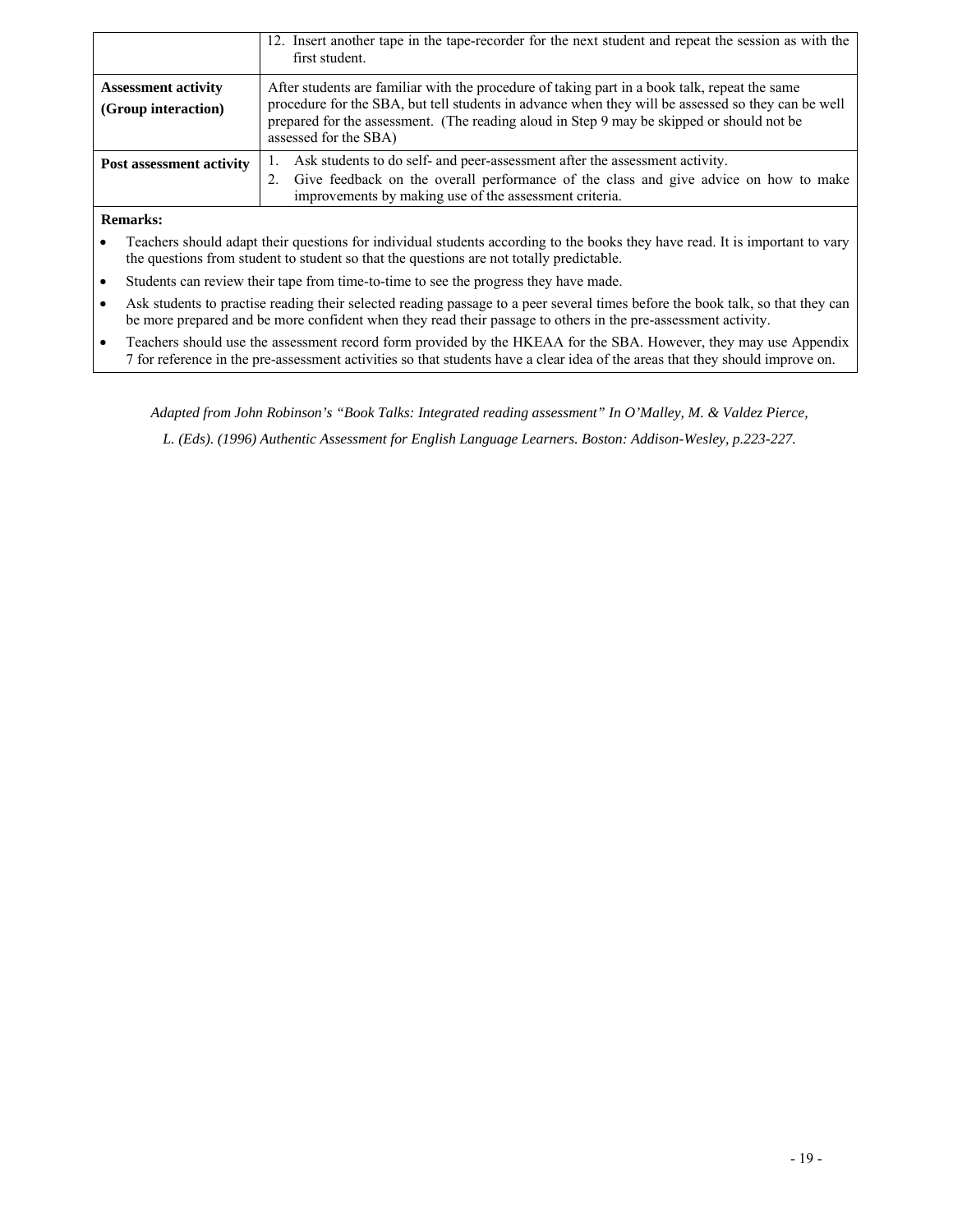|  | Sample Assessment Task 13 (Part A) |  |  |
|--|------------------------------------|--|--|
|--|------------------------------------|--|--|

| <b>Name of Task: Reading Portfolio Assessment</b><br>Oral Text-type: individual presentation<br>Interaction |                                                                                                                                                                                                                                                                                                                                                                                                                                                                                                                                                                                                                                                 |  |
|-------------------------------------------------------------------------------------------------------------|-------------------------------------------------------------------------------------------------------------------------------------------------------------------------------------------------------------------------------------------------------------------------------------------------------------------------------------------------------------------------------------------------------------------------------------------------------------------------------------------------------------------------------------------------------------------------------------------------------------------------------------------------|--|
| <b>Communication Functions:</b>                                                                             |                                                                                                                                                                                                                                                                                                                                                                                                                                                                                                                                                                                                                                                 |  |
| $\vee$ describing<br>$\blacktriangleright$ reporting                                                        | $\vee$ explaining<br>$\Box$ discussing                                                                                                                                                                                                                                                                                                                                                                                                                                                                                                                                                                                                          |  |
| $\Box$ classifying<br>$\Box$ comparing                                                                      | persuading<br>$\Box$ others:                                                                                                                                                                                                                                                                                                                                                                                                                                                                                                                                                                                                                    |  |
| Audience--teacher plus:                                                                                     | Role(s) of audience:<br><b>Target audience:</b>                                                                                                                                                                                                                                                                                                                                                                                                                                                                                                                                                                                                 |  |
| $\Box$ a student partner                                                                                    | $\blacktriangleright$ fellow students<br>$\vee$ giving non-verbal responses only                                                                                                                                                                                                                                                                                                                                                                                                                                                                                                                                                                |  |
| small groups                                                                                                | students from other classes<br>$\Box$ questioning/commenting                                                                                                                                                                                                                                                                                                                                                                                                                                                                                                                                                                                    |  |
| $\vee$ class                                                                                                | $\vee$ teacher(s)<br>$\blacksquare$ interacting with no limitations                                                                                                                                                                                                                                                                                                                                                                                                                                                                                                                                                                             |  |
| more than one class                                                                                         | $\Box$ others:                                                                                                                                                                                                                                                                                                                                                                                                                                                                                                                                                                                                                                  |  |
|                                                                                                             |                                                                                                                                                                                                                                                                                                                                                                                                                                                                                                                                                                                                                                                 |  |
|                                                                                                             | Where on this continuum would you place the task?                                                                                                                                                                                                                                                                                                                                                                                                                                                                                                                                                                                               |  |
| spontaneous, informal<br>dialogue, e.g. small<br>group interaction                                          | individual long turn that is<br>interactive, planned yet<br>individual long turn of<br>dialogic, e.g. semi-<br>planned, spoken text,<br>planned, formal and<br>formal group report,<br>e.g. news reporting,<br>coherent, e.g. spoken report,<br>interactive factual report<br>story telling<br>a speech                                                                                                                                                                                                                                                                                                                                         |  |
| print/non-print fiction<br>M                                                                                | This task is suitable for use with the following genre(s):                                                                                                                                                                                                                                                                                                                                                                                                                                                                                                                                                                                      |  |
| print/non-print biography/autobiography                                                                     |                                                                                                                                                                                                                                                                                                                                                                                                                                                                                                                                                                                                                                                 |  |
|                                                                                                             | factual books/documentaries on common topics, e.g. sports, hobbies, travel                                                                                                                                                                                                                                                                                                                                                                                                                                                                                                                                                                      |  |
|                                                                                                             | books/films on real life issues, e.g. environmental, social, economic                                                                                                                                                                                                                                                                                                                                                                                                                                                                                                                                                                           |  |
|                                                                                                             | Topic/text/materials/resources used for the assessment activities (i.e. websites, movies books, handouts):                                                                                                                                                                                                                                                                                                                                                                                                                                                                                                                                      |  |
|                                                                                                             | Prepare a folder for each student and show a sample of a portfolio to students if available.                                                                                                                                                                                                                                                                                                                                                                                                                                                                                                                                                    |  |
| <b>Description of activities</b><br>leading to assessment                                                   | At the beginning of the term, introduce the reading portfolio to students.<br>1.<br>Discuss the purpose of building individual reading portfolios, possible reading materials, the<br>2.<br>standard for evaluation, etc.                                                                                                                                                                                                                                                                                                                                                                                                                       |  |
|                                                                                                             | Ask students to collect their reading journals, summaries of articles, newspaper reports, book<br>3.<br>reports, and any reading texts read outside the classroom into their portfolios.                                                                                                                                                                                                                                                                                                                                                                                                                                                        |  |
|                                                                                                             | Periodically respond to the entries in the portfolios and discuss the contents.<br>4.                                                                                                                                                                                                                                                                                                                                                                                                                                                                                                                                                           |  |
|                                                                                                             | At the end of the term, ask students to reorganize the materials in their portfolios and divide<br>5.<br>them into meaningful sections. Ask students to write a brief summary reflecting on and<br>evaluating their progress during the term. They may use Appendix 8 as a guide when they<br>write their reflection. If you wish, you may ask students to report on one of the additional<br>tasks of their choice during their presentation (see below).<br>Ask students to present their reading portfolio orally in groups first.<br>6.<br>Then they can polish their presentation and present their experience and reading portfolio<br>7. |  |
|                                                                                                             | orally to the whole class.                                                                                                                                                                                                                                                                                                                                                                                                                                                                                                                                                                                                                      |  |
| <b>Assessment activity</b><br>(Individual<br><b>Presentation</b> )                                          | Ask students to continue to develop their reading portfolios for the second term but ensure that<br>they also read a book or watch a film this term. Then ask them to make a 2-3 minute oral<br>presentation to show something that they have learned from the book they have read or the film<br>they have watched. You may ask them to choose one or more of the additional tasks in Appendix<br>4 to make their presentation more focused.                                                                                                                                                                                                   |  |
| Post assessment activity                                                                                    | Ask the student audience to assess the performances of the presenters using a peer-evaluation<br>1.<br>form.                                                                                                                                                                                                                                                                                                                                                                                                                                                                                                                                    |  |
|                                                                                                             | Encourage the student assessors to give feedback to the presenters.<br>2.                                                                                                                                                                                                                                                                                                                                                                                                                                                                                                                                                                       |  |
|                                                                                                             | Ask student presenters to watch their own videotaped presentations and write a reflective<br>3.<br>journal on its strengths and weaknesses.                                                                                                                                                                                                                                                                                                                                                                                                                                                                                                     |  |
|                                                                                                             | Give the presenters some suggestions on how to improve their presentation skills.<br>4.                                                                                                                                                                                                                                                                                                                                                                                                                                                                                                                                                         |  |
| <b>Remarks:</b>                                                                                             |                                                                                                                                                                                                                                                                                                                                                                                                                                                                                                                                                                                                                                                 |  |

• A reading portfolio can help students reflect on what they have read and learned throughout the term.

 • The oral presentation at the end of the term will allow students to summarize and share their experience with others and feel a sense of autonomy and ownership of their work.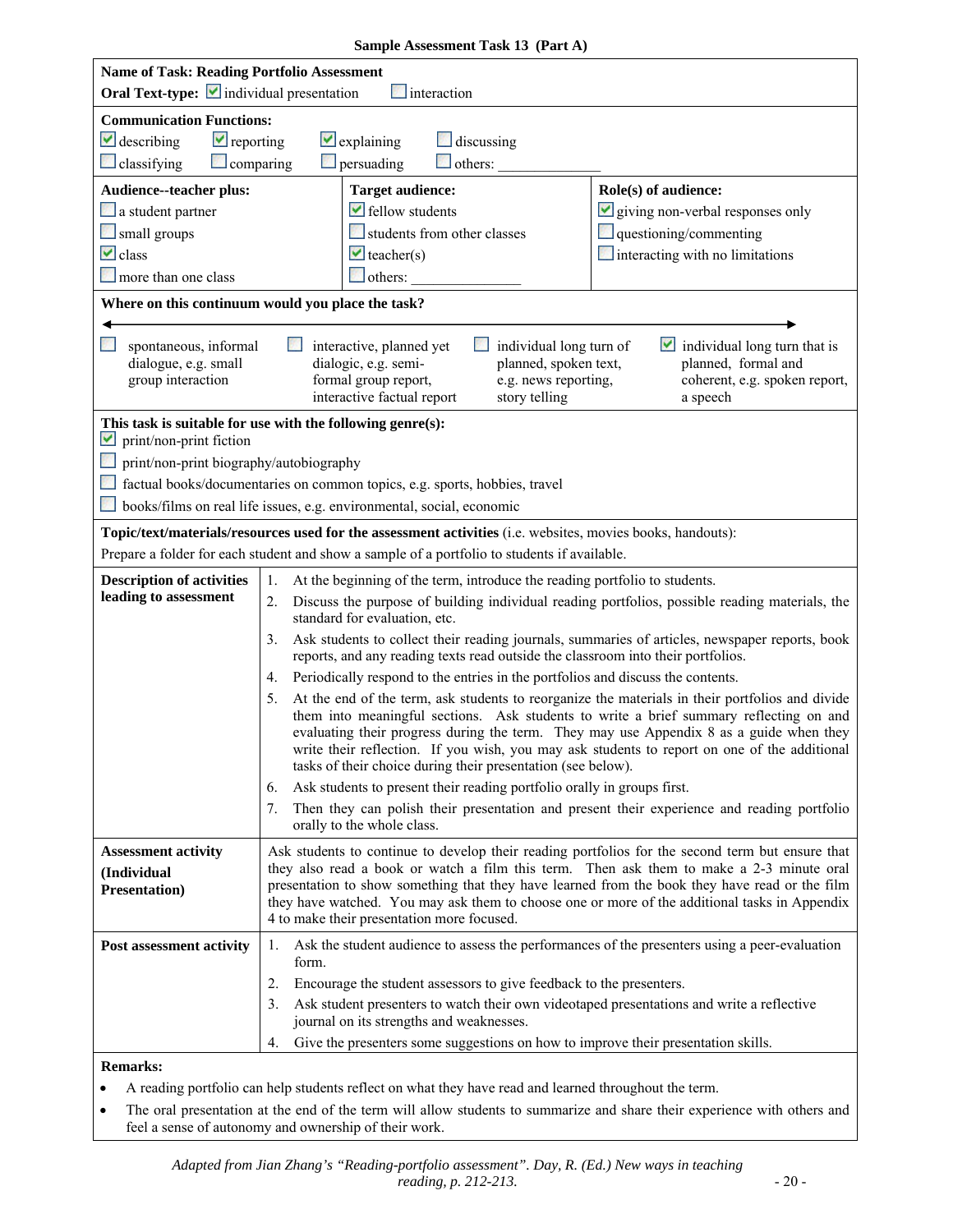| <b>Name of Task: Book Promotion</b>                                      |                                                                                                                                                                                                                                                                                                                                         |
|--------------------------------------------------------------------------|-----------------------------------------------------------------------------------------------------------------------------------------------------------------------------------------------------------------------------------------------------------------------------------------------------------------------------------------|
| <b>Oral Text-type:</b> individual presentation                           | $\blacksquare$ interaction                                                                                                                                                                                                                                                                                                              |
| <b>Communication Functions:</b>                                          |                                                                                                                                                                                                                                                                                                                                         |
| $\vee$ describing<br>$\blacktriangleright$ reporting<br>$\Box$ comparing | $\vee$ explaining<br>$\vee$ discussing<br>$\Box$ others:                                                                                                                                                                                                                                                                                |
| $\Box$ classifying                                                       | $\Box$ persuading                                                                                                                                                                                                                                                                                                                       |
| Audience--teacher plus:                                                  | Role(s) of audience:<br><b>Target audience:</b><br>$\blacktriangleright$ fellow students                                                                                                                                                                                                                                                |
| $\Box$ a student partner<br>$\vee$ small groups                          | giving non-verbal responses only<br>$\vee$ questioning/commenting<br>students from other classes                                                                                                                                                                                                                                        |
| class                                                                    | $\blacktriangleright$ interacting with no limitations<br>$\blacktriangleright$ teacher(s)                                                                                                                                                                                                                                               |
| more than one class                                                      | $\Box$ others:                                                                                                                                                                                                                                                                                                                          |
|                                                                          | Where on this continuum would you place the task?                                                                                                                                                                                                                                                                                       |
|                                                                          |                                                                                                                                                                                                                                                                                                                                         |
| M<br>spontaneous, informal<br>dialogue, e.g. small<br>group interaction  | individual long turn of<br>individual long turn that is<br>interactive, planned yet<br>planned, formal and<br>dialogic, e.g. semi-<br>planned, spoken text,<br>formal group report,<br>e.g. news reporting,<br>coherent, e.g. spoken report,<br>interactive factual report<br>story telling<br>a speech                                 |
| M<br>print/non-print fiction                                             | This task is suitable for use with the following genre(s):                                                                                                                                                                                                                                                                              |
| M<br>print/non-print biography/autobiography                             |                                                                                                                                                                                                                                                                                                                                         |
| M                                                                        | factual books/documentaries on common topics, e.g. sports, hobbies, travel                                                                                                                                                                                                                                                              |
| M                                                                        | books/films on real life issues, e.g. environmental, social, economic                                                                                                                                                                                                                                                                   |
|                                                                          | Topic/text/materials/resources used for the assessment activities (i.e. websites, movies, books, handouts):                                                                                                                                                                                                                             |
|                                                                          | Ensure that there are multiple copies of the same books available in the school library or through the ERS programme.                                                                                                                                                                                                                   |
| <b>Description of activities</b>                                         | Divide the class into groups of 3.<br>1.                                                                                                                                                                                                                                                                                                |
| leading to assessment                                                    | Ask each group to choose a book and all students in the group to read the same book together.<br>2.                                                                                                                                                                                                                                     |
|                                                                          | If possible, make sure that the groups all choose different books (see No.8 below).                                                                                                                                                                                                                                                     |
|                                                                          | Introduce the concept of Dr Edward De Bono's Six Thinking Hats (See Appendix 9).<br>3.<br>For homework, ask students to write down the name of the book they have chosen and explain                                                                                                                                                    |
|                                                                          | 4.<br>why they have chosen the book, plus write 200 words to record their feelings and impression<br>on the book they read.                                                                                                                                                                                                             |
|                                                                          | Encourage students to write down what they think and feel about the book rather than just<br>5.<br>simply writing down a summary of the story/content. Also, remind them to make good use of<br>the six thinking hats when they do their writing.                                                                                       |
|                                                                          | In the next lesson, ask students to take turns reading aloud what they have written down to<br>6.<br>their group members.                                                                                                                                                                                                               |
|                                                                          | After each turn, students should discuss how many and which thinking hats have been applied<br>7.<br>in the writing. Encourage them also to ask for clarification, support and develop each others'<br>views, compare and contrast what they have written down, disagree and/or offer alternatives to<br>each other's views.            |
|                                                                          | Ask students to regroup themselves, getting into groups of 3 or 4, but each student in the<br>8.<br>group should have read a different book.                                                                                                                                                                                            |
|                                                                          | 9.<br>Ask the students to take turns promoting the book they have read to the new group members<br>(they may refer to their report/some notes for support, but should try to look up and speak as<br>naturally as possible).                                                                                                            |
|                                                                          | 10. Encourage the students to ask follow up questions after each book promotion. Provide<br>students with guidance on how to carry out meaningful interaction and tell them what kind of<br>questions they could ask each other if they haven't acquired such skills previously. (See<br>Guiding Questions for Students in Appendix 14) |
|                                                                          | 11. If time allows, you may ask the students to nominate the best book promotion from each group<br>and ask those group members to promote their book to the entire class. You can also select<br>some of the interesting promotions and make arrangements for the students to promote their<br>books in the morning assembly.          |
| <b>Assessment activity</b>                                               | After the students have gained experience in interacting with other classmates through discussions,                                                                                                                                                                                                                                     |
| (Group interaction)                                                      | and learned how to make good use of the thinking hats to expand their ideas, they will be asked to<br>read a different book either as a group/individually, prepare another book promotion on their own                                                                                                                                 |

## **Sample Assessment Task 14 (Part A)**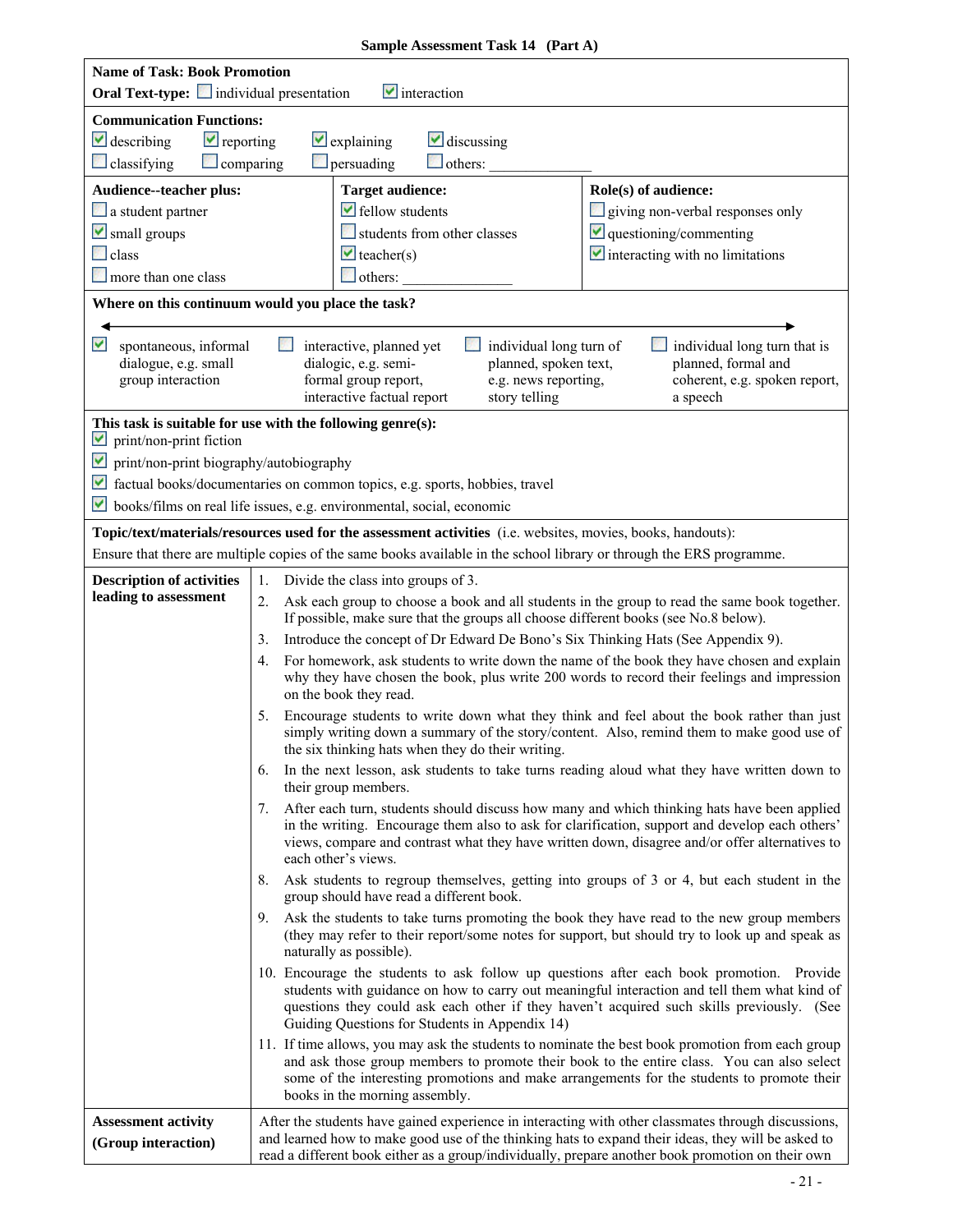|                          | and then engage in a group discussion to talk about the book they read similar to Steps 9-10 in the<br>pre-assessment activities. The teacher-assessor may interact individually with one student at a<br>time to ask specific question(s) to clarify and/or extend the student's ideas, or help prompt and/or<br>scaffold the students' oral interaction. Students' interactions will be recorded on video/cassette<br>tapes. |
|--------------------------|--------------------------------------------------------------------------------------------------------------------------------------------------------------------------------------------------------------------------------------------------------------------------------------------------------------------------------------------------------------------------------------------------------------------------------|
| Post assessment activity | Ask students to do self- and peer-assessment after the assessment activity.<br>2. Give feedback on the overall performance of the class and give advice on how to make<br>improvements by making use of the assessment criteria.                                                                                                                                                                                               |
|                          |                                                                                                                                                                                                                                                                                                                                                                                                                                |

#### **Remarks:**

- • Instead of asking the students to do a book promotion, you could ask each group member to pick a different character and talk about their different personalities and how they could relate the characters to people they know. Alternatively, you can ask them to talk about their favourite characters or other topics which can stimulate meaningful interaction.
- Asking students to read the same book as a group will encourage more meaningful interaction during group discussions as their group members have read the same book and know what happened in the story. They can also gain support from each other during the reading process when they have questions about the story they have read or just want to share their views about the book with someone who knows the story.

*Ideas adapted from those put forward by Miss Shua Yeo of The HKTA Yuen Yuen Institute No. 1 Secondary School*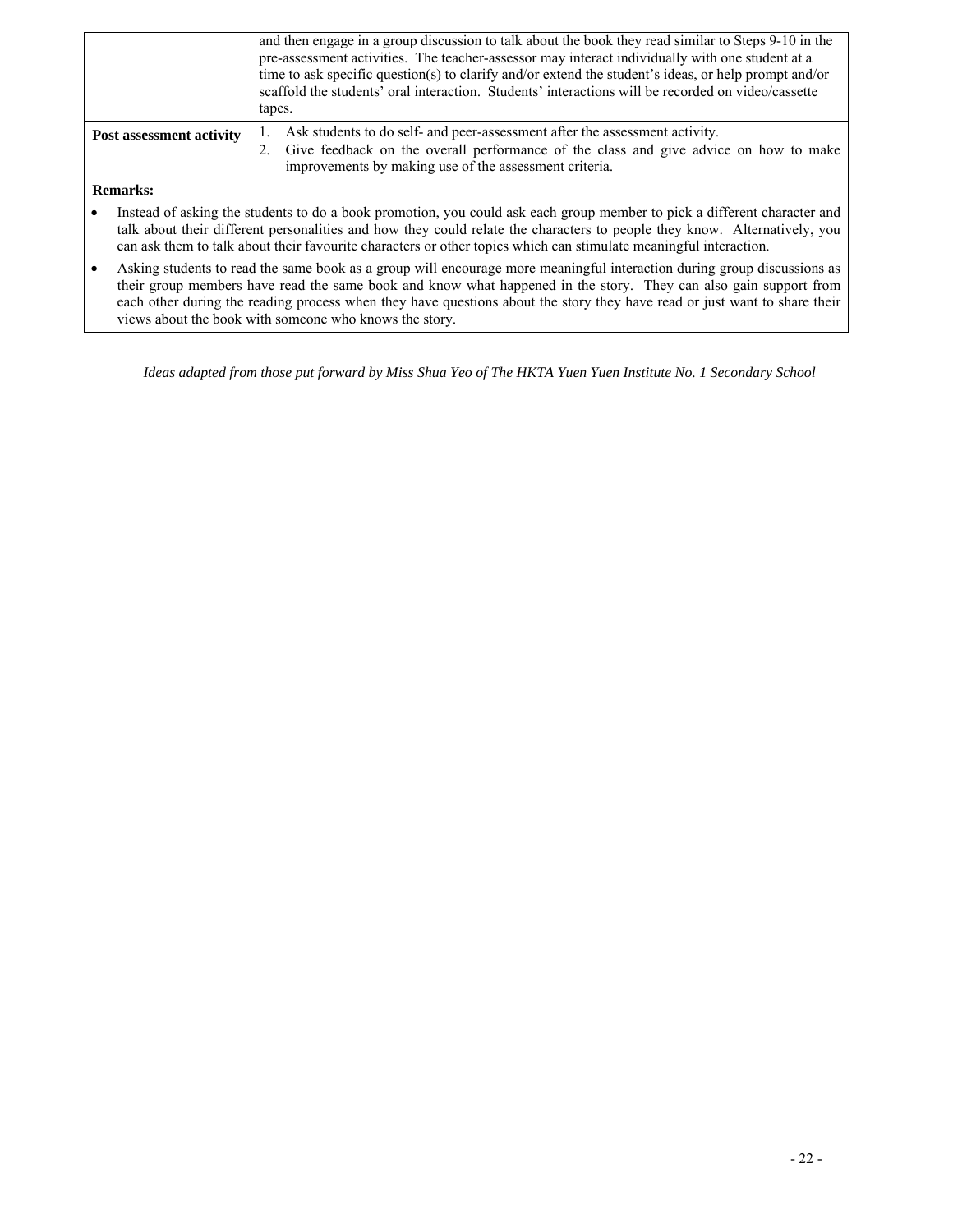| Sample Assessment Task 15 (Part A)                                      |                                                                                                                                                                                                                                                                             |  |  |
|-------------------------------------------------------------------------|-----------------------------------------------------------------------------------------------------------------------------------------------------------------------------------------------------------------------------------------------------------------------------|--|--|
| <b>Name of Task: Book/film Promotion</b>                                |                                                                                                                                                                                                                                                                             |  |  |
|                                                                         | Oral Text-type: individual presentation<br>interaction                                                                                                                                                                                                                      |  |  |
| <b>Communication Functions:</b>                                         |                                                                                                                                                                                                                                                                             |  |  |
| $\vee$ describing<br>$\blacktriangleright$ reporting                    | $\vee$ explaining<br>$\Box$ discussing                                                                                                                                                                                                                                      |  |  |
| classifying<br>$\Box$ comparing                                         | $\vee$ persuading<br>$\Box$ others: $\Box$                                                                                                                                                                                                                                  |  |  |
| Audience--teacher plus:                                                 | Role(s) of audience:<br><b>Target audience:</b>                                                                                                                                                                                                                             |  |  |
| $\Box$ none (for pair-only tasks)                                       | $\blacktriangleright$ fellow students<br>$\vee$ giving non-verbal responses only                                                                                                                                                                                            |  |  |
| small groups                                                            | students from other classes<br>$\Box$ questioning/commenting                                                                                                                                                                                                                |  |  |
| $\vee$ class                                                            | $\blacksquare$ interacting with no limitations<br>$\vee$ teacher(s)                                                                                                                                                                                                         |  |  |
| more than one class                                                     | $\Box$ others:                                                                                                                                                                                                                                                              |  |  |
|                                                                         | Where on this continuum would you place the task?                                                                                                                                                                                                                           |  |  |
| spontaneous, informal                                                   | $\blacksquare$ individual long turn that is<br>interactive, planned yet<br>individual long turn of                                                                                                                                                                          |  |  |
| dialogue, e.g. small                                                    | dialogic, e.g. semi-<br>planned, spoken text,<br>planned, , formal and                                                                                                                                                                                                      |  |  |
| group interaction                                                       | formal group report,<br>e.g. news reporting,<br>coherent e.g. spoken report,                                                                                                                                                                                                |  |  |
|                                                                         | interactive factual report<br>story telling<br>a speech                                                                                                                                                                                                                     |  |  |
|                                                                         | This task is suitable for use with the following genre(s):                                                                                                                                                                                                                  |  |  |
| print/non-print fiction<br>M<br>print/non-print biography/autobiography |                                                                                                                                                                                                                                                                             |  |  |
|                                                                         |                                                                                                                                                                                                                                                                             |  |  |
| M<br>M                                                                  | factual books/documentaries on common topics, e.g. sports, hobbies, travel                                                                                                                                                                                                  |  |  |
|                                                                         | books/films on real life issues, e.g. environmental, social, economic                                                                                                                                                                                                       |  |  |
|                                                                         | Topic/text/materials/resources used for the assessment activities (i.e. websites, movies, books, handouts):                                                                                                                                                                 |  |  |
|                                                                         | Prepare a copy of the hand-out (see Appendix 10) for students.                                                                                                                                                                                                              |  |  |
| <b>Description of activities</b><br>leading to assessment               | Tell students that they have to prepare a book promotion for a book/film they have<br>1.<br>read/watched recently. The length of the promotion (at least 2-3 minutes) will depend on the<br>proficiency levels of the students.                                             |  |  |
|                                                                         | Distribute the hand-out (Appendix 10) and discuss it with the students.<br>2.                                                                                                                                                                                               |  |  |
|                                                                         | Remind students that it is important to have good eye-contact, posture, voice, diction, body<br>3.<br>language, intonation, etc. when they are speaking to a group of people. Show them sample<br>promotions if possible.                                                   |  |  |
|                                                                         | On the day of the performance, students can conduct peer evaluations using the guidelines and<br>4.<br>evaluation forms in Appendix 3 for reference.                                                                                                                        |  |  |
|                                                                         | A brief Q&A session may be held after each presentation. Although this will not form part of<br>5.<br>the assessment, it can provide students with more opportunities to interact with<br>others/exchange ideas, which can encourage assessment for learning.               |  |  |
|                                                                         | Hold a class discussion on how to improve presentation skills and how to prepare for the SBA<br>6.<br>assessment.                                                                                                                                                           |  |  |
| <b>Assessment activity</b><br>(Individual<br><b>Presentation</b> )      | After students have gained experience of promoting a book or film in front of the class and<br>acquired the necessary skills from Steps 1-5, students will be asked to read/view a different<br>book/film on their own and make another promotion individually for the SBA. |  |  |
| Post assessment activity                                                | Ask the student audience to assess the performances of the promoters using a peer-evaluation<br>1.<br>form.                                                                                                                                                                 |  |  |
|                                                                         | 2.<br>Encourage the student assessors to give feedback to the promoters.                                                                                                                                                                                                    |  |  |
|                                                                         | Ask student promoters to watch their own videotaped promotions and write a reflective<br>3.<br>journal on its strengths and weaknesses.                                                                                                                                     |  |  |
|                                                                         | Give the promoters some suggestions on how to improve their presentation skills.<br>4.                                                                                                                                                                                      |  |  |
| <b>Remarks:</b>                                                         |                                                                                                                                                                                                                                                                             |  |  |

- • If time allows and facilities are available, teachers can ask students to video-tape their rehearsals and practise evaluating their own performance prior to the actual performance in class before Step 4. If several students have read the same book, they might work as a team in practising their performances for the pre-assessment activities. However, for the actual SBA assessment, students will work on the promotion individually.
- among students, which in turn helps prepare students for other assessments which require oral interaction. • Holding a discussion or a Q&A session after each presentation can create opportunities to generate meaningful interaction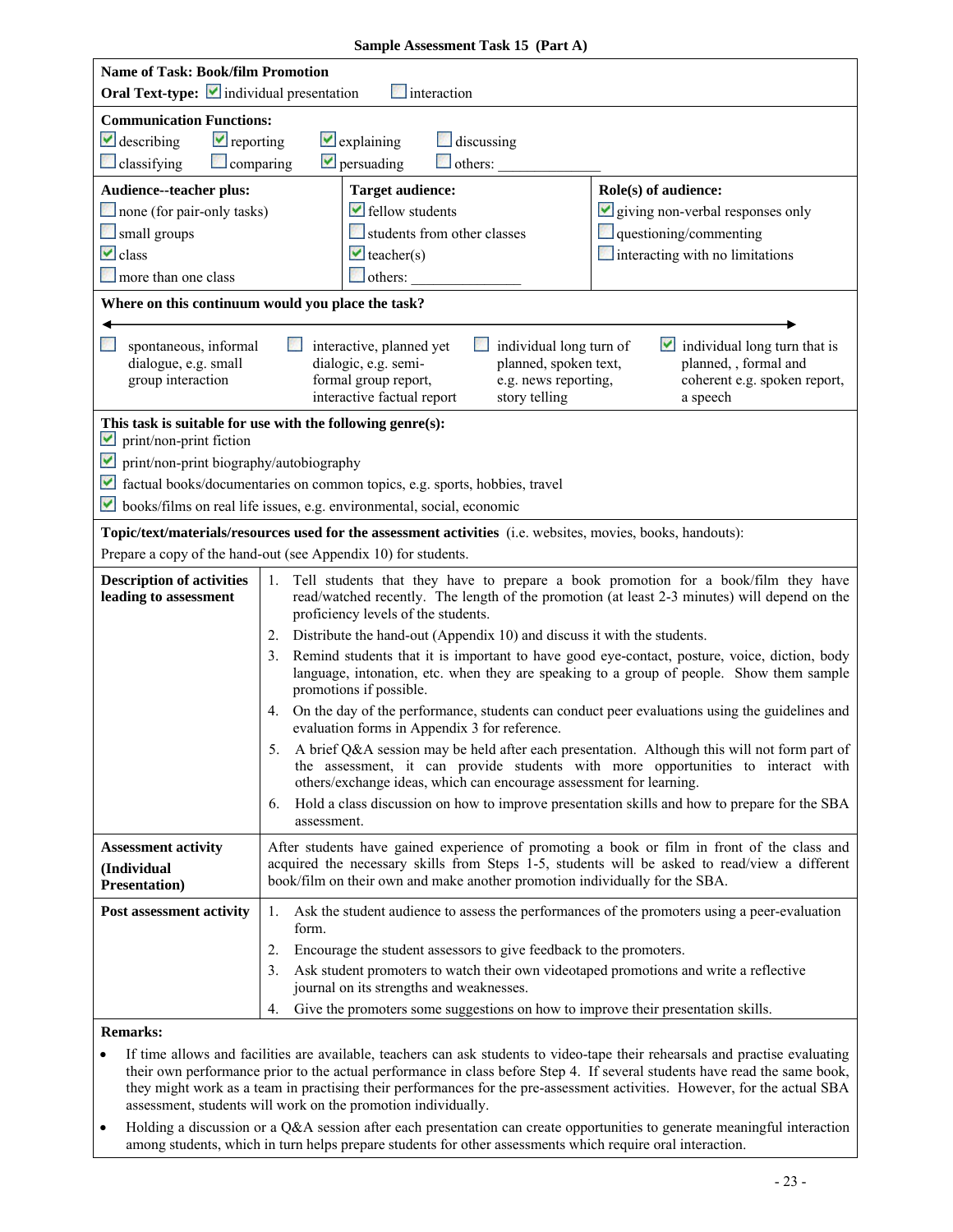|  | Sample Assessment Task 16 (Part A) |  |  |
|--|------------------------------------|--|--|
|--|------------------------------------|--|--|

| Name of Task: Read the book! Watch the film!                                                                                                                                                                                                                                                                                                                                                        |                                                                                                                                                                                                                                                                                                                                                                                                                                                                                                                       |  |  |
|-----------------------------------------------------------------------------------------------------------------------------------------------------------------------------------------------------------------------------------------------------------------------------------------------------------------------------------------------------------------------------------------------------|-----------------------------------------------------------------------------------------------------------------------------------------------------------------------------------------------------------------------------------------------------------------------------------------------------------------------------------------------------------------------------------------------------------------------------------------------------------------------------------------------------------------------|--|--|
| Oral Text-type: individual presentation                                                                                                                                                                                                                                                                                                                                                             | interaction                                                                                                                                                                                                                                                                                                                                                                                                                                                                                                           |  |  |
| <b>Communication Functions:</b><br>$\vee$ describing<br>$\vee$ reporting<br>$\Box$ classifying<br>$\Box$ comparing                                                                                                                                                                                                                                                                                  | $\vee$ explaining<br>discussing<br>$\Box$ persuading<br>others:                                                                                                                                                                                                                                                                                                                                                                                                                                                       |  |  |
| Audience--teacher plus:<br>$\Box$ a student partner<br>$\Box$ small groups<br>$\vee$ class<br>more than one class                                                                                                                                                                                                                                                                                   | Role(s) of audience:<br><b>Target audience:</b><br>$\blacktriangleright$ fellow students<br>$\vee$ giving non-verbal responses only<br>questioning/commenting<br>students from other classes<br>$\blacktriangleright$ teacher(s)<br>$\blacksquare$ interacting with no limitations<br>$\Box$ others:                                                                                                                                                                                                                  |  |  |
|                                                                                                                                                                                                                                                                                                                                                                                                     | Where on this continuum would you place the task?                                                                                                                                                                                                                                                                                                                                                                                                                                                                     |  |  |
| individual long turn of<br>$\blacktriangleright$ individual long turn that is<br>spontaneous, informal<br>interactive, planned yet<br>dialogue, e.g. small<br>dialogic, e.g. semi-<br>planned, spoken text,<br>planned, formal and<br>group interaction<br>formal group report,<br>e.g. news reporting,<br>coherent, e.g. spoken report,<br>interactive factual report<br>story telling<br>a speech |                                                                                                                                                                                                                                                                                                                                                                                                                                                                                                                       |  |  |
| M<br>print/non-print fiction<br>books/films on real life issues, e.g. environmental, social, economic                                                                                                                                                                                                                                                                                               | This task is suitable for use with the following genre(s):<br>print/non-print biography/autobiography<br>factual books/documentaries on common topics, e.g. sports, hobbies, travel                                                                                                                                                                                                                                                                                                                                   |  |  |
|                                                                                                                                                                                                                                                                                                                                                                                                     | Topic/text/materials/resources used for the assessment activities (i.e. websites, movies, books, handouts):                                                                                                                                                                                                                                                                                                                                                                                                           |  |  |
| Prepare a list of books in your library for which there is a movie version in your audiovisual library/public libraries/or easily<br>accessible from rental stores. Make a copy of this list for each student. Familiarize yourself with the questions comparing the<br>book and the film (see Appendix 11), and distribute a copy to each student.                                                 |                                                                                                                                                                                                                                                                                                                                                                                                                                                                                                                       |  |  |
| <b>Description of activities</b><br>leading to assessment                                                                                                                                                                                                                                                                                                                                           | 1. Ask students to read a book and watch the movie version of the same story. Give them a list<br>of books and movies for reference.<br>2. Distribute and discuss the Book and Film Comparison Questions (see Appendix 11).<br>Students can decide whether they want to watch the film (usually easier) or read the book<br>3.<br>(usually harder) first. Another option is to choose books adapted from film scripts.<br>Divide students into small groups to share what they have found in their comparisons.<br>4. |  |  |
|                                                                                                                                                                                                                                                                                                                                                                                                     | 5. If several copies of the same books are available, teachers may consider asking the students to<br>do this project in groups, so they can get insights from different perspectives/angles when they<br>do the comparison.<br>Invite students to present their comparisons in front of the class.<br>6.                                                                                                                                                                                                             |  |  |
|                                                                                                                                                                                                                                                                                                                                                                                                     | A Q&A session might be held after each presentation. Although this will not form part of the<br>7.<br>assessment, it can provide students with more opportunities to interact with others/exchange<br>ideas, which can encourage assessment for learning.                                                                                                                                                                                                                                                             |  |  |
| <b>Assessment activity</b><br>(Individual<br><b>Presentation</b> )                                                                                                                                                                                                                                                                                                                                  | Ask your students to read a different book and watch the film version of the same story. Have<br>them prepare and present an oral presentation (2-3 minutes) comparing and contrasting the<br>differences between the printed and film version of the story in class.                                                                                                                                                                                                                                                 |  |  |
| Post assessment activity                                                                                                                                                                                                                                                                                                                                                                            | Ask the student audience to assess the performances of the presenters using a peer-evaluation<br>1.<br>form.                                                                                                                                                                                                                                                                                                                                                                                                          |  |  |
|                                                                                                                                                                                                                                                                                                                                                                                                     | Encourage the student assessors to give feedback to the presenters.<br>2.<br>Ask student presenters to watch their own videotaped presentations and write a reflective<br>3.<br>journal on its strengths and weaknesses.                                                                                                                                                                                                                                                                                              |  |  |
| <b>Remarks:</b>                                                                                                                                                                                                                                                                                                                                                                                     | Give the presenters some suggestions on how to improve their presentation skills.<br>4.                                                                                                                                                                                                                                                                                                                                                                                                                               |  |  |

- students are able to take up the challenge, they will find this task interesting and they will have more to share and talk film of the same story. • This assessment activity may be suitable for more capable students as the task itself is relatively demanding. Yet, if the about since their knowledge and views about the story will be enriched by having read the printed version and watched the
- If class time is limited, the presentations may require more than one class period.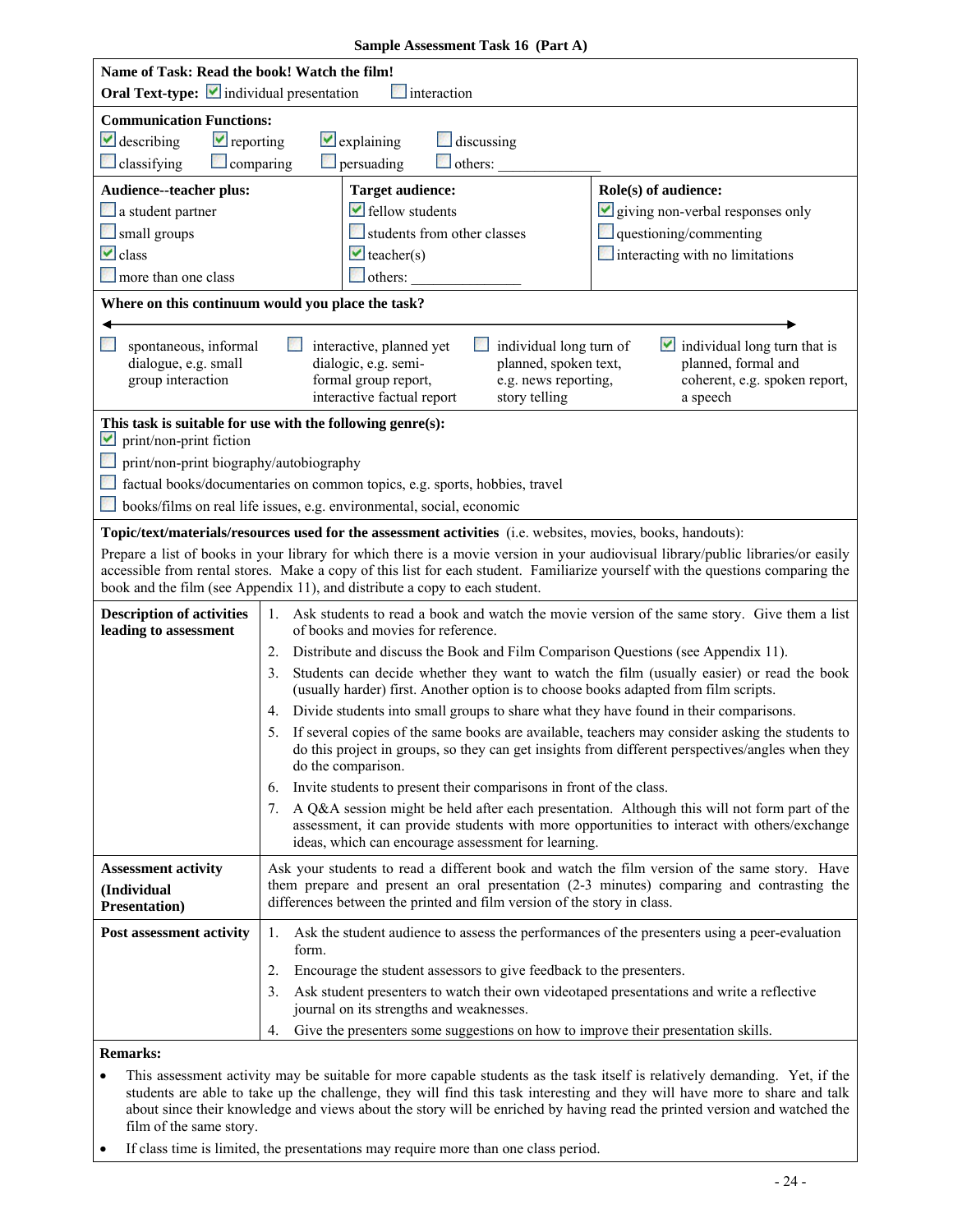- • If students need more support and practice before the actual presentation, please refer to Sample Assessment Task 9 for ideas of conducting pair work/sharing sessions prior to the actual performance.
- • To help students better understand what you expect them to do, you may prepare a short segment from a film and make copies of the same scene from the book version. Ask the students to read the passage and then compare it with the movie segment in class.
- • To increase the interest and excitement of their presentations, students can put on costumes or pretend to be one of the characters during the presentation. However, their costumes should not be graded in the SBA.
- Teachers can also ask the class to judge the students' presentations by completing a simple peer assessment form (see Appendix 3 for reference).

*Adapted from Tony-Rene Donnes's "Read the Books! See The Movie!" In Bamford, J & Day, R. (Eds)* 

*Extensive reading activities for teaching language, p. 131-132.*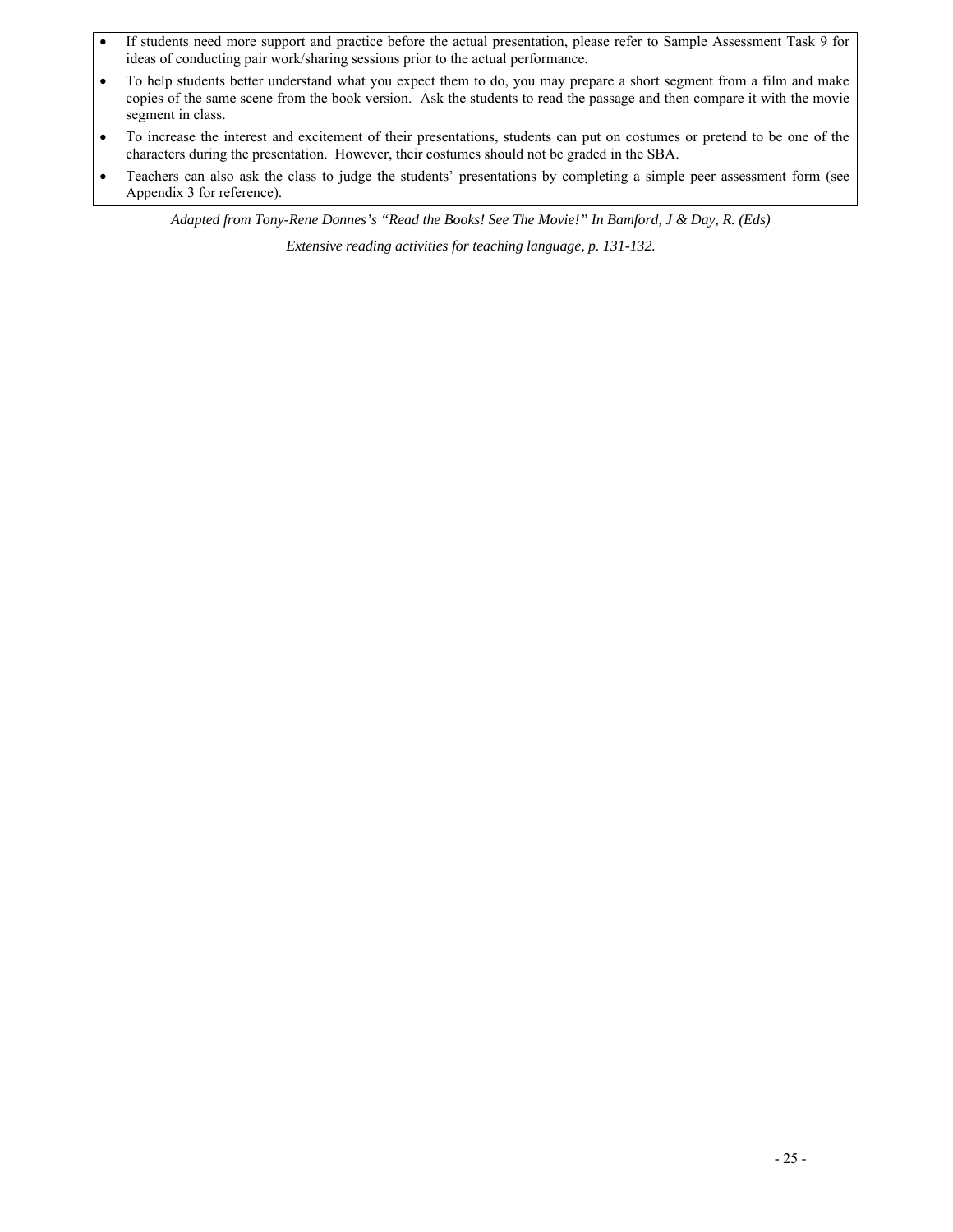|                                                                                                                                                                                                                                                                                                                                                                                                                                                                                                                                       | Sample Assessment Task 17 (Part A)                                                                                                                                                                                                                                                                                                                                                                                                                                                                                                                                                                                                                                                                                                                                                                                                                                                  |  |  |
|---------------------------------------------------------------------------------------------------------------------------------------------------------------------------------------------------------------------------------------------------------------------------------------------------------------------------------------------------------------------------------------------------------------------------------------------------------------------------------------------------------------------------------------|-------------------------------------------------------------------------------------------------------------------------------------------------------------------------------------------------------------------------------------------------------------------------------------------------------------------------------------------------------------------------------------------------------------------------------------------------------------------------------------------------------------------------------------------------------------------------------------------------------------------------------------------------------------------------------------------------------------------------------------------------------------------------------------------------------------------------------------------------------------------------------------|--|--|
| Name of Task: Going on holiday                                                                                                                                                                                                                                                                                                                                                                                                                                                                                                        |                                                                                                                                                                                                                                                                                                                                                                                                                                                                                                                                                                                                                                                                                                                                                                                                                                                                                     |  |  |
| $\vee$ interaction<br><b>Oral Text-type:</b> individual presentation                                                                                                                                                                                                                                                                                                                                                                                                                                                                  |                                                                                                                                                                                                                                                                                                                                                                                                                                                                                                                                                                                                                                                                                                                                                                                                                                                                                     |  |  |
| <b>Communication Functions:</b><br>$\vee$ describing<br>$\blacktriangleright$ reporting<br>$\Box$ classifying<br>$\Box$ comparing                                                                                                                                                                                                                                                                                                                                                                                                     | $\vee$ discussing<br>$\vee$ explaining<br>others:<br>$\Box$ persuading                                                                                                                                                                                                                                                                                                                                                                                                                                                                                                                                                                                                                                                                                                                                                                                                              |  |  |
| Audience--teacher plus:<br>$\vee$ a student partner<br>$\Box$ small groups<br>$\Box$ class<br>more than one class                                                                                                                                                                                                                                                                                                                                                                                                                     | Role(s) of audience:<br><b>Target audience:</b><br>$\blacktriangleright$ fellow students<br>giving non-verbal responses only<br>$\vee$ questioning/commenting<br>students from other classes<br>$\vee$ interacting with no limitations<br>$\blacktriangleright$ teacher(s)<br>others:                                                                                                                                                                                                                                                                                                                                                                                                                                                                                                                                                                                               |  |  |
| M<br>dialogue, e.g. small<br>group interaction                                                                                                                                                                                                                                                                                                                                                                                                                                                                                        | Where on this continuum would you place the task?<br>spontaneous, informal<br>individual long turn that is<br>interactive, planned yet<br>individual long turn of<br>planned, spoken text,<br>planned, formal and<br>dialogic, e.g. semi-<br>formal group report,<br>coherent, e.g. spoken report,<br>e.g. news reporting,<br>interactive factual report<br>story telling<br>a speech                                                                                                                                                                                                                                                                                                                                                                                                                                                                                               |  |  |
| This task is suitable for use with the following genre(s):<br>print/non-print fiction<br>print/non-print biography/autobiography<br>factual books/documentaries on common topics, e.g. sports, hobbies, travel<br>books/films on real life issues, e.g. environmental, social, economic<br>Topic/text/materials/resources used for the assessment activities (i.e. websites, movies, books, handouts):<br>Select a video which provides tips on travelling or an introduction to a particular place for a vacation. Prepare a handout |                                                                                                                                                                                                                                                                                                                                                                                                                                                                                                                                                                                                                                                                                                                                                                                                                                                                                     |  |  |
| <b>Description of activities</b><br>leading to assessment                                                                                                                                                                                                                                                                                                                                                                                                                                                                             | Show a video to the entire class to introduce an existing place for a holiday. Try to select a<br>1.<br>place which the students are not familiar with.<br>Discuss the following aspects with the students:<br>2.<br>How to travel there<br>a)<br>Where to eat<br>b)<br>Where to sleep<br>c)<br>What to do<br>d)<br>3.<br>Pair up the students and ask them to think of a place they dream of going to.<br>Distribute the handouts in Appendix 12 to the students.<br>4.<br>Ask them to take turns being the candidate and the interlocutor using the handout for<br>5.<br>reference.<br>6. Have them fill in the blanks in Appendix 12 and then carry out the conversation. Provide<br>students with a demonstration if necessary so they know exactly what needs to be done.<br>If time allows, students can find another partner in class and start a new conversation and learn |  |  |
| <b>Assessment activity</b><br>(Group Interaction)                                                                                                                                                                                                                                                                                                                                                                                                                                                                                     | Ask students to find and watch a travel programme and gather information as listed in Step 2. If<br>the video programme does not cover all the necessary information described in Step 2, they are<br>encouraged to search for information from other printed materials, but they should record all the<br>references and videos they use/watch. On the day of the assessment, a partner will be assigned to<br>each student to carry out an oral interaction similar to the task in Appendix 12. Each student in the<br>pair will take turns being the candidate and the interlocutor.                                                                                                                                                                                                                                                                                             |  |  |
| Post assessment activity                                                                                                                                                                                                                                                                                                                                                                                                                                                                                                              | 1.<br>Ask students to do self- and peer-assessment after the assessment activity.<br>Give feedback on the overall performance of the class and give advice on how to make<br>2.<br>improvements by making use of the assessment criteria.                                                                                                                                                                                                                                                                                                                                                                                                                                                                                                                                                                                                                                           |  |  |
| <b>Remarks:</b>                                                                                                                                                                                                                                                                                                                                                                                                                                                                                                                       |                                                                                                                                                                                                                                                                                                                                                                                                                                                                                                                                                                                                                                                                                                                                                                                                                                                                                     |  |  |

• Students are generally interested in travelling and visiting exotic places and having adventures. The conversation task will encourage students to discuss and interact with others in a more authentic way.

 • Watching a travel programme is less cognitively demanding than watching a documentary or a long feature film. This task is suitable for different levels of students.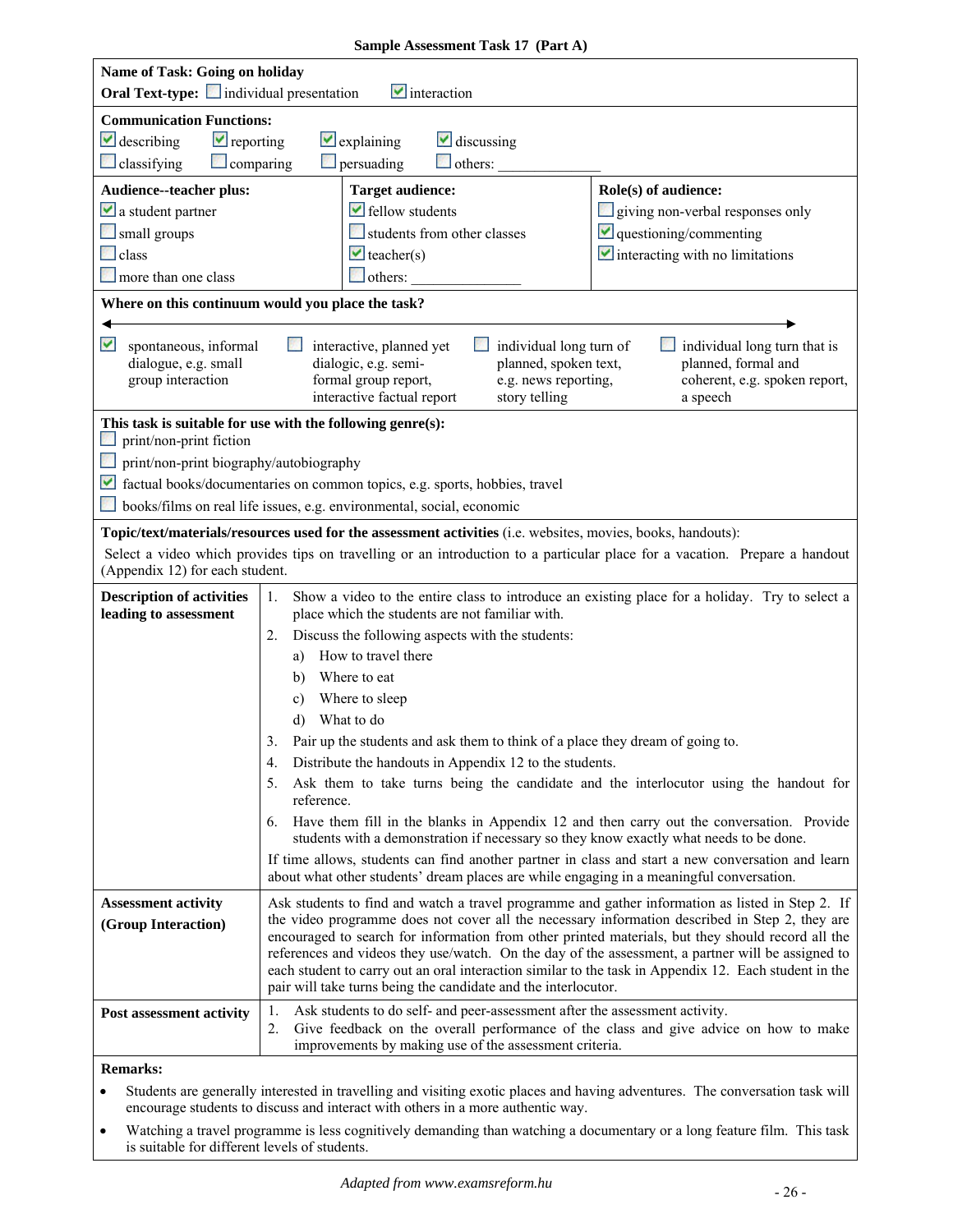| <b>Sample Assessment Task 18 (Part A)</b> |  |  |
|-------------------------------------------|--|--|
|-------------------------------------------|--|--|

|                                                           | Name of Task: Celebrity interview<br>Oral Text-type: individual presentation<br>$\blacksquare$ interaction                                                                                                                                                                                                                                                                                                                                                                                                                                                                  |                                        |  |
|-----------------------------------------------------------|-----------------------------------------------------------------------------------------------------------------------------------------------------------------------------------------------------------------------------------------------------------------------------------------------------------------------------------------------------------------------------------------------------------------------------------------------------------------------------------------------------------------------------------------------------------------------------|----------------------------------------|--|
| <b>Communication Functions:</b>                           |                                                                                                                                                                                                                                                                                                                                                                                                                                                                                                                                                                             |                                        |  |
| $\vee$ describing<br>$\blacktriangleright$ reporting      | $\vee$ explaining<br>$\Box$ discussing                                                                                                                                                                                                                                                                                                                                                                                                                                                                                                                                      |                                        |  |
| $\vee$ comparing<br>$\Box$ classifying                    | $\Box$ persuading<br>others:                                                                                                                                                                                                                                                                                                                                                                                                                                                                                                                                                |                                        |  |
|                                                           |                                                                                                                                                                                                                                                                                                                                                                                                                                                                                                                                                                             |                                        |  |
| Audience--teacher plus:                                   | <b>Target audience:</b>                                                                                                                                                                                                                                                                                                                                                                                                                                                                                                                                                     | Role(s) of audience:                   |  |
| $\vee$ a student partner                                  | $\blacktriangleright$ fellow students                                                                                                                                                                                                                                                                                                                                                                                                                                                                                                                                       | giving non-verbal responses only       |  |
| small groups                                              | students from other classes                                                                                                                                                                                                                                                                                                                                                                                                                                                                                                                                                 | $\vee$ questioning/commenting          |  |
| class                                                     | $\vee$ teacher(s)                                                                                                                                                                                                                                                                                                                                                                                                                                                                                                                                                           | $\vee$ interacting with no limitations |  |
| more than one class                                       | $\Box$ others:                                                                                                                                                                                                                                                                                                                                                                                                                                                                                                                                                              |                                        |  |
|                                                           | Where on this continuum would you place the task?                                                                                                                                                                                                                                                                                                                                                                                                                                                                                                                           |                                        |  |
| dialogue, e.g. small<br>group interaction                 | M<br>spontaneous, informal<br>interactive, planned yet<br>individual long turn of<br>individual long turn that is<br>planned, formal and<br>dialogic, e.g. semi-<br>planned, spoken text,<br>formal group report,<br>e.g. news reporting,<br>coherent, e.g. spoken report,<br>interactive factual report<br>story telling<br>a speech                                                                                                                                                                                                                                       |                                        |  |
| print/non-print fiction                                   | This task is suitable for use with the following genre(s):                                                                                                                                                                                                                                                                                                                                                                                                                                                                                                                  |                                        |  |
| print/non-print biography/autobiography                   |                                                                                                                                                                                                                                                                                                                                                                                                                                                                                                                                                                             |                                        |  |
|                                                           | factual books/documentaries on common topics, e.g. sports, hobbies, travel                                                                                                                                                                                                                                                                                                                                                                                                                                                                                                  |                                        |  |
|                                                           | $\blacktriangleright$ books/films on real life issues, e.g. environmental, social, economic                                                                                                                                                                                                                                                                                                                                                                                                                                                                                 |                                        |  |
|                                                           | Topic/text/materials/resources used for the assessment activities (i.e. websites, movies, books, handouts):                                                                                                                                                                                                                                                                                                                                                                                                                                                                 |                                        |  |
|                                                           | Prepare a short segment of an interview to be shown to the entire class and a handout (Appendix 13) for each student.                                                                                                                                                                                                                                                                                                                                                                                                                                                       |                                        |  |
| <b>Description of activities</b><br>leading to assessment | Propose that students conduct an interview with a celebrity (dead, alive, or fictitious) from a<br>1.<br>book or film they have read or watched.                                                                                                                                                                                                                                                                                                                                                                                                                            |                                        |  |
|                                                           | Show them a short segment of an interview and discuss the questions in Appendix 13.<br>2.                                                                                                                                                                                                                                                                                                                                                                                                                                                                                   |                                        |  |
|                                                           | Ask them to think of two characters from a book/film they have recently read/watched as a<br>3.                                                                                                                                                                                                                                                                                                                                                                                                                                                                             |                                        |  |
|                                                           | class.                                                                                                                                                                                                                                                                                                                                                                                                                                                                                                                                                                      |                                        |  |
|                                                           | Ask the class to brainstorm questions they want to ask these characters.<br>4.                                                                                                                                                                                                                                                                                                                                                                                                                                                                                              |                                        |  |
|                                                           | Pair up the students and have them interview each other (each to take on a different character<br>5.<br>and take turns being the interviewer and interviewee)                                                                                                                                                                                                                                                                                                                                                                                                               |                                        |  |
|                                                           | Remind students to base what they say on the book/film during the interview.<br>6.                                                                                                                                                                                                                                                                                                                                                                                                                                                                                          |                                        |  |
| <b>Assessment activity</b>                                | Ask students to find and read/watch a book/film in pairs. Ask them to each adopt a character and                                                                                                                                                                                                                                                                                                                                                                                                                                                                            |                                        |  |
| (Group Interaction)                                       | take turns being an interviewer and interviewee and present an interview as if they were on TV.<br>Students can discuss the type of questions and information they should address in order to capture<br>the audience's attention and interest. They can work out some interview questions together.<br>However, they should prepare the answers to the questions on their own and be prepared to ask<br>any follow-up questions based on the answers provided by the interviewee. Teachers may ask<br>additional questions for clarification or to expand students' ideas. |                                        |  |
| Post assessment activity                                  | 1.<br>Ask students to do self- and peer-assessment after the assessment activity.<br>Give feedback on the overall performance of the class and give advice on how to make<br>2.<br>improvements by making use of the assessment criteria.                                                                                                                                                                                                                                                                                                                                   |                                        |  |
| <b>Remarks:</b>                                           |                                                                                                                                                                                                                                                                                                                                                                                                                                                                                                                                                                             |                                        |  |
| This is                                                   | relatively challenging took which may be suitable for more canoble students who have a rather good                                                                                                                                                                                                                                                                                                                                                                                                                                                                          |                                        |  |

 • This is a relatively challenging task which may be suitable for more capable students who have a rather good understanding of what they have read/watched.

*Adapted from: Sherman, J. (2003). "Celebrity interview" in Using authentic video in the language classroom,*

*Cambridge: Cambridge University Press, p.137.*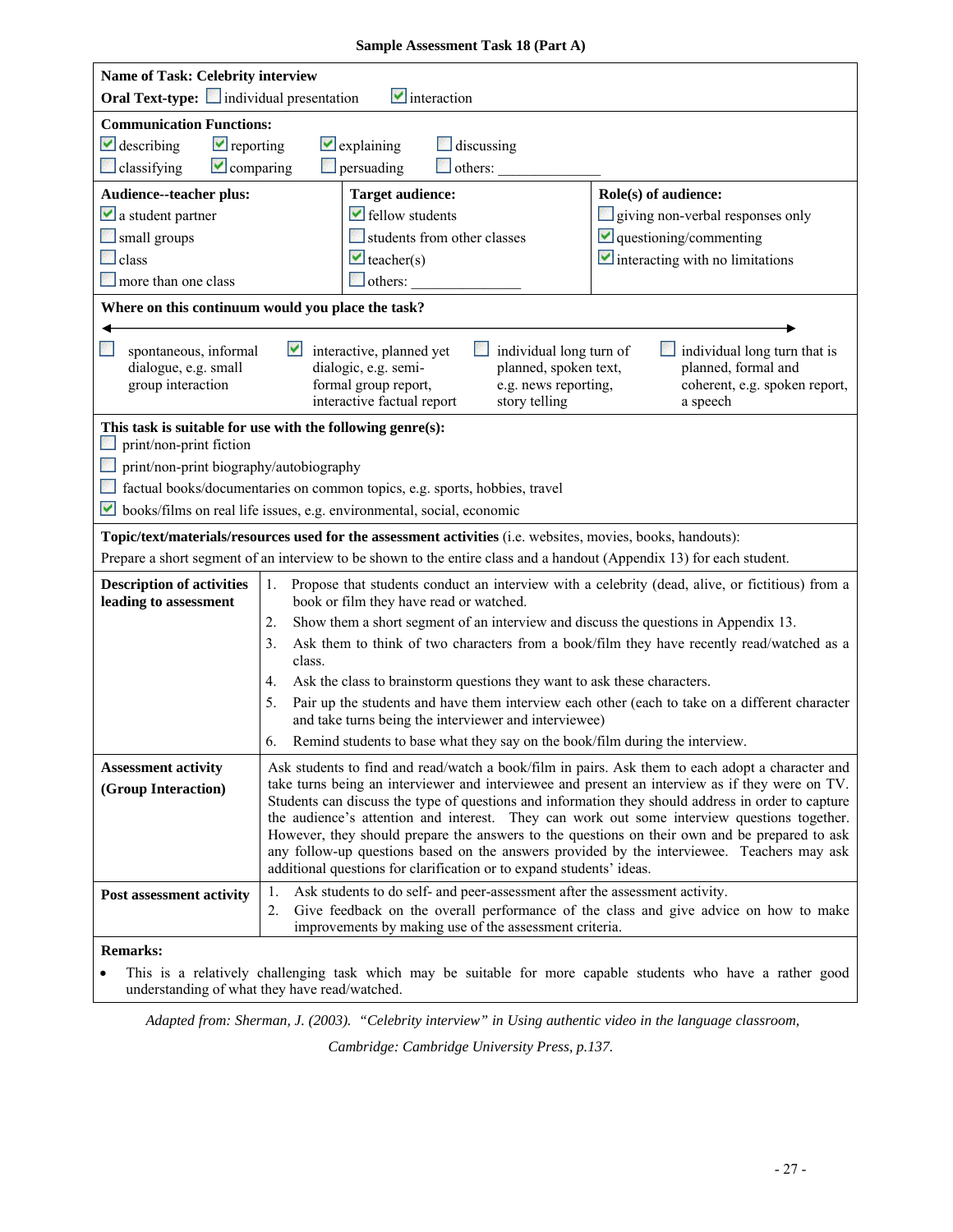#### **Sample Assessment Task 19 (Part A)**

| <b>Name of Task: Panel Discussion</b><br><b>Oral Text-type:</b> individual presentation |                                                                                                                                                                 |  |
|-----------------------------------------------------------------------------------------|-----------------------------------------------------------------------------------------------------------------------------------------------------------------|--|
| <b>Communication Functions:</b>                                                         | $\blacksquare$ interaction                                                                                                                                      |  |
| $\vee$ describing<br>$\blacktriangleright$ reporting                                    | $\vee$ explaining<br>$\vee$ discussing                                                                                                                          |  |
| classifying<br>$\Box$ comparing                                                         | $\Box$ others:<br>persuading                                                                                                                                    |  |
| Audience--teacher plus:                                                                 | <b>Target audience:</b><br>Role(s) of audience:                                                                                                                 |  |
| none (for pair-only tasks)                                                              | $\blacktriangleright$ fellow students<br>giving non-verbal responses only                                                                                       |  |
| $\blacktriangleright$ small groups                                                      | students from other classes<br>$\blacksquare$ questioning/commenting                                                                                            |  |
| class                                                                                   | $\vee$ interacting with no limitations<br>$\vee$ teacher(s)                                                                                                     |  |
| more than one class                                                                     | others:                                                                                                                                                         |  |
|                                                                                         |                                                                                                                                                                 |  |
|                                                                                         | Where on this continuum would you place the task?                                                                                                               |  |
| spontaneous, informal                                                                   | $\blacktriangleright$ interactive, planned yet<br>individual long turn that is<br>individual long turn of                                                       |  |
| dialogue, e.g. small                                                                    | dialogic, e.g. semi-<br>planned, spoken text,<br>planned, formal and                                                                                            |  |
| group interaction                                                                       | formal group report,<br>e.g. news reporting,<br>coherent, e.g. spoken report,                                                                                   |  |
|                                                                                         | interactive factual report<br>story telling<br>a speech                                                                                                         |  |
|                                                                                         | This task is suitable for use with the following genre(s):                                                                                                      |  |
| print/non-print fiction                                                                 |                                                                                                                                                                 |  |
| print/non-print biography/autobiography                                                 |                                                                                                                                                                 |  |
|                                                                                         | factual books/documentaries on common topics, e.g. sports, hobbies, travel                                                                                      |  |
| M                                                                                       | books/films on real life issues, e.g. environmental, social, economic                                                                                           |  |
|                                                                                         | Topic/text/materials/resources used for the assessment activities (i.e. websites, movies, books, handouts):                                                     |  |
| programme which addresses one of these issues.                                          | Think of some common issues and themes that students are most interested in and find a documentary or other kind of                                             |  |
| <b>Description of activities</b>                                                        |                                                                                                                                                                 |  |
| leading to assessment                                                                   | Show the first five minutes of the documentary/programme to the students and ask them to<br>1.<br>predict what kind of issues will be addressed.                |  |
|                                                                                         | Write down students' answers on the board.<br>2.                                                                                                                |  |
|                                                                                         | Divide the students into groups of 3 and assign a role to each of the group members (a news<br>3.                                                               |  |
|                                                                                         | reporter, a complainer, an expert on the particular issue).                                                                                                     |  |
|                                                                                         | Discuss with the students how their new role will affect the way they view the rest of the<br>4.                                                                |  |
|                                                                                         | programme; e.g. a reporter may think of how to make use of the information he/she sees and                                                                      |  |
|                                                                                         | turn it into a piece of interesting news; an expert may look at the information with caution and                                                                |  |
|                                                                                         | skepticism, a complainer may victimize himself/herself and see the issue as a real problem                                                                      |  |
|                                                                                         | which needs to be addressed immediately.<br>Ask the students to view the rest of the programme with their new role in mind.                                     |  |
|                                                                                         | 5.<br>After viewing, ask them to take on their new role and pretend they will hold a panel discussion<br>6.                                                     |  |
|                                                                                         | on a TV programme. The reporter will start the discussion by providing some background                                                                          |  |
|                                                                                         | information on the issue, posing questions to both the expert and the complainer, and                                                                           |  |
|                                                                                         | summarizing some of the important points at the end. The complainer will be highlighting                                                                        |  |
|                                                                                         | some major problems and concerns about the issue and the expert will try to clarify                                                                             |  |
|                                                                                         | misunderstandings and try to provide information on that issue.                                                                                                 |  |
|                                                                                         | Remind the students that they need to work together and present their discussion in such a way<br>7.                                                            |  |
|                                                                                         | that others will get a better understanding of the issue from different angles.                                                                                 |  |
|                                                                                         | Ask the students to present their discussion to the class.<br>8.<br>Divide the students into groups of 3 and ask them to find and watch a programme/documentary |  |
| <b>Assessment activity</b>                                                              | related to a real life issue. (Students can further explore the same issue they discussed in class, but                                                         |  |
| (Group Interaction)                                                                     | they must view a different programme, or they can choose another issue that they are interested in                                                              |  |
|                                                                                         | and watch a related programme together). Have them organize a panel discussion similar to what                                                                  |  |
|                                                                                         | they did in the pre-assessment activities. The teacher-assessor can act as the Panel Chair to                                                                   |  |
|                                                                                         | support the students or guide them during the discussion.                                                                                                       |  |
| Post assessment activity                                                                | 1.<br>Ask students to do self- and peer-assessment after the assessment activity.                                                                               |  |
|                                                                                         | Give feedback on the overall performance of the class and give advice on how to make<br>2.                                                                      |  |
|                                                                                         | improvements by making use of the assessment criteria.                                                                                                          |  |
| <b>Remarks:</b>                                                                         |                                                                                                                                                                 |  |

 see things from different perspectives. This is a relatively challenging task which is suitable for more capable students. If the students are up to the challenge, they may find this task stimulating and interesting as it can help to develop their critical thinking skills and help them to

• However, teachers should remind their students that the panel discussion is supposed to be interactive. If each member only presents their own part without further discussion, they may end up giving an individual presentation rather than having a group interaction.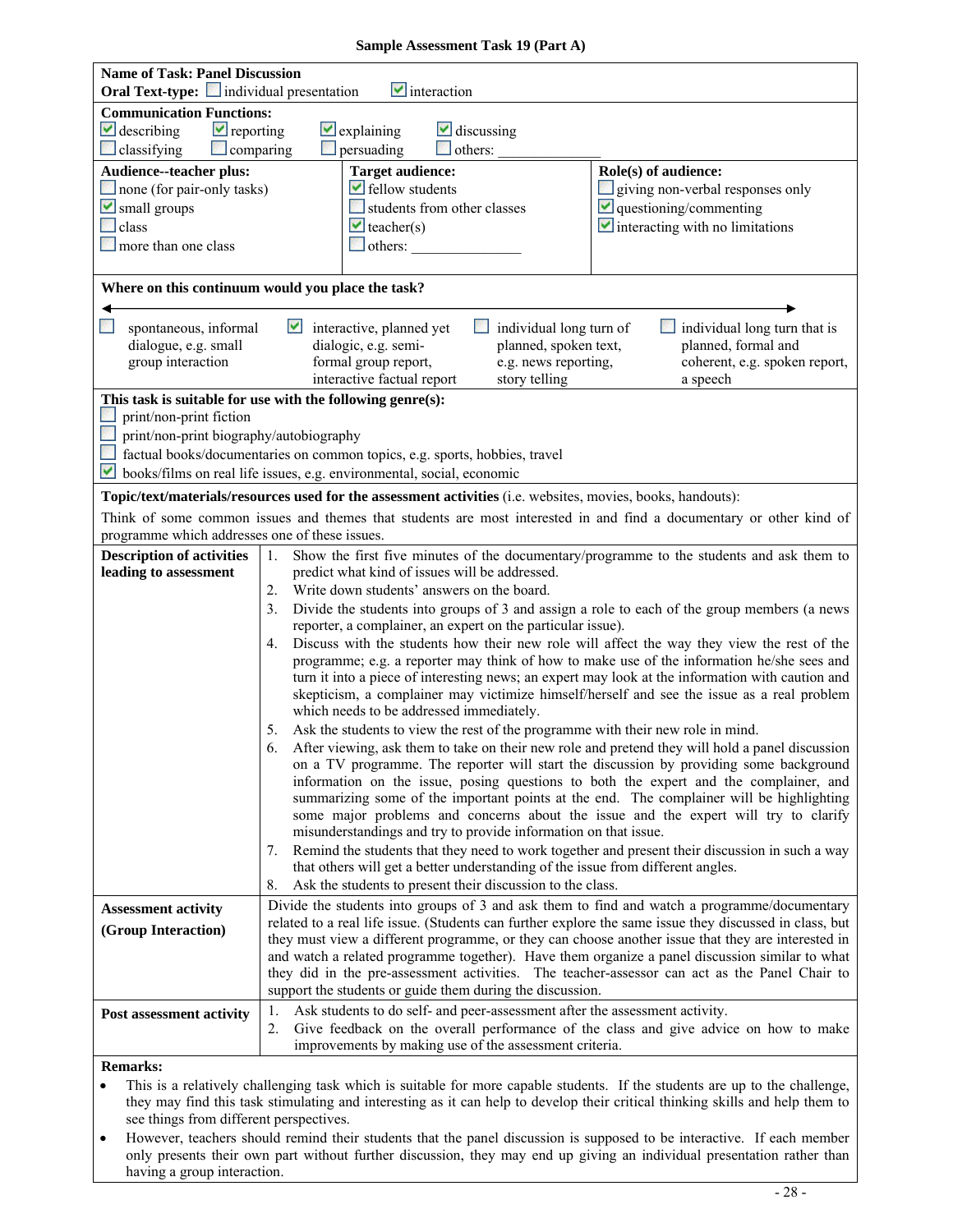• Alternatively, teachers may consider turning this task into individual presentations. Students can work as a group to explore issues of interest to them. Then, they can take turns presenting their part to the rest of the group and their presentation will be marked according to the criteria for individual presentations.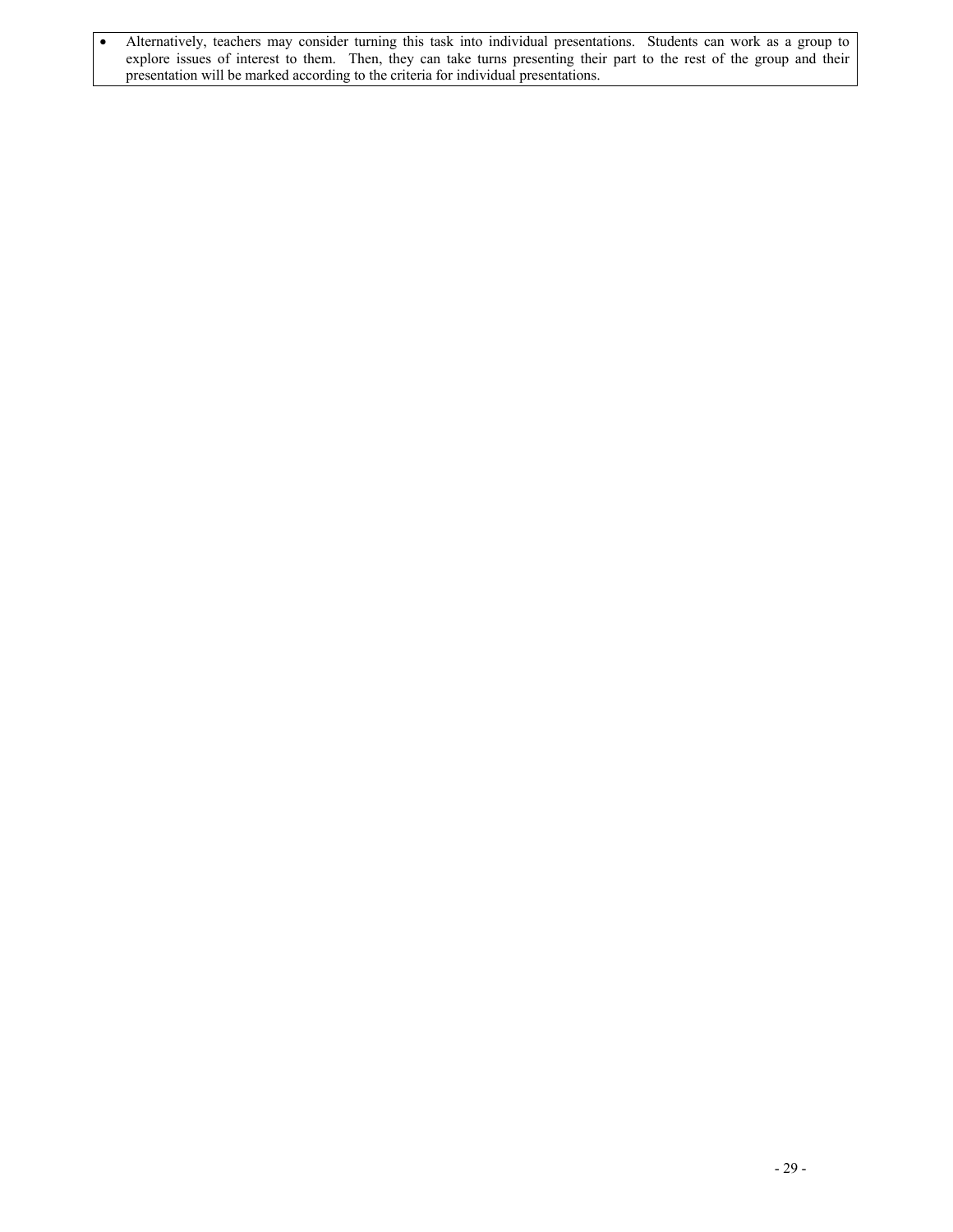**Sample Assessment Task 20 (Part A)** 

| Name of Task: Independent work with documentaries/non-fiction<br>Oral Text-type: <i>v</i> individual presentation<br>interaction  |                                                                                                                                                                                                                                                                                                                                                                                                                                                                                                                                                                                                                                                                                                                                                                                                                                                                                                                                                                                                                                                                                                                                                                                                                                                                                                                                                                                                                                                                                                                                                                                    |  |
|-----------------------------------------------------------------------------------------------------------------------------------|------------------------------------------------------------------------------------------------------------------------------------------------------------------------------------------------------------------------------------------------------------------------------------------------------------------------------------------------------------------------------------------------------------------------------------------------------------------------------------------------------------------------------------------------------------------------------------------------------------------------------------------------------------------------------------------------------------------------------------------------------------------------------------------------------------------------------------------------------------------------------------------------------------------------------------------------------------------------------------------------------------------------------------------------------------------------------------------------------------------------------------------------------------------------------------------------------------------------------------------------------------------------------------------------------------------------------------------------------------------------------------------------------------------------------------------------------------------------------------------------------------------------------------------------------------------------------------|--|
| <b>Communication Functions:</b><br>$\blacktriangleright$ reporting<br>$\vee$ describing<br>$\Box$ classifying<br>$\Box$ comparing | $\vee$ explaining<br>discussing<br>$\Box$ persuading<br>others:                                                                                                                                                                                                                                                                                                                                                                                                                                                                                                                                                                                                                                                                                                                                                                                                                                                                                                                                                                                                                                                                                                                                                                                                                                                                                                                                                                                                                                                                                                                    |  |
| Audience--teacher plus:<br>$\Box$ a student partner<br>$\Box$ small groups<br>$\vee$ class<br>more than one class                 | Role(s) of audience:<br><b>Targeted audience:</b><br>$\blacktriangleright$ fellow students<br>$\vee$ giving non-verbal responses only<br>students from other classes<br>$\Box$ questioning/commenting<br>$\vee$ teacher(s)<br>$\blacksquare$ interacting with no limitations<br>$\Box$ others:                                                                                                                                                                                                                                                                                                                                                                                                                                                                                                                                                                                                                                                                                                                                                                                                                                                                                                                                                                                                                                                                                                                                                                                                                                                                                     |  |
|                                                                                                                                   | Where on this continuum would you place the task?                                                                                                                                                                                                                                                                                                                                                                                                                                                                                                                                                                                                                                                                                                                                                                                                                                                                                                                                                                                                                                                                                                                                                                                                                                                                                                                                                                                                                                                                                                                                  |  |
| spontaneous, informal<br>dialogue, e.g. small<br>group interaction                                                                | individual long turn that is<br>M<br>individual long turn of<br>interactive, planned yet<br>planned, spoken text,<br>planned, formal and<br>dialogic, e.g. semi-<br>formal group report,<br>e.g. news reporting,<br>coherent, e.g. spoken report,<br>interactive factual report<br>story telling<br>a speech                                                                                                                                                                                                                                                                                                                                                                                                                                                                                                                                                                                                                                                                                                                                                                                                                                                                                                                                                                                                                                                                                                                                                                                                                                                                       |  |
| print/non-print fiction<br>print/non-print biography/autobiography<br>M<br>from an encyclopedia, books, the Internet, etc.        | This task is suitable for use with the following genre(s):<br>In factual books/documentaries on common topics, e.g. sports, hobbies, travel<br>books/films on real life issues, e.g. environmental, social, economic<br>Topic/text/materials/resources used for the assessment activities (i.e. websites, movies, books, handouts):<br>Choose a documentary based on students' interests, ability, or what they are learning in other subjects. Tell students the<br>reasons for your choice and ask them to do some research on the subject of the documentary. They may gather the information                                                                                                                                                                                                                                                                                                                                                                                                                                                                                                                                                                                                                                                                                                                                                                                                                                                                                                                                                                                   |  |
| <b>Description of activities</b><br>leading to assessment                                                                         | On the day of viewing, show the introduction (the first 5 minutes) and ask students to answer<br>1.<br>the following questions:<br>What is the main idea/purpose of the programme?<br>a)<br>What do you expect to learn from this documentary?<br>b)<br>What would you like to find out from this programme?<br>c)<br>Watch the next 15-20 minutes, then take a break. Ask students to make some notes on the<br>2.<br>following questions:<br>a) What are your feelings? Are you interested/bored/indignant/horrified/amused? Why?<br>What does it say? What is the most interesting information/point?<br>b)<br>What does it show? What are the most significant or interesting scenes?<br>C)<br>Who are the participants? Which is the most interesting?<br>d)<br>Does it answer any "Why" or "How" questions? Write down the questions and the<br>e)<br>answers.<br>Is there any important new vocabulary? Check understanding.<br>f)<br>Go over some of the questions and answers in Step 2 briefly. Check to see if students need<br>3.<br>clarification/explanations about what they have seen before showing the rest of the<br>documentary.<br>4. Play the rest of the documentary and ask students to write a brief review/report using the<br>following structure:<br>The programme is aboutIts main idea/purpose is My main reaction was<br>Briefly,<br>that<br>$$ and<br>showsThe<br>it<br>it<br>interesting<br>says<br>most<br>part/person/fact/picture/moment/idea is<br>If I was/had beenI would/would haveI would/would not recommend this documentary<br>because |  |
| <b>Assessment activity</b><br>(Individual<br><b>Presentation</b> )                                                                | 5. Ask students to present their oral reports in class.<br>Ask students to select a documentary of their choice and ask them to prepare an oral report<br>following the patterns they have used in the pre-assessment activities.                                                                                                                                                                                                                                                                                                                                                                                                                                                                                                                                                                                                                                                                                                                                                                                                                                                                                                                                                                                                                                                                                                                                                                                                                                                                                                                                                  |  |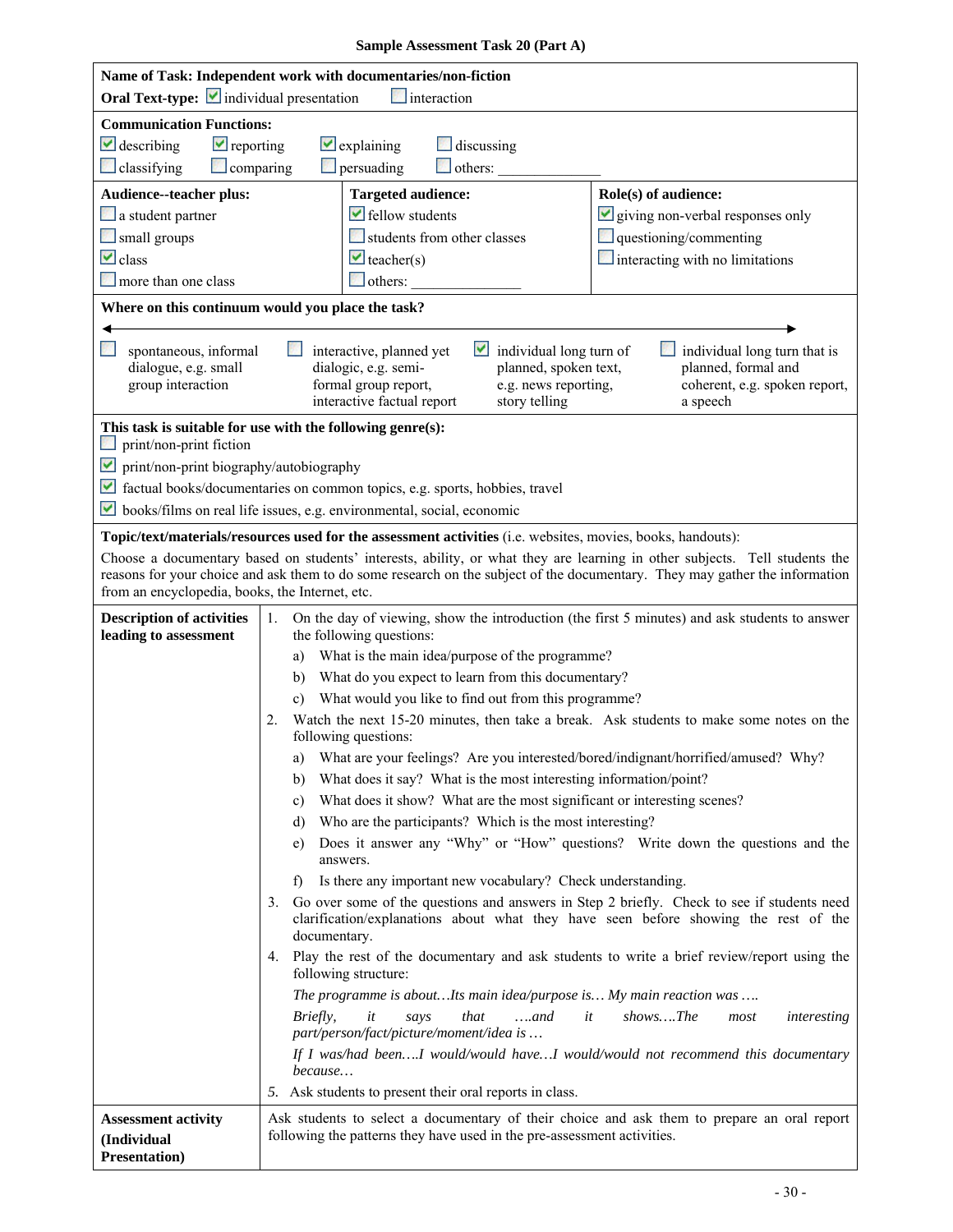| Post assessment activity |    | Ask the student audience to assess the performances of the presenters using a peer-evaluation<br>form.                                |
|--------------------------|----|---------------------------------------------------------------------------------------------------------------------------------------|
|                          |    | Encourage the student assessors to give feedback to the presenters.                                                                   |
|                          | 3. | Ask student presenters to watch their own videotaped presentations and write a reflective<br>journal on its strengths and weaknesses. |
|                          | 4. | Give the presenters some suggestions on how to improve their presentation skills.                                                     |
|                          |    |                                                                                                                                       |

#### **Remarks:**

- For weaker students, you may show the first 15-20 minutes of the documentary twice and give them more time to complete or extend their notes for Step 2.
- Showing a documentary in class and telling students what they need to focus on when they watch the documentary will help them understand what they are expected to do for the SBA.
- their general background knowledge on the topic and in turn make it easier for them to follow and understand the • Encourage students to do some research on the topic of their chosen documentary before the actual viewing will increase documentary.

 *Adapted from: Sherman, J. (2003). "Independent work with documentaries" in Using authentic video in the* 

*language classroom, Cambridge: Cambridge University Press, p. 67-68.*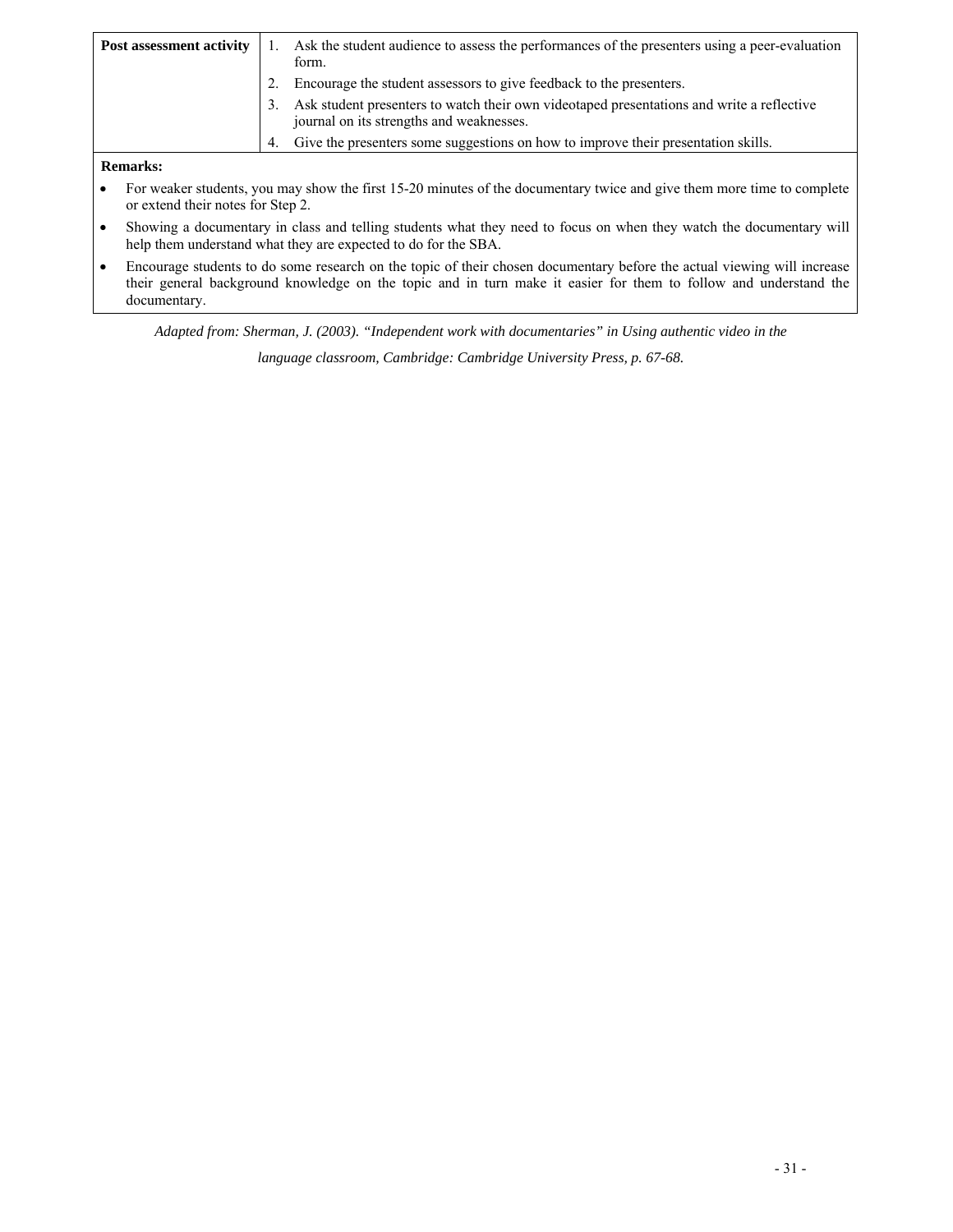|  | Sample Assessment Task 21 (Part A) |  |  |
|--|------------------------------------|--|--|
|--|------------------------------------|--|--|

| Name of Task: Group work with non-print non-fiction<br><b>Oral Text-type:</b> individual presentation<br>$\vee$ interaction       |                                                                                                                                                                                                                                                                                                                                                                                                                                                                                                                                                                                                                                                                                                                                                                                                                                                                                                                                                                                                                                                                                                                                                                                                                                                                                                                                                                                                                                                                                                                                                                                                                                                                                                                                                                                                                                                                                                                                                                                                                                                                  |  |
|-----------------------------------------------------------------------------------------------------------------------------------|------------------------------------------------------------------------------------------------------------------------------------------------------------------------------------------------------------------------------------------------------------------------------------------------------------------------------------------------------------------------------------------------------------------------------------------------------------------------------------------------------------------------------------------------------------------------------------------------------------------------------------------------------------------------------------------------------------------------------------------------------------------------------------------------------------------------------------------------------------------------------------------------------------------------------------------------------------------------------------------------------------------------------------------------------------------------------------------------------------------------------------------------------------------------------------------------------------------------------------------------------------------------------------------------------------------------------------------------------------------------------------------------------------------------------------------------------------------------------------------------------------------------------------------------------------------------------------------------------------------------------------------------------------------------------------------------------------------------------------------------------------------------------------------------------------------------------------------------------------------------------------------------------------------------------------------------------------------------------------------------------------------------------------------------------------------|--|
| <b>Communication Functions:</b><br>$\vee$ describing<br>$\blacktriangleright$ reporting<br>$\Box$ classifying<br>$\vee$ comparing | $\vee$ explaining<br>$\vee$ discussing<br>others:<br>$\Box$ persuading                                                                                                                                                                                                                                                                                                                                                                                                                                                                                                                                                                                                                                                                                                                                                                                                                                                                                                                                                                                                                                                                                                                                                                                                                                                                                                                                                                                                                                                                                                                                                                                                                                                                                                                                                                                                                                                                                                                                                                                           |  |
| Audience--teacher plus:<br>$\vee$ a student partner<br>small groups<br>$\Box$ class<br>$\Box$ more than one class                 | Role(s) of audience:<br><b>Target audience:</b><br>$\blacktriangleright$ fellow students<br>$\Box$ giving non-verbal responses only<br>students from other classes<br>$\vee$ questioning/commenting<br>$\vee$ interacting with no limitations<br>$\vee$ teacher(s)<br>others:                                                                                                                                                                                                                                                                                                                                                                                                                                                                                                                                                                                                                                                                                                                                                                                                                                                                                                                                                                                                                                                                                                                                                                                                                                                                                                                                                                                                                                                                                                                                                                                                                                                                                                                                                                                    |  |
| Where on this continuum would you place the task?                                                                                 |                                                                                                                                                                                                                                                                                                                                                                                                                                                                                                                                                                                                                                                                                                                                                                                                                                                                                                                                                                                                                                                                                                                                                                                                                                                                                                                                                                                                                                                                                                                                                                                                                                                                                                                                                                                                                                                                                                                                                                                                                                                                  |  |
| M<br>spontaneous, informal<br>dialogue, e.g. small<br>group interaction                                                           | individual long turn that is<br>interactive, planned yet<br>individual long turn of<br>planned, formal and<br>dialogic, e.g. semi-<br>planned, spoken text,<br>formal group report,<br>e.g. news reporting,<br>coherent, e.g. spoken report,<br>interactive factual report<br>story telling<br>a speech                                                                                                                                                                                                                                                                                                                                                                                                                                                                                                                                                                                                                                                                                                                                                                                                                                                                                                                                                                                                                                                                                                                                                                                                                                                                                                                                                                                                                                                                                                                                                                                                                                                                                                                                                          |  |
| print/non-print fiction<br>$\blacktriangleright$ print/non-print biography/autobiography                                          | This task is suitable for use with the following genre(s):<br>factual books/documentaries on common topics, e.g. sports, hobbies, travel<br>books/films on real life issues, e.g. environmental, social, economic                                                                                                                                                                                                                                                                                                                                                                                                                                                                                                                                                                                                                                                                                                                                                                                                                                                                                                                                                                                                                                                                                                                                                                                                                                                                                                                                                                                                                                                                                                                                                                                                                                                                                                                                                                                                                                                |  |
|                                                                                                                                   | Topic/text/materials/resources used for the assessment activities (i.e. websites, movies, books, handouts):<br>Choose a documentary based on students' interests, ability, or what they are learning in other subjects. Tell students the<br>reasons for your choice and ask them to do some research on the subject of the documentary. They may gather the information<br>from an encyclopedia, books, the Internet, etc. Ask students to write down names of people/animals, places, organizations, etc.                                                                                                                                                                                                                                                                                                                                                                                                                                                                                                                                                                                                                                                                                                                                                                                                                                                                                                                                                                                                                                                                                                                                                                                                                                                                                                                                                                                                                                                                                                                                                      |  |
| <b>Description of activities</b><br>leading to assessment                                                                         | On the day of viewing, show the introduction (the first five minutes) and ask students to<br>1.<br>answer the following questions:<br>What is the main idea/purpose of the programme?<br>a)<br>What do you expect to learn from this documentary?<br>b)<br>What would you like to find out from this programme?<br>Watch the next 15-20 minutes, then take a break. Ask students to make some notes on the<br>2.<br>following questions:<br>a) What are your feelings? Are you interested/bored/indignant/horrified/amused? Why?<br>What does it say? What is the most interesting information/point?<br>b)<br>What does it show? What are the most significant or interesting scenes?<br>C)<br>Check to see if students need clarification/explanations about what they have seen before<br>3.<br>showing the rest of the documentary.<br>4. Watch the rest of the documentary. Ask students to make notes on the following questions:<br>What are your feelings now? Are you interested/bored/indignant/horrified/amused?<br>a)<br>Why?<br>b) What does it say? What is the most interesting information/point? Is it different from<br>what you have written down previously? If so, why?<br>What does it show? What are the most significant or interesting scenes? Is it different<br>C)<br>from what you have written down previously? If so, why?<br>Does it answer any "Why" or "How" questions? Write down the questions and the<br>d)<br>answers.<br>Does it address what you expect to learn from the documentary?<br>e)<br>Is there any important new vocabulary you have learned from the film? Share some<br>$\ddot{\phantom{1}}$<br>examples.<br>Divide the students into pairs. Ask them to compare and discuss their answers for questions 4a<br>5.<br>- 4f.<br>For homework, ask them to write down three things that they found interesting/learned from<br>6.<br>the documentary and 2-3 things that his/her partner has a different answer to or opinion on<br>with regard to the questions discussed during the pair interaction in class. |  |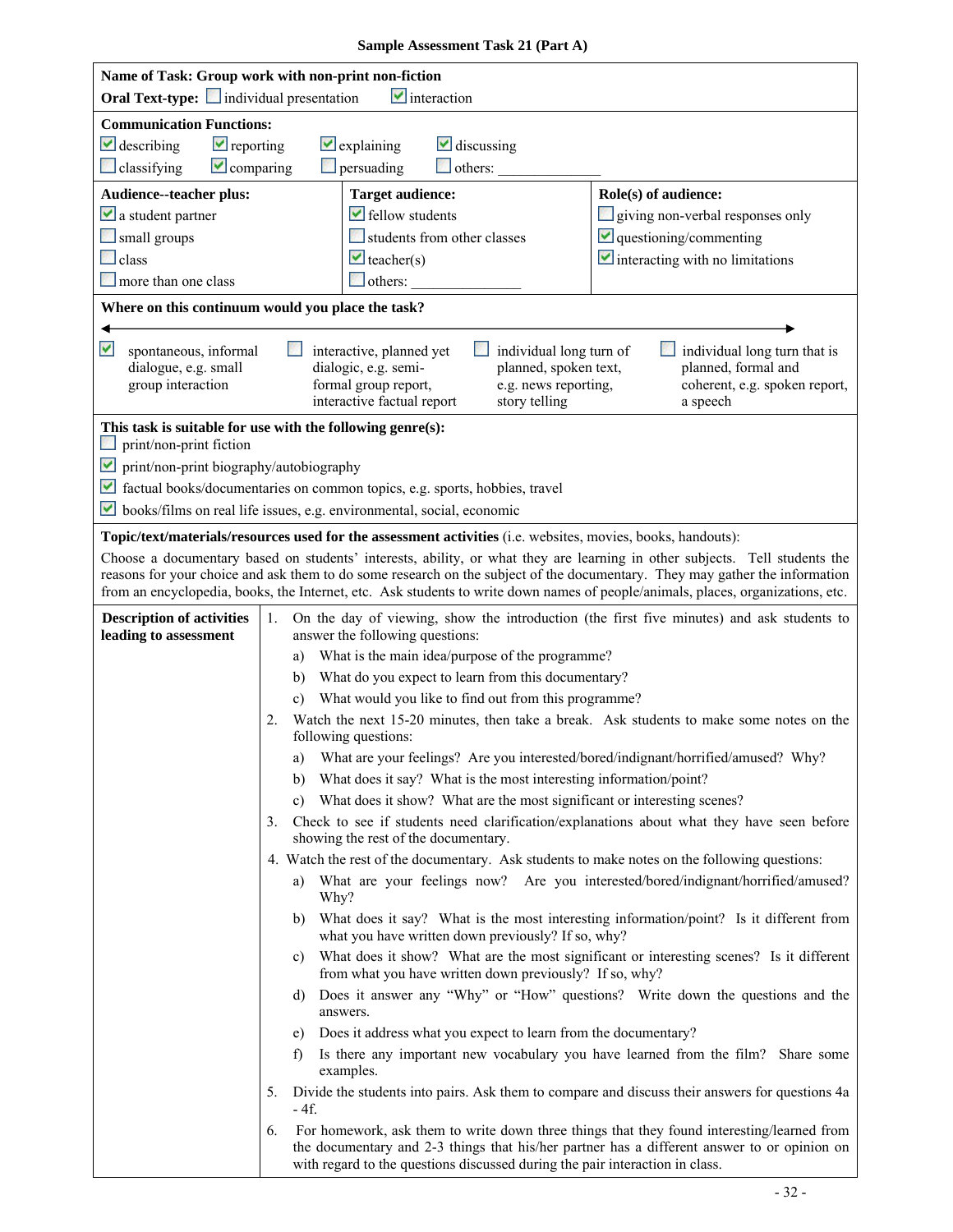| <b>Assessment activity</b><br>(Group Interaction) | Ask students to select and watch a documentary of their choice in pairs. Have them prepare the<br>answers to questions 4a - 4f individually. Then carry out a discussion similar to what they did in<br>the pre-assessment activities. |
|---------------------------------------------------|----------------------------------------------------------------------------------------------------------------------------------------------------------------------------------------------------------------------------------------|
| Post assessment activity                          | Ask students to do self- and peer-assessment after the assessment activity.<br>2. Give feedback on the overall performance of the class and give advice on how to make<br>improvements by making use of the assessment criteria.       |
| Domarka.                                          |                                                                                                                                                                                                                                        |

#### **Remarks:**

- For weaker students, you may show the first 15-20 minutes of the documentary twice and give them more time to complete or extend their notes for Steps 2 or 4.
- their general background knowledge on the topic and in turn make it easier for them to follow and understand the • Encourage students to do some research on the topic of their chosen documentary before the actual viewing will increase documentary.

 *Adapted from: Sherman, J. (2003). "Independent work with documentaries" in Using authentic video in the* 

*language classroom, Cambridge: Cambridge University Press, p. 67-68.*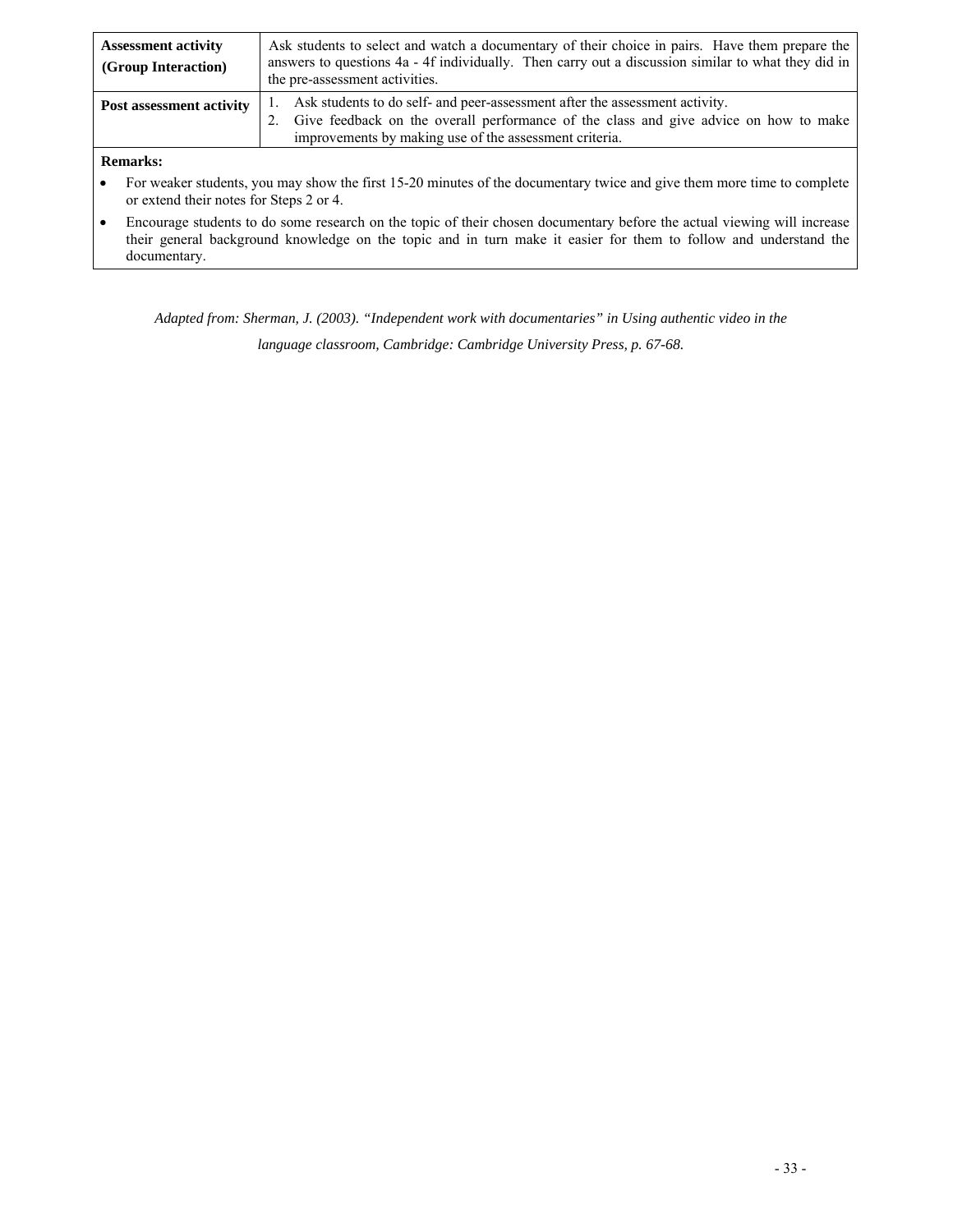| <b>Name of Task: Different cultures 1</b>                                                      |                                                                                                                                                                                             |                                                                                                             |                                                                                                                        |  |  |
|------------------------------------------------------------------------------------------------|---------------------------------------------------------------------------------------------------------------------------------------------------------------------------------------------|-------------------------------------------------------------------------------------------------------------|------------------------------------------------------------------------------------------------------------------------|--|--|
| Oral Text-type: $\blacksquare$ individual presentation                                         |                                                                                                                                                                                             |                                                                                                             |                                                                                                                        |  |  |
| interaction                                                                                    |                                                                                                                                                                                             |                                                                                                             |                                                                                                                        |  |  |
| <b>Communication Functions:</b>                                                                |                                                                                                                                                                                             |                                                                                                             |                                                                                                                        |  |  |
| $\vee$ describing<br>$\blacktriangleright$ reporting<br>$\vee$ explaining<br>$\Box$ discussing |                                                                                                                                                                                             |                                                                                                             |                                                                                                                        |  |  |
| $\vee$ comparing<br>$\Box$ classifying                                                         |                                                                                                                                                                                             | persuading<br>others:                                                                                       |                                                                                                                        |  |  |
| Audience--teacher plus:                                                                        |                                                                                                                                                                                             | <b>Target audience:</b>                                                                                     | Role(s) of audience:                                                                                                   |  |  |
| $\Box$ a student partner                                                                       |                                                                                                                                                                                             | $\blacktriangleright$ fellow students                                                                       | giving non-verbal responses only                                                                                       |  |  |
| small groups                                                                                   |                                                                                                                                                                                             | students from other classes                                                                                 | $\Box$ questioning/commenting                                                                                          |  |  |
| $\vee$ class                                                                                   |                                                                                                                                                                                             | $\blacktriangleright$ teacher(s)                                                                            | $\Box$ interacting with no limitations                                                                                 |  |  |
| more than one class                                                                            |                                                                                                                                                                                             | others:                                                                                                     |                                                                                                                        |  |  |
|                                                                                                |                                                                                                                                                                                             |                                                                                                             |                                                                                                                        |  |  |
|                                                                                                |                                                                                                                                                                                             |                                                                                                             |                                                                                                                        |  |  |
| Where on this continuum would you place the task?                                              |                                                                                                                                                                                             |                                                                                                             |                                                                                                                        |  |  |
|                                                                                                |                                                                                                                                                                                             |                                                                                                             |                                                                                                                        |  |  |
| spontaneous, informal                                                                          |                                                                                                                                                                                             | $\blacksquare$ individual long turn of<br>interactive, planned yet                                          | individual long turn that is                                                                                           |  |  |
| dialogue, e.g. small                                                                           |                                                                                                                                                                                             | dialogic, e.g. semi-<br>planned, spoken text,                                                               | planned, formal and                                                                                                    |  |  |
| group interaction                                                                              |                                                                                                                                                                                             | formal group report,<br>e.g. news reporting,                                                                | coherent, e.g. spoken                                                                                                  |  |  |
|                                                                                                |                                                                                                                                                                                             | interactive factual report<br>story telling                                                                 | report, a speech                                                                                                       |  |  |
| This task is suitable for use with the following genre(s):                                     |                                                                                                                                                                                             |                                                                                                             |                                                                                                                        |  |  |
| M<br>print/non-print fiction                                                                   |                                                                                                                                                                                             |                                                                                                             |                                                                                                                        |  |  |
| $\blacktriangleright$ print/non-print biography/autobiography                                  |                                                                                                                                                                                             |                                                                                                             |                                                                                                                        |  |  |
|                                                                                                |                                                                                                                                                                                             |                                                                                                             |                                                                                                                        |  |  |
|                                                                                                |                                                                                                                                                                                             | factual books/documentaries on common topics, e.g. sports, hobbies, travel                                  |                                                                                                                        |  |  |
|                                                                                                |                                                                                                                                                                                             | books/films on real life issues, e.g. environmental, social, economic                                       |                                                                                                                        |  |  |
|                                                                                                |                                                                                                                                                                                             | Topic/text/materials/resources used for the assessment activities (i.e. websites, movies, books, handouts): |                                                                                                                        |  |  |
|                                                                                                |                                                                                                                                                                                             |                                                                                                             | Select a film/documentary related to a particular culture e.g. Tom Sawyer (US 1870s); Sarafina (South Africa during    |  |  |
|                                                                                                |                                                                                                                                                                                             |                                                                                                             | apartheid); Billy Elliott (UK in the 1980s); Field of Dreams (about baseball); October Sky (about a US mining town and |  |  |
|                                                                                                |                                                                                                                                                                                             | rockets); Bend it like Beckham (Indian culture in the UK and roles of men and women within it)              |                                                                                                                        |  |  |
| <b>Description of activities</b>                                                               | 1.                                                                                                                                                                                          |                                                                                                             | Tell students that you will show them a film/documentary related to a particular culture. Ask                          |  |  |
| leading to assessment                                                                          |                                                                                                                                                                                             |                                                                                                             | students to search for information on the web about the theme/the particular culture of the                            |  |  |
|                                                                                                | film.                                                                                                                                                                                       |                                                                                                             |                                                                                                                        |  |  |
|                                                                                                | 2.                                                                                                                                                                                          |                                                                                                             |                                                                                                                        |  |  |
|                                                                                                | In the next lesson, randomly select some students to share one or two things they found<br>interesting about that particular culture. Highlight terms or vocabulary they may find difficult |                                                                                                             |                                                                                                                        |  |  |
|                                                                                                | from the film.                                                                                                                                                                              |                                                                                                             |                                                                                                                        |  |  |
|                                                                                                | 3.                                                                                                                                                                                          |                                                                                                             | If possible, bring some visual aids/objects related to the particular culture to stimulate                             |  |  |
|                                                                                                |                                                                                                                                                                                             | students' interest in that particular culture.                                                              |                                                                                                                        |  |  |
|                                                                                                | 4.                                                                                                                                                                                          |                                                                                                             | Before viewing, ask students to pay attention to the differences between Chinese culture and                           |  |  |
|                                                                                                |                                                                                                                                                                                             | the culture featured in the film on one or more of the following aspects:                                   |                                                                                                                        |  |  |
|                                                                                                | a. lifestyle                                                                                                                                                                                |                                                                                                             |                                                                                                                        |  |  |
|                                                                                                | $b_{\cdot}$<br>food                                                                                                                                                                         |                                                                                                             |                                                                                                                        |  |  |
|                                                                                                |                                                                                                                                                                                             |                                                                                                             |                                                                                                                        |  |  |
|                                                                                                | c.                                                                                                                                                                                          | entertainment                                                                                               |                                                                                                                        |  |  |
|                                                                                                | d.                                                                                                                                                                                          | education system                                                                                            |                                                                                                                        |  |  |
|                                                                                                | e.                                                                                                                                                                                          | traditions/values                                                                                           |                                                                                                                        |  |  |
|                                                                                                | f.                                                                                                                                                                                          | roles of men and women; girls and boys                                                                      |                                                                                                                        |  |  |
|                                                                                                | dances<br>g.                                                                                                                                                                                |                                                                                                             |                                                                                                                        |  |  |
|                                                                                                | h.                                                                                                                                                                                          | festivals                                                                                                   |                                                                                                                        |  |  |
|                                                                                                | i.                                                                                                                                                                                          | transport                                                                                                   |                                                                                                                        |  |  |
|                                                                                                | $\mathbf{1}$ .                                                                                                                                                                              |                                                                                                             | workers' organisations / labour relations / culture (you can't avoid this with Billy Elliot                            |  |  |
|                                                                                                |                                                                                                                                                                                             | otherwise it will be very difficult to make sense of the film),                                             |                                                                                                                        |  |  |
|                                                                                                | 5.                                                                                                                                                                                          |                                                                                                             | Hold a class discussion on a particular aspect of the similarities between the culture they                            |  |  |
|                                                                                                |                                                                                                                                                                                             |                                                                                                             | have been reading/watching about and their own; for example, if they have watched Bend it                              |  |  |
|                                                                                                |                                                                                                                                                                                             |                                                                                                             | like Beckham, you could ask them to think about whether girls in Hong Kong are more                                    |  |  |
|                                                                                                |                                                                                                                                                                                             |                                                                                                             | encouraged to play soccer than the girls in the film; if they have viewed Billy Elliot, you                            |  |  |
|                                                                                                |                                                                                                                                                                                             |                                                                                                             | could ask them to think about how workers in Hong Kong and the UK in the 1980s try/tried                               |  |  |
|                                                                                                |                                                                                                                                                                                             | to solve disputes with their employers.                                                                     |                                                                                                                        |  |  |
|                                                                                                | 6.                                                                                                                                                                                          |                                                                                                             | Ask students to prepare an oral presentation to the whole class about the differences between                          |  |  |
|                                                                                                |                                                                                                                                                                                             |                                                                                                             | Chinese culture and another culture which they find interesting. Students can conduct peer                             |  |  |
|                                                                                                |                                                                                                                                                                                             | evaluations using the guidelines and evaluation forms in Appendix 3 for reference.                          |                                                                                                                        |  |  |
| <b>Assessment activity</b>                                                                     |                                                                                                                                                                                             |                                                                                                             | Ask students to watch a film on their own which is related to elements of another culture. Ask                         |  |  |
|                                                                                                |                                                                                                                                                                                             |                                                                                                             | them to prepare an oral presentation following Steps 4 and 6. Alternatively, students can read a                       |  |  |
| (Individual                                                                                    |                                                                                                                                                                                             |                                                                                                             | book on a particular aspect featured in the film and present their comparison orally for the SBA                       |  |  |
| <b>Presentation</b> )                                                                          | assessment.                                                                                                                                                                                 |                                                                                                             |                                                                                                                        |  |  |

## **Sample Assessment Task 22 (Part A)**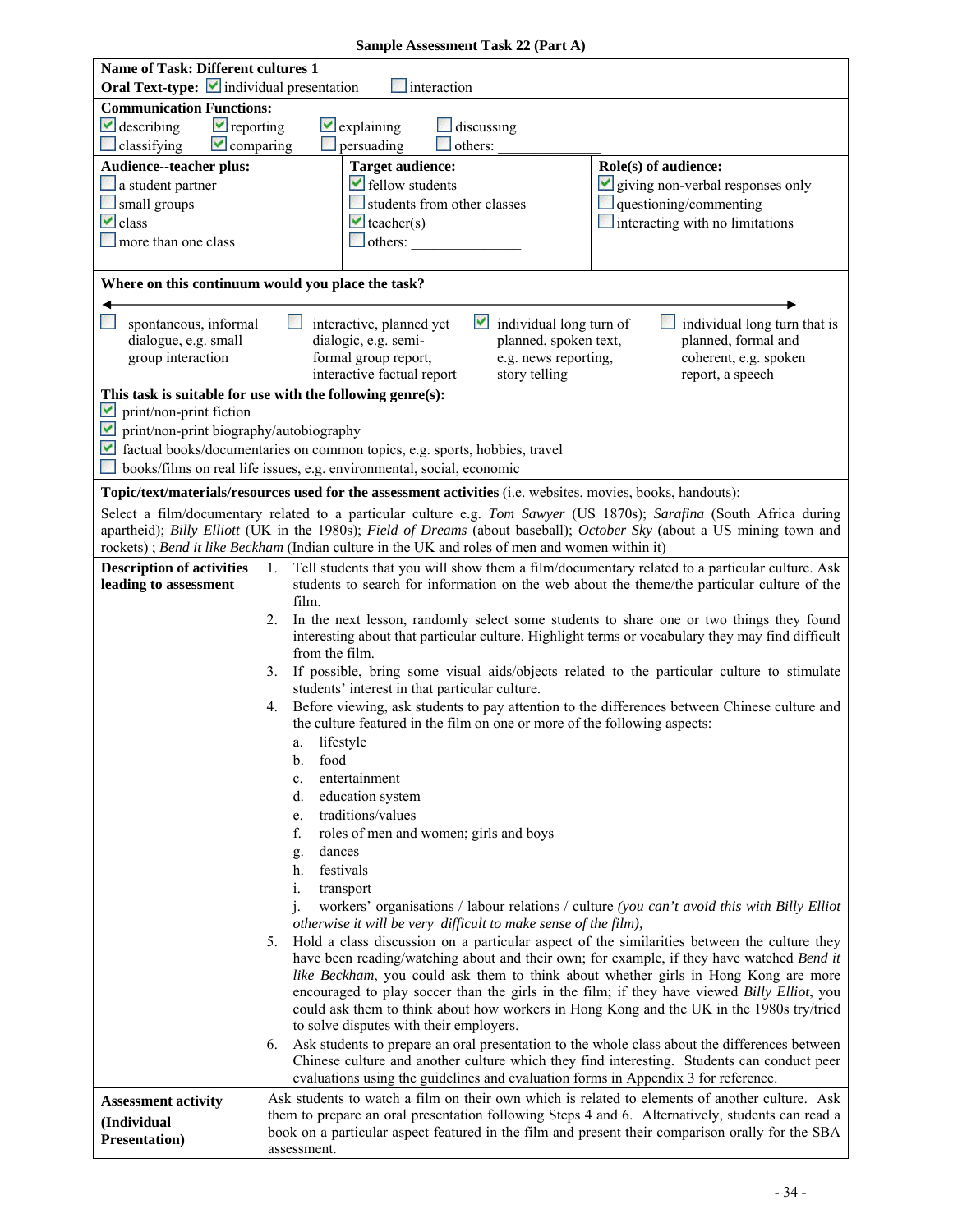| Ask the student audience to assess the performances of the presenters using a peer-<br>Post assessment activity<br>evaluation form. |    |                                                                                                                  |  |  |
|-------------------------------------------------------------------------------------------------------------------------------------|----|------------------------------------------------------------------------------------------------------------------|--|--|
| Encourage the student assessors to give feedback to the presenters.                                                                 |    |                                                                                                                  |  |  |
| 3.<br>journal on the strengths and weaknesses of the presentation.                                                                  |    | Ask student presenters to watch their own videotaped presentations and write a reflective                        |  |  |
|                                                                                                                                     | 4. | Give the presenters some suggestions on how to improve their presentation skills.                                |  |  |
| <b>Remarks:</b>                                                                                                                     |    |                                                                                                                  |  |  |
|                                                                                                                                     |    | Ack students to focus on one or two genects rather than talking about more items on a superficial level in their |  |  |

Ask students to focus on one or two aspects rather than talking about more items on a superficial level in their presentation.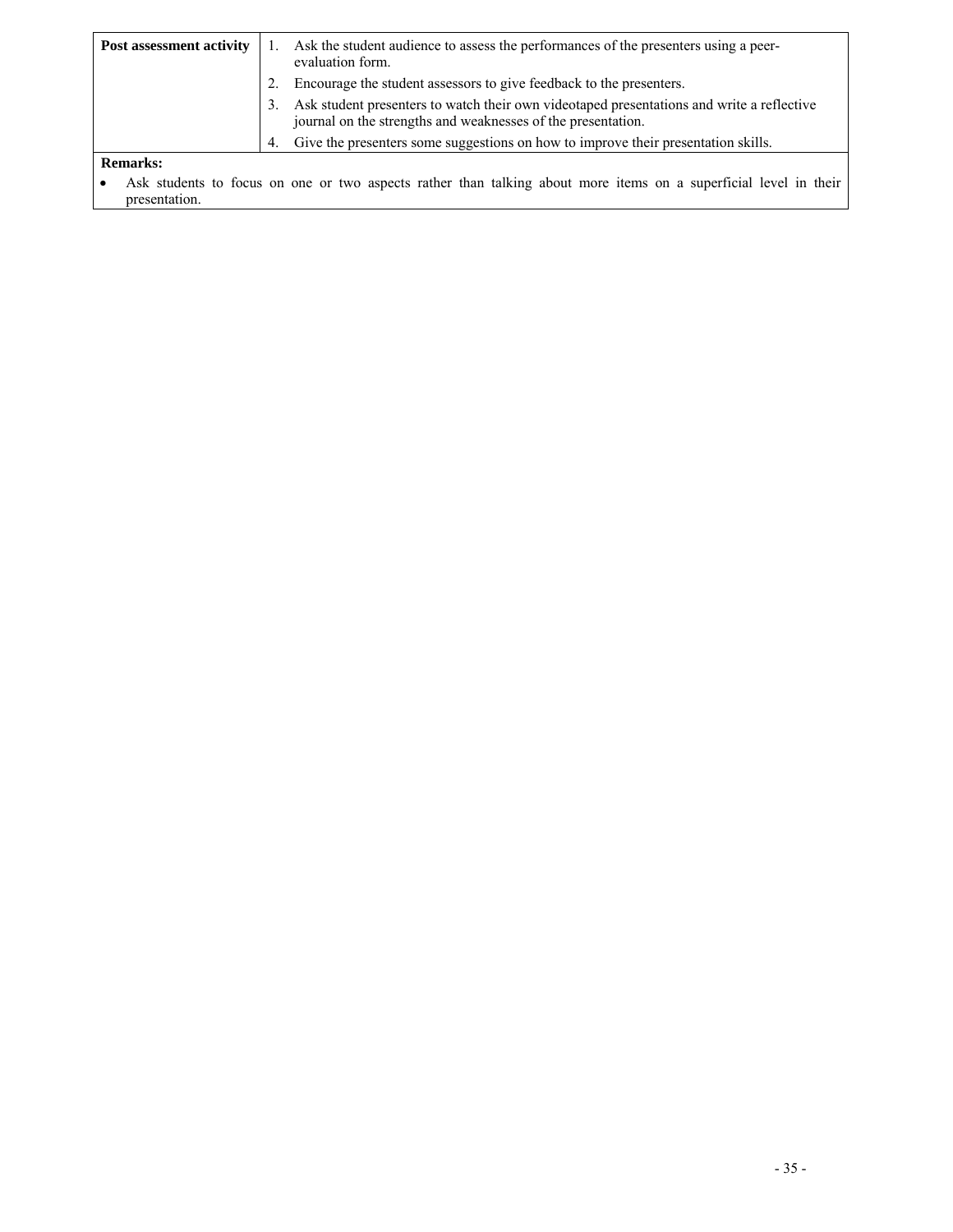| <b>Name of Task: Different Cultures 2</b><br><b>Oral Text-type:</b> individual presentation    | $\vee$ interaction                                                                                                                                                                                                                                                                                                                                                                                                                                                                                                                                                                                                                                                                                                                                                                                                                                                                                                                                                                                                                                                                                     |  |  |  |
|------------------------------------------------------------------------------------------------|--------------------------------------------------------------------------------------------------------------------------------------------------------------------------------------------------------------------------------------------------------------------------------------------------------------------------------------------------------------------------------------------------------------------------------------------------------------------------------------------------------------------------------------------------------------------------------------------------------------------------------------------------------------------------------------------------------------------------------------------------------------------------------------------------------------------------------------------------------------------------------------------------------------------------------------------------------------------------------------------------------------------------------------------------------------------------------------------------------|--|--|--|
| <b>Communication Functions:</b>                                                                |                                                                                                                                                                                                                                                                                                                                                                                                                                                                                                                                                                                                                                                                                                                                                                                                                                                                                                                                                                                                                                                                                                        |  |  |  |
| $\vee$ describing<br>$\blacktriangleright$ reporting<br>$\vee$ explaining<br>$\vee$ discussing |                                                                                                                                                                                                                                                                                                                                                                                                                                                                                                                                                                                                                                                                                                                                                                                                                                                                                                                                                                                                                                                                                                        |  |  |  |
| $\triangleright$ persuading<br>$\Box$ classifying<br>$\Box$ others:<br>$\Box$ comparing        |                                                                                                                                                                                                                                                                                                                                                                                                                                                                                                                                                                                                                                                                                                                                                                                                                                                                                                                                                                                                                                                                                                        |  |  |  |
| Audience--teacher plus:                                                                        | Role(s) of audience:<br><b>Target audience:</b>                                                                                                                                                                                                                                                                                                                                                                                                                                                                                                                                                                                                                                                                                                                                                                                                                                                                                                                                                                                                                                                        |  |  |  |
| $\Box$ a student partner                                                                       | $\blacktriangleright$ fellow students<br>giving non-verbal responses only                                                                                                                                                                                                                                                                                                                                                                                                                                                                                                                                                                                                                                                                                                                                                                                                                                                                                                                                                                                                                              |  |  |  |
| $\triangleright$ small groups                                                                  | $\vee$ questioning/commenting<br>$\blacktriangleright$ students from other classes                                                                                                                                                                                                                                                                                                                                                                                                                                                                                                                                                                                                                                                                                                                                                                                                                                                                                                                                                                                                                     |  |  |  |
| $\vee$ class                                                                                   | $\vee$ interacting with no limitations<br>$\blacktriangleright$ teacher(s)                                                                                                                                                                                                                                                                                                                                                                                                                                                                                                                                                                                                                                                                                                                                                                                                                                                                                                                                                                                                                             |  |  |  |
| more than one class                                                                            | $\Box$ others:                                                                                                                                                                                                                                                                                                                                                                                                                                                                                                                                                                                                                                                                                                                                                                                                                                                                                                                                                                                                                                                                                         |  |  |  |
|                                                                                                | Where on this continuum would you place the task?                                                                                                                                                                                                                                                                                                                                                                                                                                                                                                                                                                                                                                                                                                                                                                                                                                                                                                                                                                                                                                                      |  |  |  |
| M<br>spontaneous, informal<br>dialogue, e.g. small<br>group interaction                        | M<br>individual long turn of<br>individual long turn that is<br>interactive, planned yet<br>planned, formal and<br>dialogic, e.g. semi-<br>planned, spoken text,<br>e.g. news reporting,<br>formal group report,<br>coherent, e.g. spoken report,<br>interactive factual report<br>story telling<br>a speech                                                                                                                                                                                                                                                                                                                                                                                                                                                                                                                                                                                                                                                                                                                                                                                           |  |  |  |
|                                                                                                | This task is suitable for use with the following genre(s):                                                                                                                                                                                                                                                                                                                                                                                                                                                                                                                                                                                                                                                                                                                                                                                                                                                                                                                                                                                                                                             |  |  |  |
| print/non-print fiction                                                                        |                                                                                                                                                                                                                                                                                                                                                                                                                                                                                                                                                                                                                                                                                                                                                                                                                                                                                                                                                                                                                                                                                                        |  |  |  |
| print/non-print biography/autobiography                                                        |                                                                                                                                                                                                                                                                                                                                                                                                                                                                                                                                                                                                                                                                                                                                                                                                                                                                                                                                                                                                                                                                                                        |  |  |  |
|                                                                                                | factual books/documentaries on common topics, e.g. sports, hobbies, travel<br>books/films on real life issues, e.g. environmental, social, economic                                                                                                                                                                                                                                                                                                                                                                                                                                                                                                                                                                                                                                                                                                                                                                                                                                                                                                                                                    |  |  |  |
|                                                                                                |                                                                                                                                                                                                                                                                                                                                                                                                                                                                                                                                                                                                                                                                                                                                                                                                                                                                                                                                                                                                                                                                                                        |  |  |  |
|                                                                                                | Topic/text/materials/resources used for the assessment activities (i.e. websites, movies, books, handouts):<br>Select a film/documentary related to a particular culture                                                                                                                                                                                                                                                                                                                                                                                                                                                                                                                                                                                                                                                                                                                                                                                                                                                                                                                               |  |  |  |
| <b>Description of activities</b>                                                               | Ask students to search for information on the web about the theme/particular culture of the<br>1.                                                                                                                                                                                                                                                                                                                                                                                                                                                                                                                                                                                                                                                                                                                                                                                                                                                                                                                                                                                                      |  |  |  |
| leading to assessment                                                                          | film.                                                                                                                                                                                                                                                                                                                                                                                                                                                                                                                                                                                                                                                                                                                                                                                                                                                                                                                                                                                                                                                                                                  |  |  |  |
|                                                                                                | Randomly select some students to share one or two things they found interesting about that<br>2.<br>particular culture. Highlight terms or vocabulary they may find difficult from the film.                                                                                                                                                                                                                                                                                                                                                                                                                                                                                                                                                                                                                                                                                                                                                                                                                                                                                                           |  |  |  |
|                                                                                                | If possible, bring some visual aids/objects related to the particular culture to stimulate<br>3.<br>students' interest in that particular culture                                                                                                                                                                                                                                                                                                                                                                                                                                                                                                                                                                                                                                                                                                                                                                                                                                                                                                                                                      |  |  |  |
|                                                                                                | Before viewing, ask students to pay attention to the differences between Chinese culture and<br>4.<br>the culture featured in the film on one or more of the following aspects:                                                                                                                                                                                                                                                                                                                                                                                                                                                                                                                                                                                                                                                                                                                                                                                                                                                                                                                        |  |  |  |
|                                                                                                | a. lifestyle                                                                                                                                                                                                                                                                                                                                                                                                                                                                                                                                                                                                                                                                                                                                                                                                                                                                                                                                                                                                                                                                                           |  |  |  |
|                                                                                                | b. food                                                                                                                                                                                                                                                                                                                                                                                                                                                                                                                                                                                                                                                                                                                                                                                                                                                                                                                                                                                                                                                                                                |  |  |  |
|                                                                                                | entertainment<br>c.                                                                                                                                                                                                                                                                                                                                                                                                                                                                                                                                                                                                                                                                                                                                                                                                                                                                                                                                                                                                                                                                                    |  |  |  |
|                                                                                                | education system<br>d.                                                                                                                                                                                                                                                                                                                                                                                                                                                                                                                                                                                                                                                                                                                                                                                                                                                                                                                                                                                                                                                                                 |  |  |  |
|                                                                                                | traditions<br>e.                                                                                                                                                                                                                                                                                                                                                                                                                                                                                                                                                                                                                                                                                                                                                                                                                                                                                                                                                                                                                                                                                       |  |  |  |
|                                                                                                | f.<br>values                                                                                                                                                                                                                                                                                                                                                                                                                                                                                                                                                                                                                                                                                                                                                                                                                                                                                                                                                                                                                                                                                           |  |  |  |
|                                                                                                | roles of men and women; girls and boys<br>g.                                                                                                                                                                                                                                                                                                                                                                                                                                                                                                                                                                                                                                                                                                                                                                                                                                                                                                                                                                                                                                                           |  |  |  |
|                                                                                                | dances<br>h.                                                                                                                                                                                                                                                                                                                                                                                                                                                                                                                                                                                                                                                                                                                                                                                                                                                                                                                                                                                                                                                                                           |  |  |  |
|                                                                                                | festivals<br>i.                                                                                                                                                                                                                                                                                                                                                                                                                                                                                                                                                                                                                                                                                                                                                                                                                                                                                                                                                                                                                                                                                        |  |  |  |
|                                                                                                | j.<br>transportation                                                                                                                                                                                                                                                                                                                                                                                                                                                                                                                                                                                                                                                                                                                                                                                                                                                                                                                                                                                                                                                                                   |  |  |  |
|                                                                                                | 5. Hold a class discussion on a particular aspect.                                                                                                                                                                                                                                                                                                                                                                                                                                                                                                                                                                                                                                                                                                                                                                                                                                                                                                                                                                                                                                                     |  |  |  |
| <b>Assessment activity</b><br>(Group Interaction)                                              | Part 1: For the SBA, divide students into small groups, ask each group member to think of a<br>particular aspect which they would like to explore further. Tell students that they can learn more<br>about that particular aspect from other print/non-print text on their own, so they will be more<br>prepared when they join a discussion with their group members to discuss which aspect of the<br>culture they watched in the film is worth presenting/exploring further. On the day of the<br>assessment, students will take turns presenting their view on the aspect they have explored, and as<br>a group, they have to decide which aspect they will choose to for a group presentation later.<br>Encourage students to ask questions, show their agreement and disagreement, and engage in the<br>discussion to come to a consensus on the topic of their group presentation. Remind the students<br>that they don't need to put down other students' ideas in order to get higher scores for the SBA. It<br>is their ideas, contribution to and engagement in the discussion that counts. |  |  |  |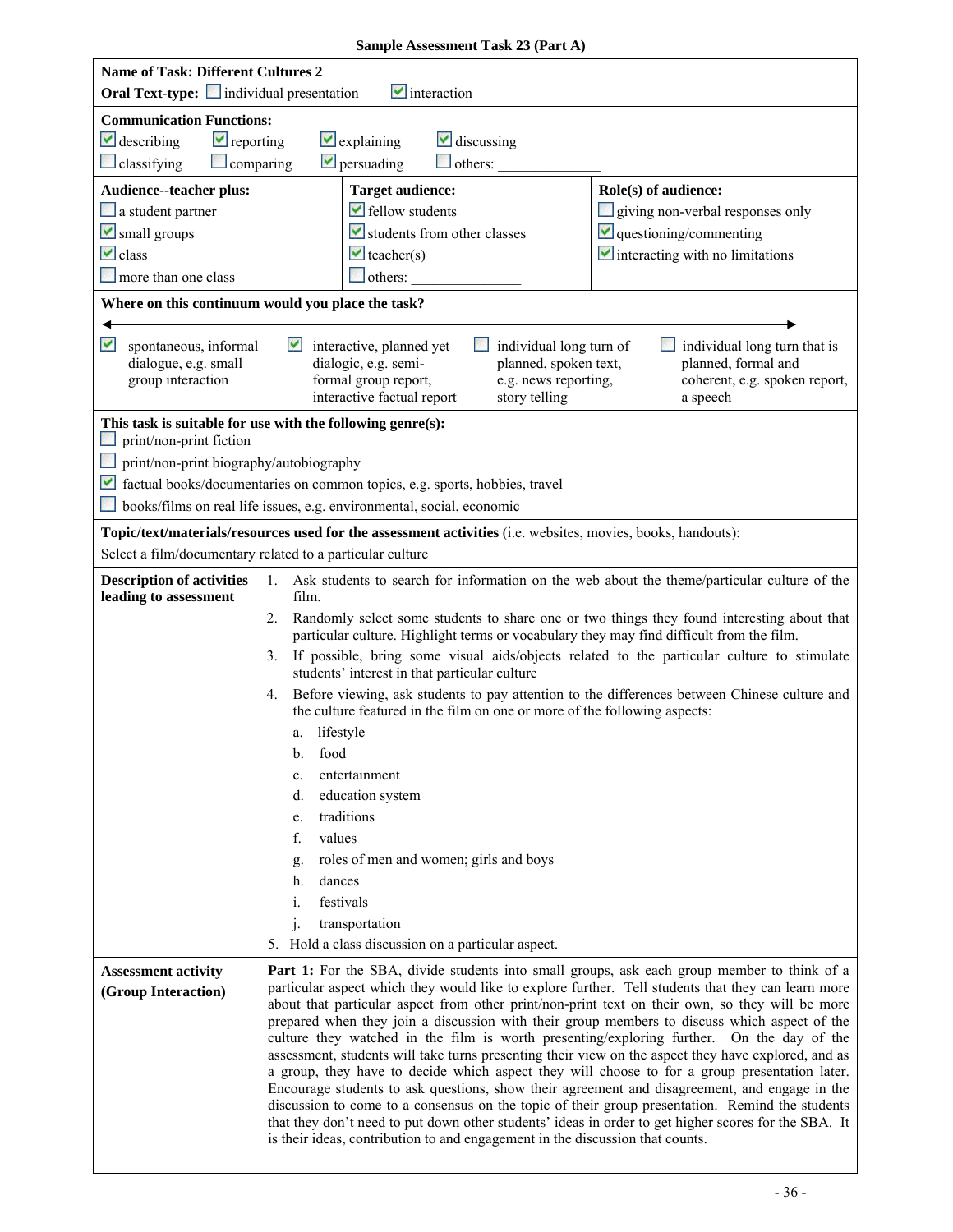|                          | Part 2: After students have decided which aspect they would like to explore further, they will get<br>together and prepare a presentation on the chosen aspect and present the information in front of<br>their class. Encourage the students to make the presentation interactive and interesting, e.g. they<br>can present the information through a short skit, a news report, interviews with key persons from<br>that culture, etc. Please note that Part 2 is an extension to the assessment task in Part 1 and it<br>should not be counted as an assessment task for SBA as these tasks might require prepared scripts<br>and dramatic skills. Yet, they are still excellent assessment tasks for learning and should be<br>strongly encouraged. |
|--------------------------|---------------------------------------------------------------------------------------------------------------------------------------------------------------------------------------------------------------------------------------------------------------------------------------------------------------------------------------------------------------------------------------------------------------------------------------------------------------------------------------------------------------------------------------------------------------------------------------------------------------------------------------------------------------------------------------------------------------------------------------------------------|
| Post assessment activity | 1. Ask students to do self- and peer-assessment after the assessment activity.<br>2. Give feedback on the overall performance of the class and give advice on how to make<br>improvements by making use of the assessment criteria.                                                                                                                                                                                                                                                                                                                                                                                                                                                                                                                     |

### **Remarks:**

• The group discussion can be presented to S3 students instead of their own classmates, so the junior form students can be exposed to some presentations related to SBA, and in turn, they will be more familiar with the types of SBA tasks they will be required to do when they are promoted to S4.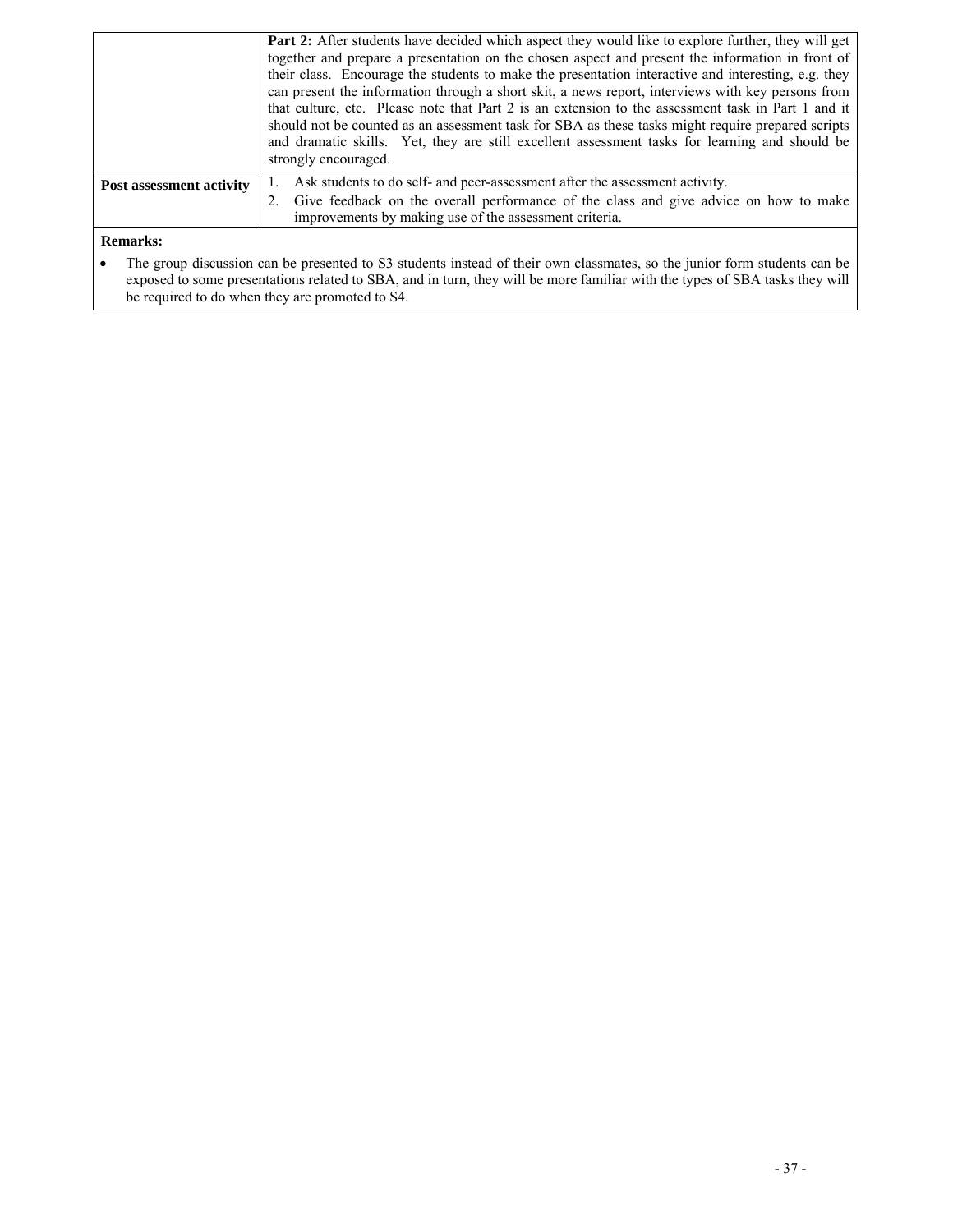| <b>Oral Text-type:</b> individual presentation                          | Name of Task: Two stars and a wish (for higher ability S5 students)<br>$\blacktriangleright$ interaction                                                                                                                                                                                                 |  |  |  |
|-------------------------------------------------------------------------|----------------------------------------------------------------------------------------------------------------------------------------------------------------------------------------------------------------------------------------------------------------------------------------------------------|--|--|--|
| <b>Communication Functions:</b>                                         |                                                                                                                                                                                                                                                                                                          |  |  |  |
| $\vee$ describing<br>$\blacktriangleright$ reporting                    | $\blacktriangleright$ discussing<br>$\vee$ explaining                                                                                                                                                                                                                                                    |  |  |  |
| $\Box$ classifying<br>$\Box$ comparing                                  | persuading<br>$\Box$ others:                                                                                                                                                                                                                                                                             |  |  |  |
| Audience--teacher plus:                                                 | <b>Target audience:</b><br>Role(s) of audience:                                                                                                                                                                                                                                                          |  |  |  |
| a student partner                                                       | $\blacktriangleright$ fellow students<br>giving non-verbal responses only                                                                                                                                                                                                                                |  |  |  |
| Small groups                                                            | students from other classes                                                                                                                                                                                                                                                                              |  |  |  |
| $\Box$ class                                                            | $\vee$ questioning/commenting<br>$\blacktriangleright$ teacher(s)<br>$\vee$ interacting with no limitations                                                                                                                                                                                              |  |  |  |
| more than one class                                                     | $\Box$ others:                                                                                                                                                                                                                                                                                           |  |  |  |
| Where on this continuum would you place the task?                       |                                                                                                                                                                                                                                                                                                          |  |  |  |
|                                                                         |                                                                                                                                                                                                                                                                                                          |  |  |  |
| M<br>spontaneous, informal<br>dialogue, e.g. small<br>group interaction | individual long turn that is<br>interactive, planned yet<br>individual long turn of<br>planned, formal and<br>dialogic, e.g. semi-<br>planned, spoken text,<br>formal group report,<br>e.g. news reporting,<br>coherent, e.g. spoken report,<br>interactive factual report<br>story telling<br>a speech  |  |  |  |
| This task is suitable for use with the following genre(s):              |                                                                                                                                                                                                                                                                                                          |  |  |  |
| $\Box$ print/non-print fiction                                          |                                                                                                                                                                                                                                                                                                          |  |  |  |
| print/non-print biography/autobiography                                 |                                                                                                                                                                                                                                                                                                          |  |  |  |
| M                                                                       | factual books/documentaries on common topics, e.g. sports, hobbies, travel                                                                                                                                                                                                                               |  |  |  |
|                                                                         | books/films on real life issues, e.g. environmental, social, economic                                                                                                                                                                                                                                    |  |  |  |
|                                                                         | Topic/text/materials/resources used for the assessment activities (i.e. websites, movies, books, handouts):                                                                                                                                                                                              |  |  |  |
| "Guiding Questions for Students" in Appendix 14.                        | Ask students to be prepared to talk for one minute about a book/documentary they have recently read/watched. They may use<br>the questions in Appendix 2 for reference and write down some notes in point-form on a 4x6 note card. Prepare a copy of the                                                 |  |  |  |
| <b>Description of activities</b><br>leading to assessment               | Distribute and discuss the "Guiding Questions for Students". Explain to students that they<br>1.<br>can ask questions at different levels.                                                                                                                                                               |  |  |  |
|                                                                         | Tell students something about a factual book/documentary you have read.<br>2.                                                                                                                                                                                                                            |  |  |  |
|                                                                         | Divide the students into small groups.<br>3.                                                                                                                                                                                                                                                             |  |  |  |
|                                                                         | Ask them to come up with some questions to ask you, so that they can find out more about<br>4.<br>the book/documentary you read/watched.                                                                                                                                                                 |  |  |  |
|                                                                         | Ask students to work out at least one question for each level of the Guiding Questions.<br>5.                                                                                                                                                                                                            |  |  |  |
|                                                                         | Invite students to ask you some first level questions for the first minute, second level<br>6.<br>questions for the second minute and all the way up to the fifth level questions. (Tell them<br>that you will only provide an answer if they ask the right level of questions.)                         |  |  |  |
|                                                                         | 7.<br>Compliment your students on the good questions they asked you.                                                                                                                                                                                                                                     |  |  |  |
|                                                                         | After students are familiar with the various types of questions they could ask, ask students<br>8.                                                                                                                                                                                                       |  |  |  |
|                                                                         | to take turns talking about their book/documentary to their group members (one minute for<br>each turn). Students may use their 4x6 note card for reference, but they should try to look<br>up and speak as naturally as possible.                                                                       |  |  |  |
|                                                                         | After each 1-minute talk, the group members will ask the presenter some guiding questions<br>9.<br>at level 3 or above (for 2-3 minutes). They may also comment on the presenter's responses<br>and ask follow-up questions.                                                                             |  |  |  |
|                                                                         | 10. When time is over, one or two of the group members is/are nominated to "give a star" – to<br>say something positive about the student's presentation; the last group member "makes a<br>wish" – to say something that he/she would like to know more about, or that they wish had<br>been explained. |  |  |  |
| <b>Assessment activity</b>                                              | Ask students to talk about another factual book/documentary they have read/watched in a small                                                                                                                                                                                                            |  |  |  |
| (Group Interaction)                                                     | group, following the procedure in Step 9. The teacher-assessor can also ask questions along the                                                                                                                                                                                                          |  |  |  |
|                                                                         | questioning continuum from the "framework of guiding questions" in the SBA guidelines.                                                                                                                                                                                                                   |  |  |  |
|                                                                         | When the teacher has completed his/her probing, group members will be invited to "give two<br>stars" and "make a wish" similar to the procedure in Step 10 of the pre-assessment activity.                                                                                                               |  |  |  |
|                                                                         | Ask students to do self- and peer-assessment after the assessment activity.                                                                                                                                                                                                                              |  |  |  |
| Post assessment activity                                                | 1.<br>Give feedback on the overall performance of the class and give advice on how to make<br>2.                                                                                                                                                                                                         |  |  |  |
|                                                                         | improvements by making use of the assessment criteria.                                                                                                                                                                                                                                                   |  |  |  |
|                                                                         |                                                                                                                                                                                                                                                                                                          |  |  |  |

- 38 -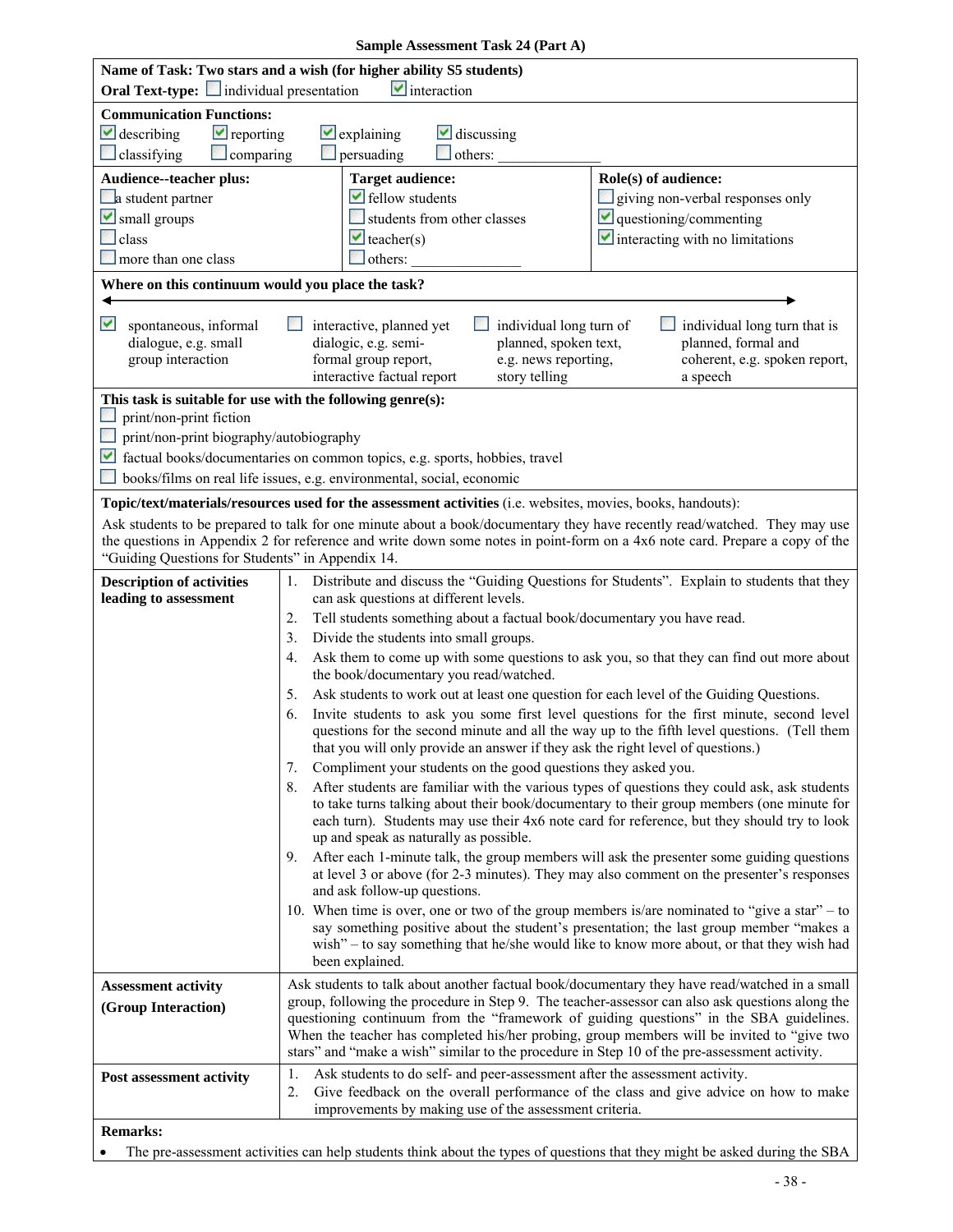and in turn they will be more prepared to answer high level questions during the actual assessment.

- students to pay attention to the information they hear during the student presentation and helps students practise expressing • Concluding the discussion with "two stars and a wish" is a nice way to round up the discussion. It also encourages praise, and using appropriate language to make a gentle critical comment.
- Remember the focus of this task should be on students' interaction. The one-minute talk at the beginning is only a warmup activity which allows the students to provide some background information to his/her group members to generate the interaction.
- • Alternatively, teachers could use this task for individual presentations by increasing the 1-minute talk to 2-3 minutes. The discussion which comes afterwards should not be counted as part of the SBA task, but an extension of the assessment for learning.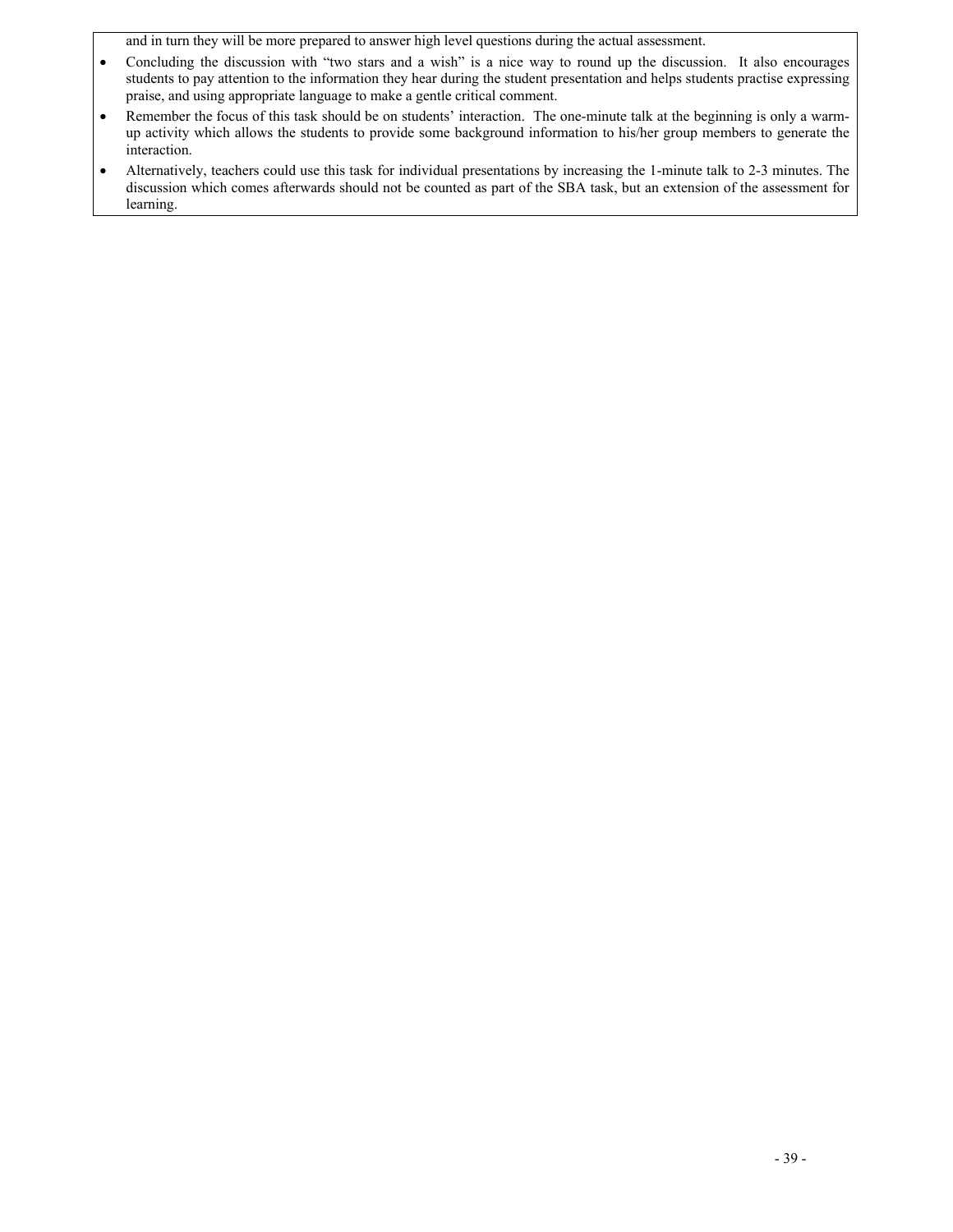|    | Tell me about an interesting character in your book:                                                                                               |
|----|----------------------------------------------------------------------------------------------------------------------------------------------------|
| 1. | Is your character old or young? He/She is<br>old/young/in-between OR<br>a child/a teenager/a grown-up/an old person                                |
|    | Followed by an appropriate response-turn, e.g. "*My* character isn't young. He's<br>old." Or, "My character is also young, but he is wise because" |
| 2. | Is your character clever or silly? He/She is                                                                                                       |
|    | clever/silly/quite clever/sometimes<br>a bit silly/ etc.                                                                                           |
|    | I don't think my character is as clever as yours; I think she is quite silly because                                                               |
| 3. | Is your character adventurous or nervous? He/She is                                                                                                |
|    | very adventurous/quite adventurous/<br>sometimes nervous / etc.                                                                                    |
|    | I think my character is very adventurous. He likes to hunt for wild animals in the<br>woods.                                                       |
| 4. | Is your character courageous or timid? He/She is                                                                                                   |
|    | very courageous/ timid/ shy/etc.                                                                                                                   |
|    | I think my character is                                                                                                                            |
|    | <b>Additional Questions:</b>                                                                                                                       |
|    |                                                                                                                                                    |
|    |                                                                                                                                                    |
|    |                                                                                                                                                    |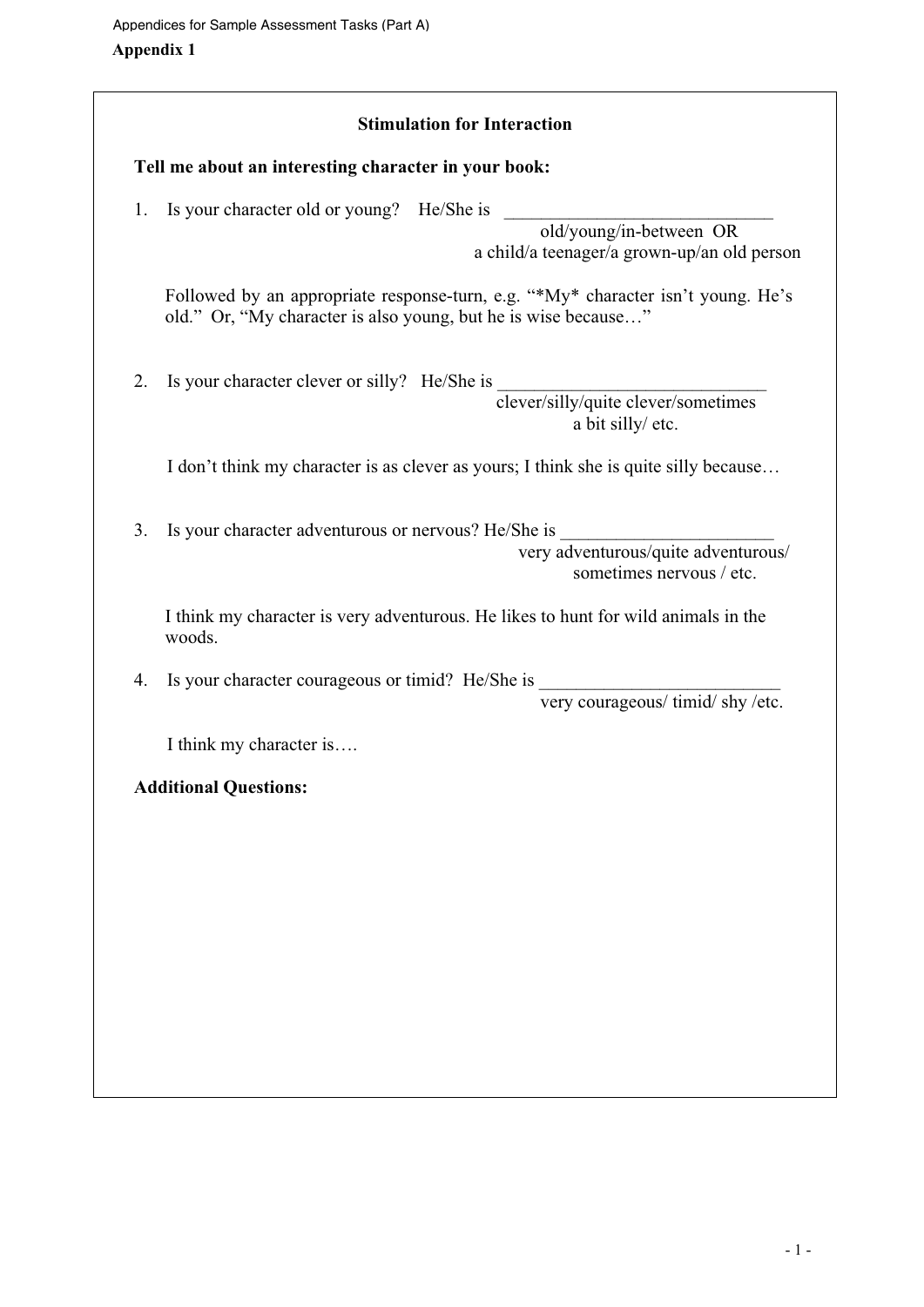## **Handout: An interesting character**

Guideline for the presentation

### **1. Give a brief introduction about the book/video:**

- a. What is the book/video about?
- b. If it is a story, where and when is the story set?
- c. Who are the main characters?

## **2. Introduce your favorite characters:**

- a. What role does your character play?
- b. Why is your character important to the story?
- c. What is the major event in the story that your character takes part in?
- d. How does his/her action in the major event affect the development of the story?
- e. If you could talk to your chosen character in the story. What questions would you ask him/her?

## **3. Optional (for advanced students)**

- a. Everyone is unique. We all think differently and have different personalities. Can you identify another character who has very different personalities from your chosen character in the story? Can you describe the difference between the way they act and think? Which character can you relate to more?
- why not? b. Do you like the ending or what happened to your chosen character? Why or
- c. If you don't like the ending/what happened to your chosen character, how would you change it?

Questions adapted from SBA Project materials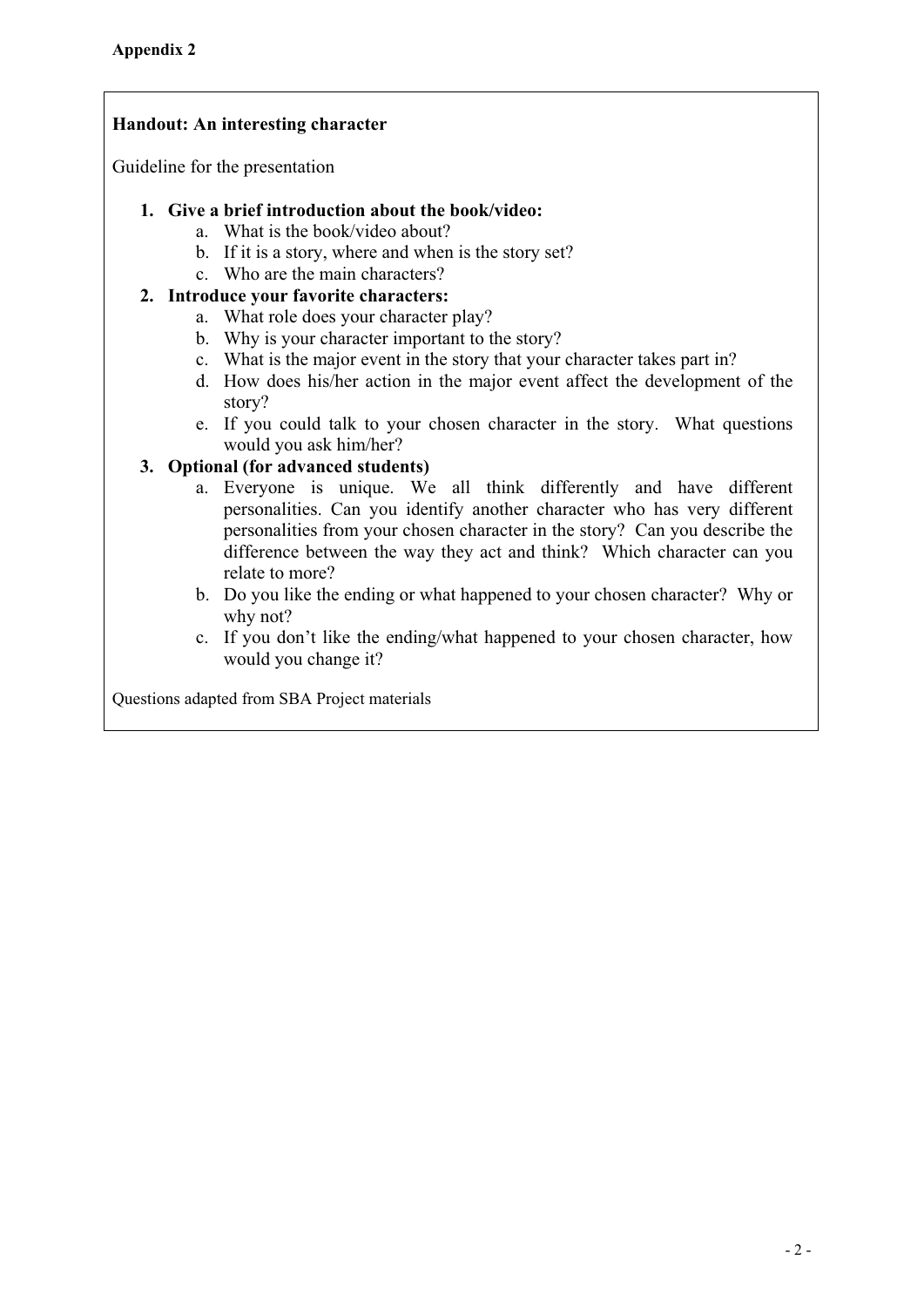#### **Evaluation Forms**

#### **Form A**

| <b>Student Evaluation Form</b><br><b>Class:</b><br>Date: | Three things that I like about your presentation:<br>1.<br>2. |
|----------------------------------------------------------|---------------------------------------------------------------|
|                                                          |                                                               |
| Name of presenter:                                       | 3.<br>One thing that you can improve on:                      |

#### **Form B**

| <b>Student Evaluation Form</b>                                                      | Three things that I like about your presentation:                                                                                                                                                                                                                                                                              |  |                                                                            |                |                  |
|-------------------------------------------------------------------------------------|--------------------------------------------------------------------------------------------------------------------------------------------------------------------------------------------------------------------------------------------------------------------------------------------------------------------------------|--|----------------------------------------------------------------------------|----------------|------------------|
| Class:<br>Date:<br><u> 1980 - Andrea Andrew Maria Barat (</u><br>Name of presenter: | 1.<br><u> 2000 - 2000 - 2000 - 2000 - 2000 - 2000 - 2000 - 2000 - 2000 - 2000 - 2000 - 2000 - 2000 - 2000 - 2000 - 200</u><br>2.<br><u> 1980 - Andrea Station, amerikansk politik (d. 1980)</u><br>3.<br><u> 1989 - Johann Stoff, deutscher Stoff, der Stoff, der Stoff, der Stoff, der Stoff, der Stoff, der Stoff, der S</u> |  |                                                                            |                |                  |
|                                                                                     | 1. Pronunciation & Delivery<br>2. Communication Strategies<br>3. Vocabulary & Language Patterns<br>4. Ideas and Organisation                                                                                                                                                                                                   |  | $1 \t2 \t3 \t4$<br>$1 \t2 \t3 \t4 \t5$<br>$1 \t2 \t3 \t4 \t5$<br>1 2 3 4 5 | 5 <sup>5</sup> | 6<br>6<br>6<br>6 |
|                                                                                     |                                                                                                                                                                                                                                                                                                                                |  |                                                                            |                | Total Score:     |

Notes:

- Keep the names of the student evaluators anonymous, so they can feel free to write down their honest evaluation.
- Encouraging the students to put down 3 positive written comments can ensure that each presenter will receive encouragement and praise from their peers. Something as simple as "You look very confident" will help students realize that their hard work and preparation are being recognized. Tell students in advance that the main goal of the evaluation form is to help their peers to do better next time, and not to criticize their performance.
- Form A is suitable for students who are not familiar with the assessment criteria. It may be used for S4 students.
- Form B should be used along with the assessment criteria set out by the HKEAA. It may be more suitable for S5 students who are more familiar with the assessment criteria.
	- To make the peer assessment more manageable, you may take one of the following approaches:
	- 1) Divide the class into groups of 4-5. Ask each group to submit only one completed evaluation form
	- 2) Split the class. Send half of the class to the library for self study or silent reading, so they do not have to watch all 40 presentations in class. You may ask students to fill in an evaluation form in groups or individually.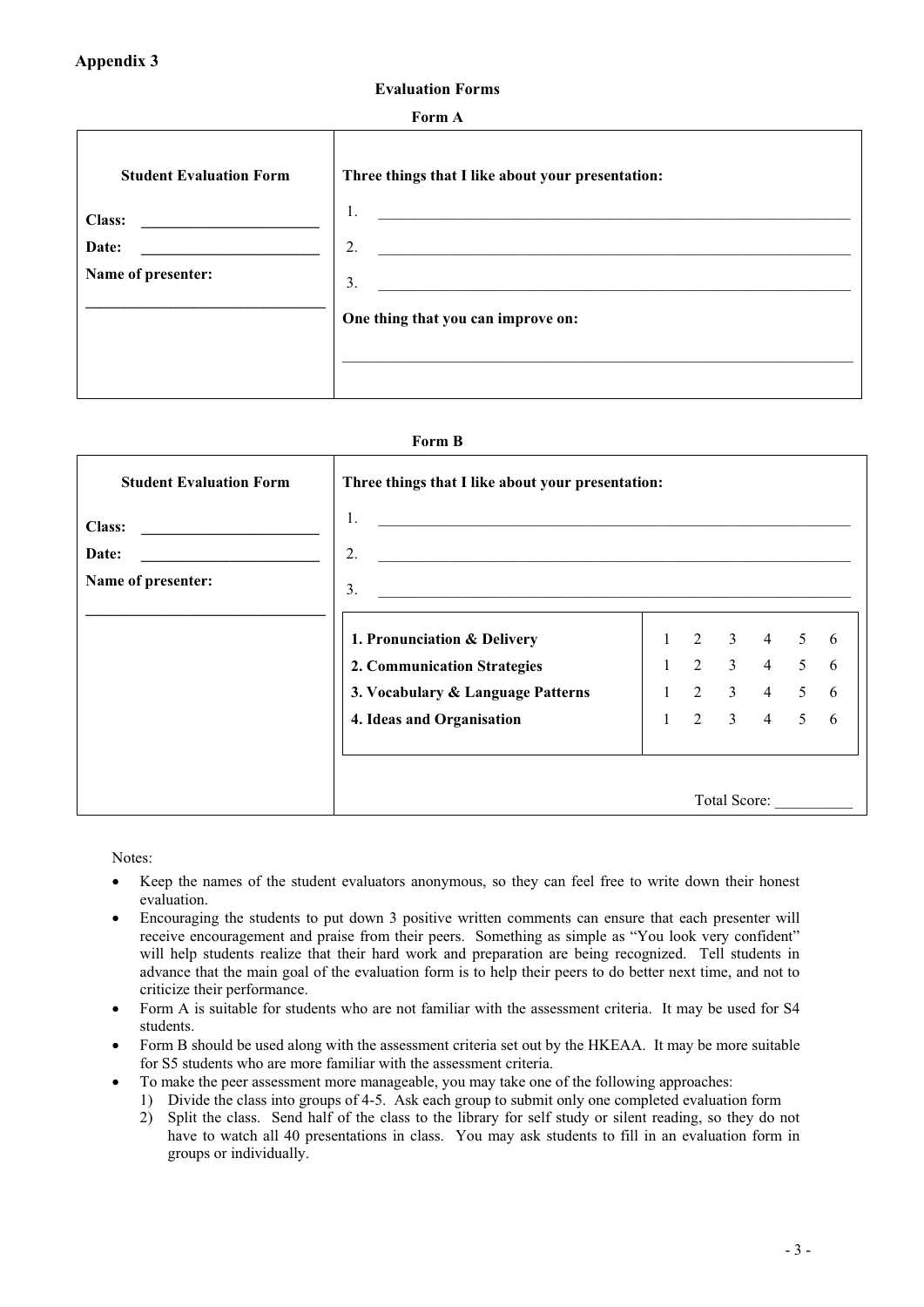## **Personal Responses List**

- person you have read about? 1. Strengths and Weaknesses: What are the strengths and weaknesses of the person you read from the biography? Please provide examples. What are your strengths and weaknesses? In what ways are you similar or different from the
- decisions would you make, and what actions would you take? Why? 2. Interior Monologue: Choose a particular situation/experience from the book. If you were (name of person), what would you do in such a situation? What
- 3. Lessons for Living: What was the most surprising or interesting lesson that you learned from this person's life? Why? How does that lesson connect to your own life?
- 4. Neighbors: Imagine the person you read about from the biography has moved in next door to you. What is life like with such a neighbor? Describe an imaginary day in your life when you spend time with your new neighbor.
- 5. Film Director: You are going to make a documentary about the person you read from the biography, but you can only feature two-thirds of his/her life story. What will you cut from the story? Why?
- 6. Advisor: Imagine the person you read from the biography turns to you for advice about how to solve a real problem in his/her life. Explain the problem and talk about how he/she should deal with the problem.

Adapted from: Andy Barfield's "Getting Personal." In Bamford, J & Day, R. (Eds) *Extensive reading activities for teaching language,* p. 146-148.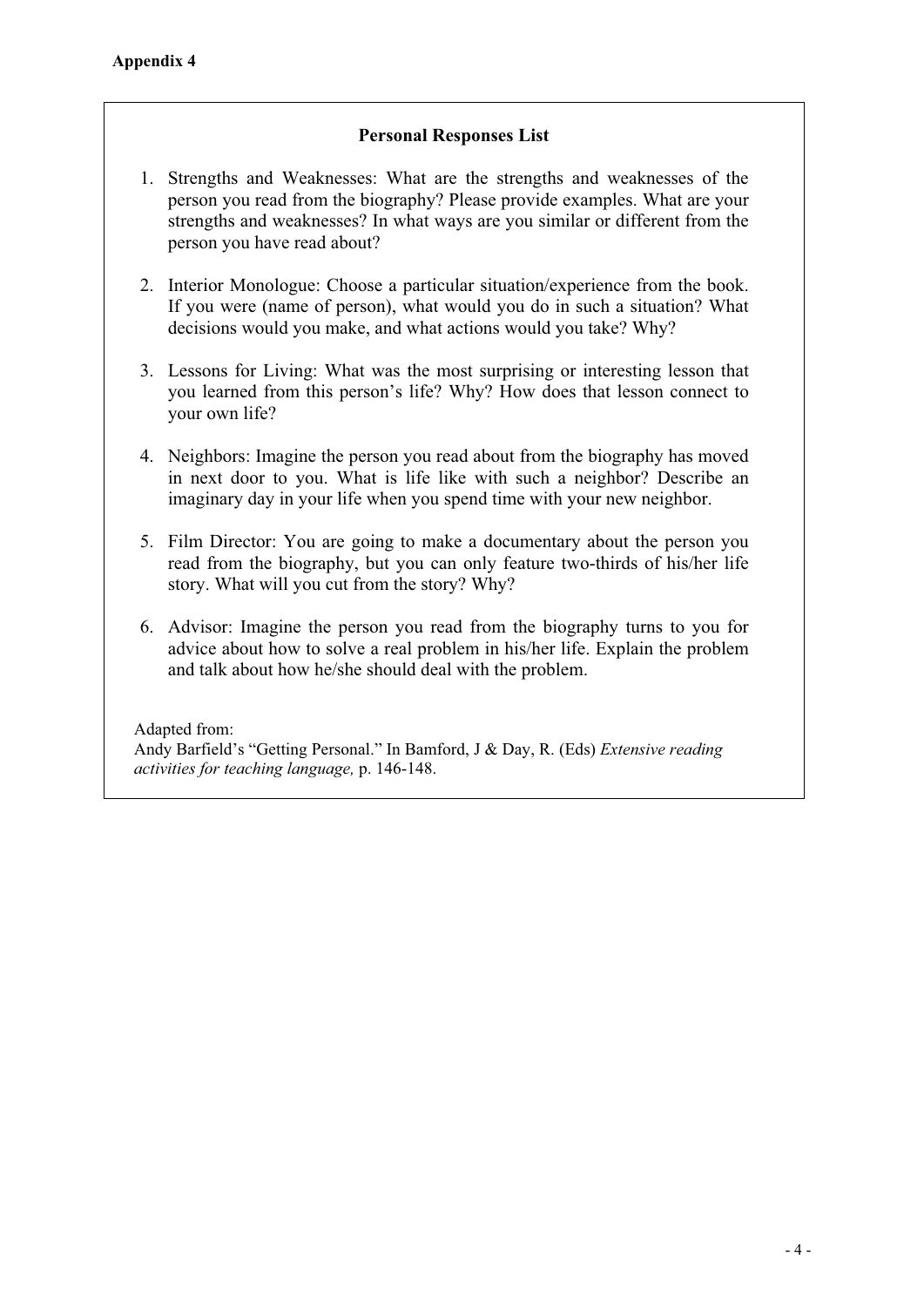## **Book Review Questions**

Basic questions:

- 1. What is the title of your book?
- 2. Is the book hard or easy for you, or about right?
- 3. What type of book is it? (science fiction, biography, romance, adventure, detective, horror, etc.)
- 4. If your book is a story, when and where does the story take place (or happen)?

\_\_\_\_\_\_\_\_\_\_\_\_\_\_\_\_\_\_\_\_\_\_\_\_\_\_\_\_\_\_\_\_\_\_\_\_\_\_\_\_\_\_\_\_\_\_\_\_\_\_\_\_\_\_\_\_\_\_\_\_\_\_\_\_\_\_\_\_\_\_\_\_\_\_\_

- 5. What is the book about?/What is the story about?
- 6. Why do you like/dislike about this book?
- 7. What did you learn from this book?
- 8. How long did it take you to read the book?

Other questions (Your partner may ask you some of these questions or other additional questions)

Fiction:

- 9. Who is your favourite character? Why do you like him/her?
- 10. If you can talk to one character in the story, whom will you talk to? What questions will you ask them?
- 11. Have you ever experienced something similar to what happens in the story?
- 12. Do you know anyone who is/are like the character(s) in the story?
- 13. Do you like the ending? Why or why not?
- 14. Have you changed your opinion about certain things/values after reading the book?

Non-fiction:

- 15. Why did you choose to read a book on this topic? (e.g. marine life)
- 16. What is the most interesting part/thing you have read? Can you give me some examples?
- 17. Will you go on reading books on this area and recommend them to your friends? Why/ Why not?
- 18. If I want to know more about this subject (e.g. marine life, whales…), where can I get more information?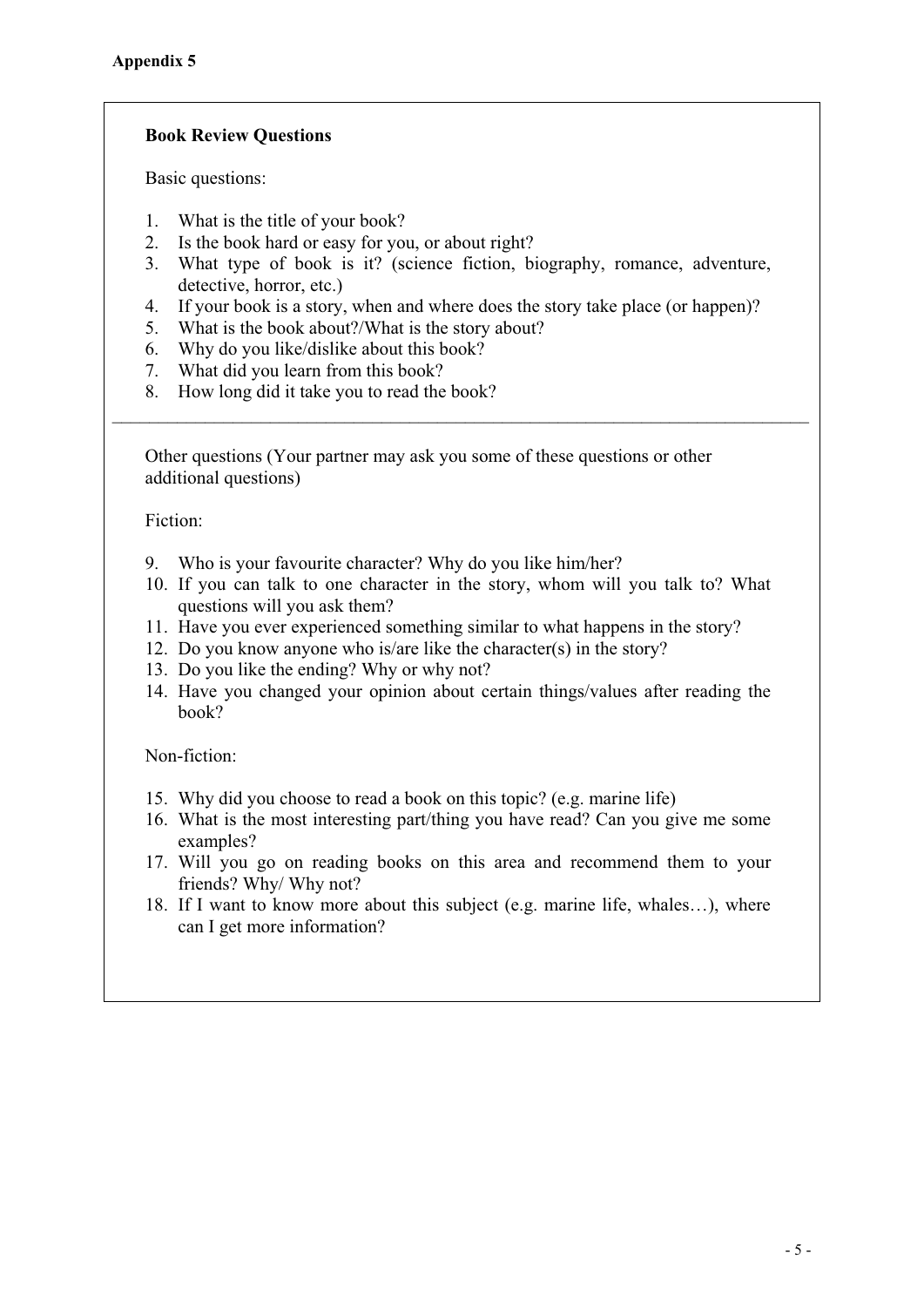## **Appendix 6**

|       | <b>Book Talks</b><br>Name: |                         |
|-------|----------------------------|-------------------------|
|       | Class:                     |                         |
|       |                            |                         |
| Date: | Name of the book used      | Tape counter<br>reading |
|       |                            |                         |
|       |                            |                         |
|       |                            |                         |
|       |                            |                         |
|       |                            |                         |
|       |                            |                         |
|       |                            |                         |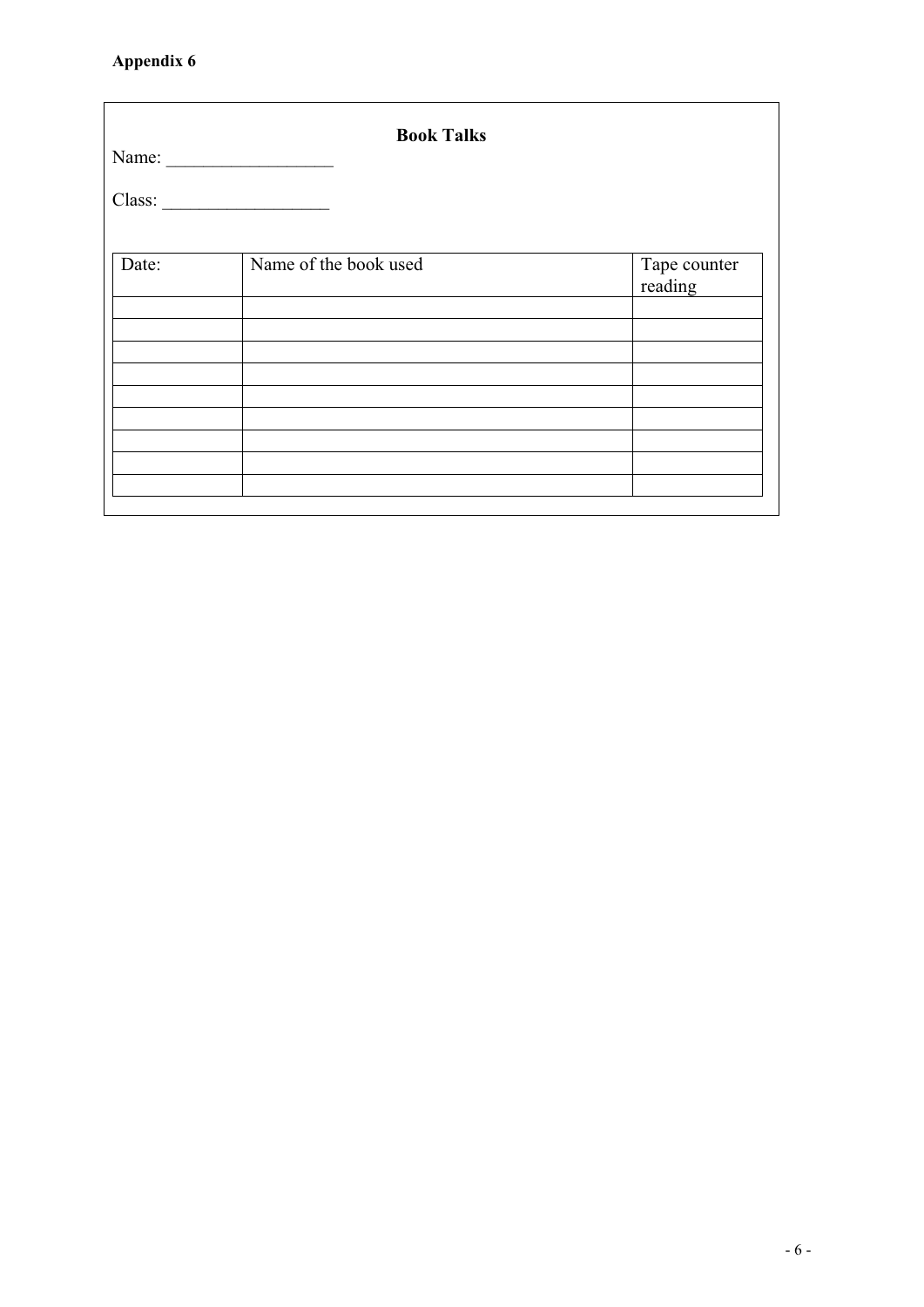# **Comments Rating (1-6) Content**   $\bullet$  Clarity of ideas • General understanding of the text  $\bullet$  Relevance of ideas/insight **Communicative Strategies**  Ability to use strategies such as:  $\bullet$  explaining  $\bullet$  offering examples • agreeing  $\bullet$  disagreeing  $\bullet$  self-correcting  $\bullet$  summarizing **Delivery**   $\bullet$  confidence  $\bullet$  interest in conversation/discussion  $\bullet$  effective use of non-verbal features (e.g. eye contract, gestures, pauses) **Oral Reading**   $\bullet$  fluency  $\bullet$  pronunciation

**Evaluation Form for Book Talks** 

Form adapted from *Curriculum Development Council. English Language Education Key Learning Area Curriculum Guides (Primary 1- Secondary 3).* Hong Kong: Curriculum Development Council, 2002. Appendix 8.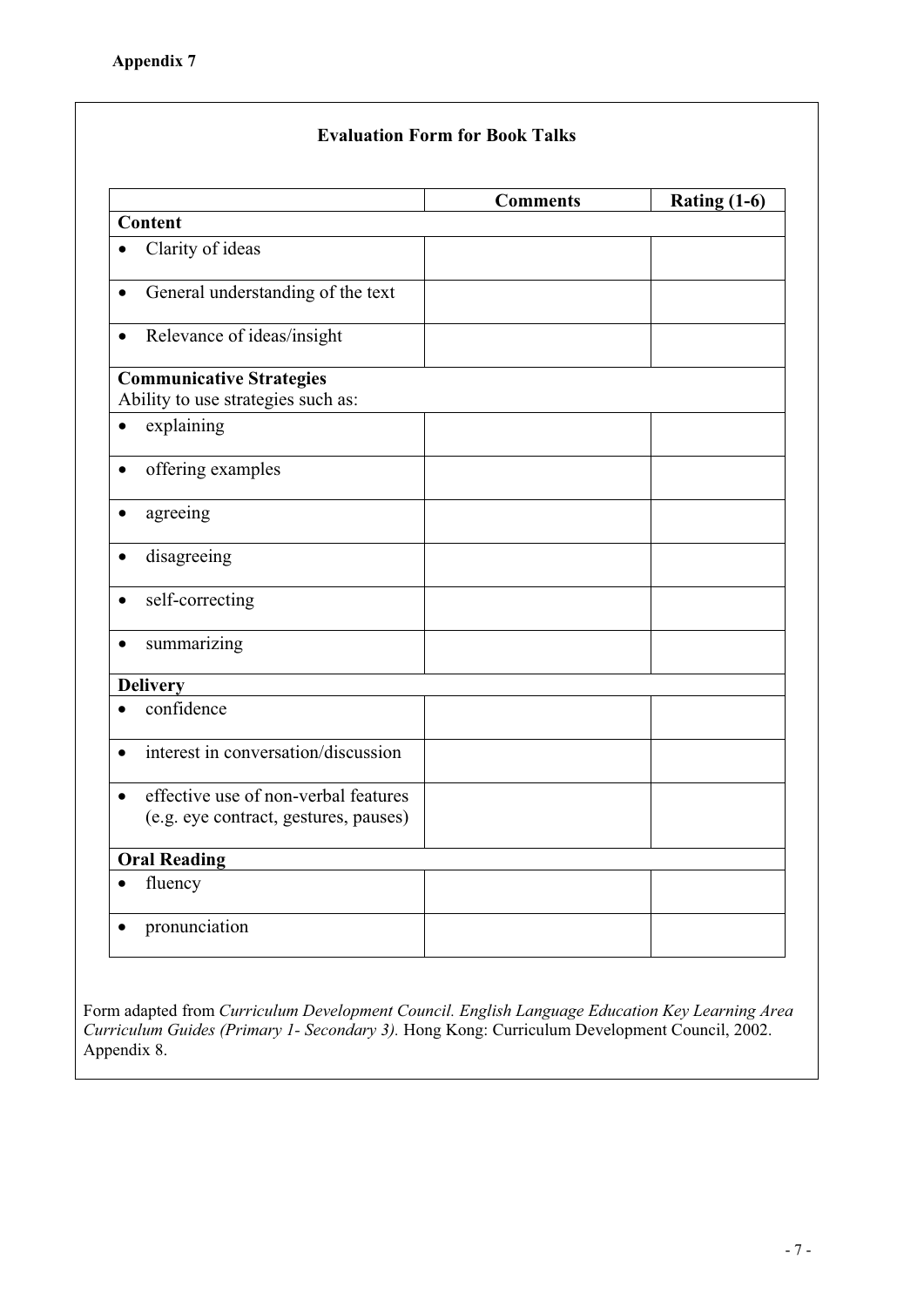## **Reading Reflection**

- 1. How many books and articles have your read during this term?
- 2. What kind of genre do you enjoy reading most?
- 3. How has your attitude towards reading changed from the beginning of the term to now?

\_\_\_\_\_\_\_\_\_\_\_\_\_\_\_\_\_\_\_\_\_\_\_\_\_\_\_\_\_\_\_\_\_\_\_\_\_\_\_\_\_\_\_\_\_\_\_\_\_\_\_\_\_\_\_\_\_\_\_\_\_\_\_\_\_\_\_\_\_\_\_\_\_

- 4. Can you describe your favorite book/reading and explain why?\*
- 5. What have you learned from compiling this reading portfolio?

\*Teachers may consider incorporating the book review questions in Appendix 5, so students can give a more detailed oral report on the book/video they have read/reviewed for the SBA assessment.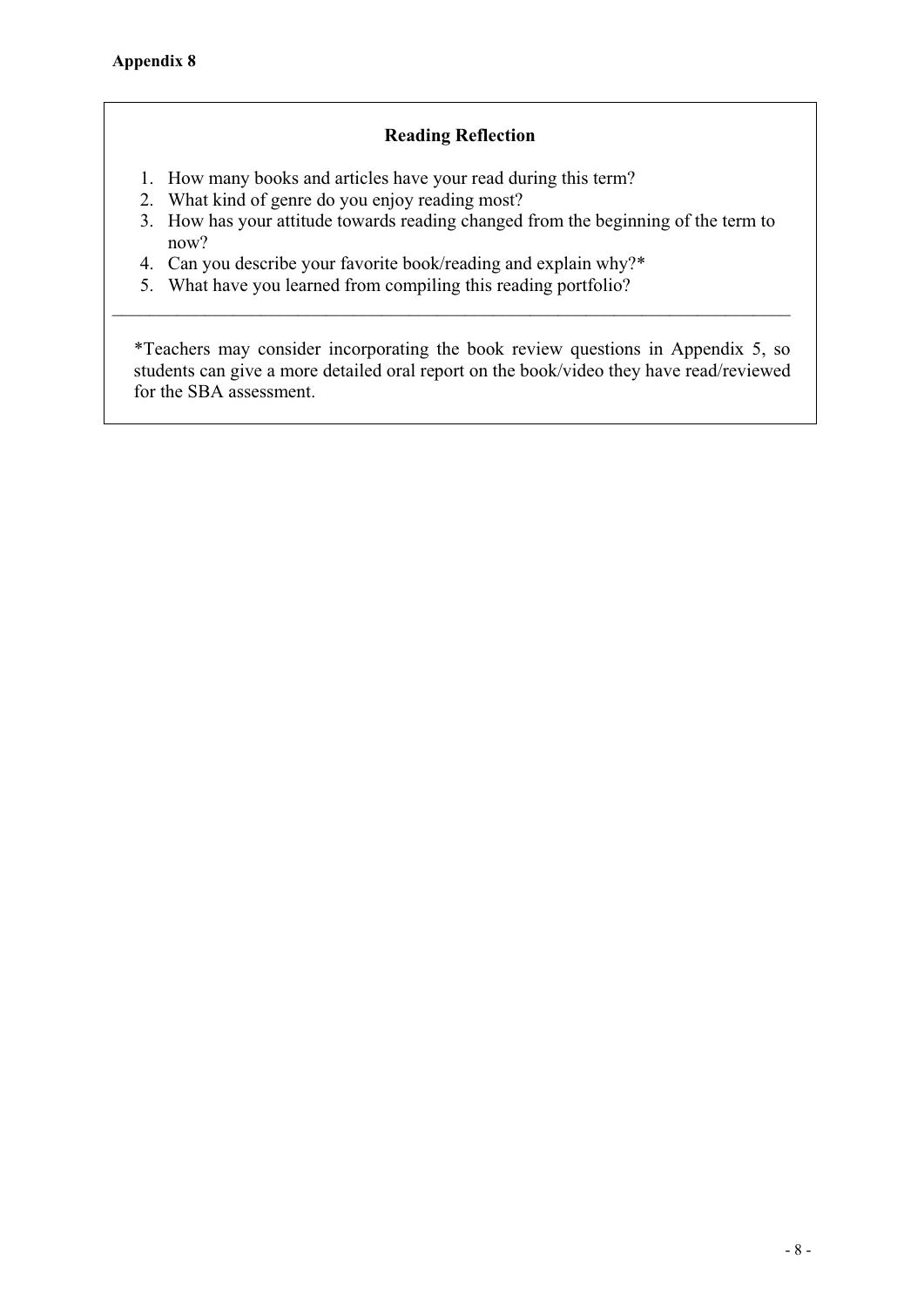| <b>The Six Thinking Hats</b>                                                                                                                                                                                                                                         |                                                                                                                                                                                                                                                                                                                        |
|----------------------------------------------------------------------------------------------------------------------------------------------------------------------------------------------------------------------------------------------------------------------|------------------------------------------------------------------------------------------------------------------------------------------------------------------------------------------------------------------------------------------------------------------------------------------------------------------------|
| <b>White Hat</b><br>The White Hat calls for information<br>known or needed.<br>Examples:                                                                                                                                                                             | <b>Black Hat</b><br>The Black Hat is judgment-the devil's<br>advocate or why something may not<br>work.<br>Examples:                                                                                                                                                                                                   |
| What is the book about?<br>If it is a story, where and when is the story<br>$\bullet$<br>set?<br>Who are the main characters?                                                                                                                                        | Why do you think the main character still fail<br>to meet his/her challenges even if he/she tries<br>very hard?<br>What might have gone wrong with the way<br>the main character handles/deals with the<br>challenges?                                                                                                 |
| <b>Red Hat</b><br>The Red Hat signifies feelings,<br>hunches, and intuition.                                                                                                                                                                                         | <b>Green Hat</b><br>The Green Hat focuses on creativity:<br>possibilities, alternatives, and new<br>ideas.                                                                                                                                                                                                             |
| Examples:<br>How do you feel when the main character<br>run into problems that couldn't be solved<br>immediately?<br>How would you feel if you were the main<br>character in the story?<br>Who is your favourite character? Why do<br>$\bullet$<br>you like him/her? | Examples:<br>If you were the main character in the story,<br>how would you deal with his/her challenges?<br>Who would you ask for help if you encounter<br>$\bullet$<br>the same problem that the main character has?<br>If you don't like the ending/what happened to<br>the main character, how would you change it? |
| <b>Yellow Hat</b><br>The Yellow Hat symbolizes values<br>and benefits and why something<br>may work.                                                                                                                                                                 | <b>Blue Hat</b><br>The Blue Hat is used to manage the<br>thinking process; making summaries,<br>overview, and conclusion.                                                                                                                                                                                              |
| Examples:<br>Why do you think the main character in the<br>story can finally overcome the challenges<br>he/she face?<br>What are the crucial factors for his/her<br>success?                                                                                         | Examples:<br>Which part of the story do you like best?<br>What have you learned from this story?                                                                                                                                                                                                                       |
|                                                                                                                                                                                                                                                                      |                                                                                                                                                                                                                                                                                                                        |

Adapted from Edward De Bono's Six Thinking Hats. www.debonoonline.com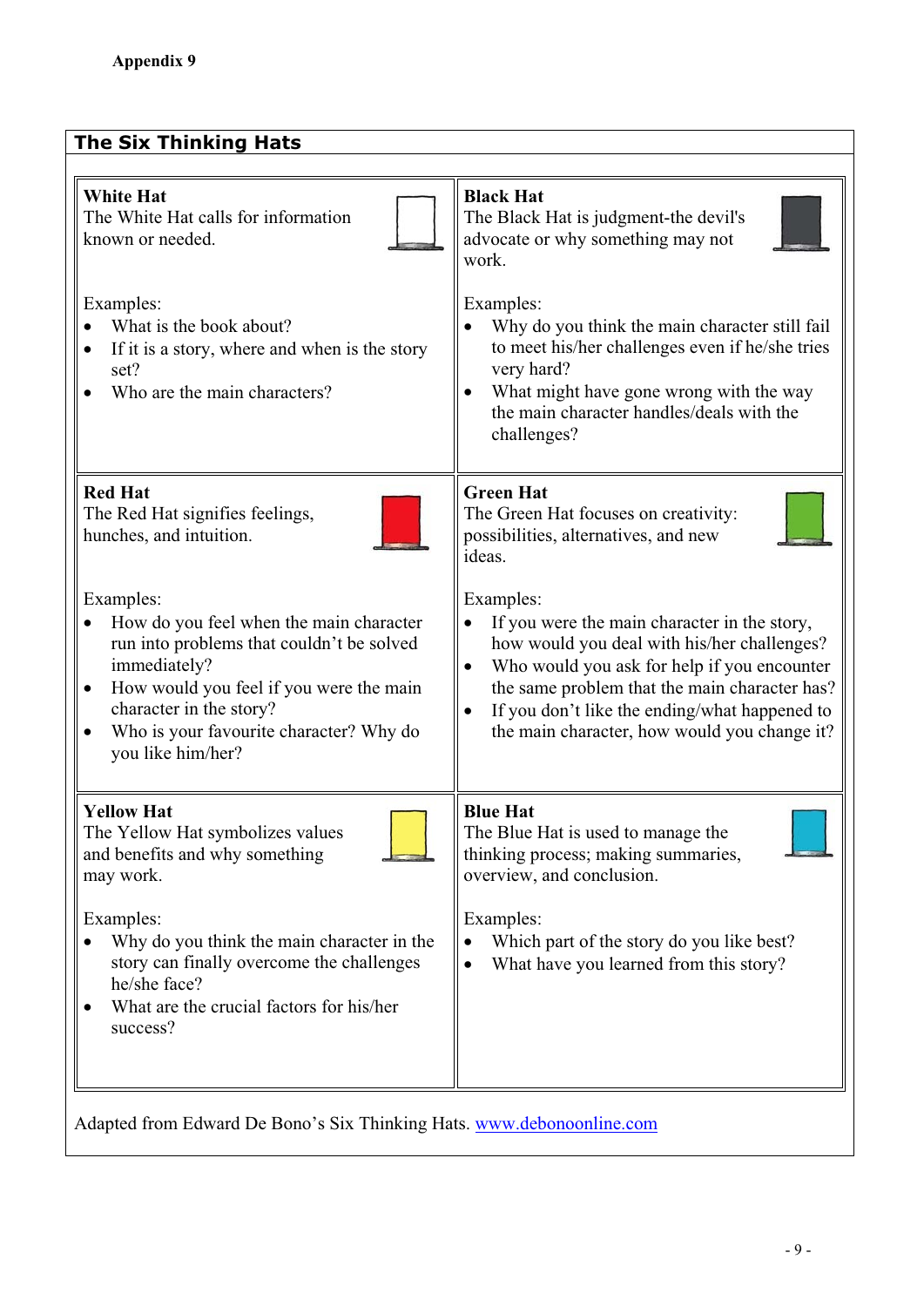## **Book/Film Promotion Guidelines for Students**

## **Part 1 Getting ready**

- 1. Think of a good book/film you have recently read/viewed.
- 2. Write down a brief description of the content.
- 3. Write down the names of the main characters, or a note of the main events in the book/film.
- 4. Think of an interesting/dramatic scene which you think can make your audience feel interested in hearing about your book.
- 5. Think about an interesting way to present your information and ideas about your book/film.

## **Example for non-fiction:**

If you have read a book called *Making Friends* which discusses how to make friends and build good relationships with others, you may want to pretend to be someone who has a hard time making friends and describe some of the challenges you face when you try to make friends with others. Then you can provide the audience with some brilliant suggestions from the book you have read and invite the audience to buy the book if they want to learn more.

## **Example for fiction:**

If you have viewed a film called *Shrek*, you may describe an interesting/exciting scene to your audience, but do not tell them what happens next nor tell them the story's ending. You may give some hints to your audience and ask them to predict what happens next. Ask them to view the film themselves to find out the answer.

## **Part 2 Performance**

Your book/film promotion has to be at least \_\_\_\_\_\_ minutes long. Remember to speak to your audience and keep good eye contact with them. No notes should be used during your performance.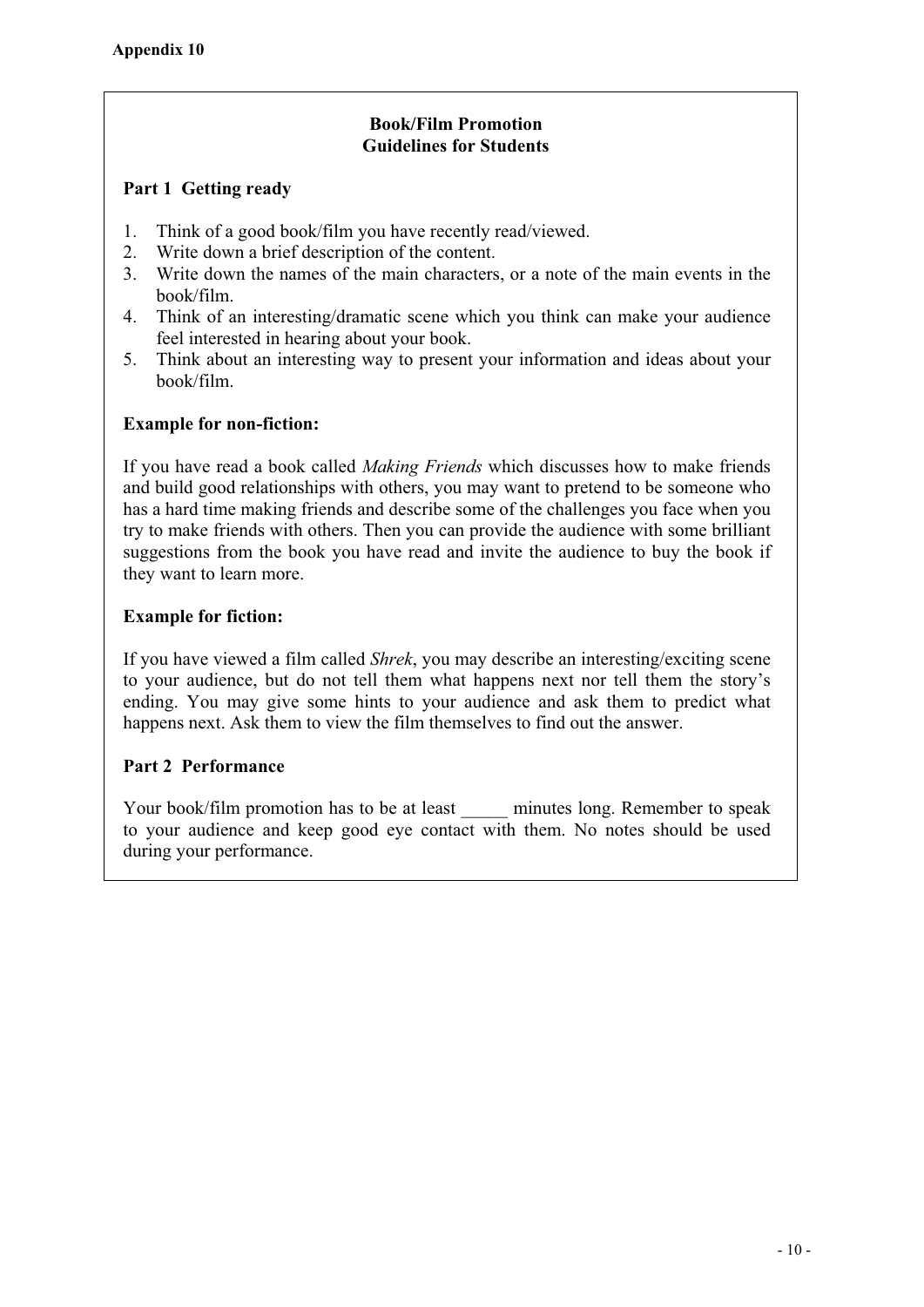## **Book and Film Comparison Questions**

Book Title: Film Title (if different from book):

- 1. How do the stories in the book and film differ? Support your answer with examples.
- 2. Are there major parts of the story that are added or taken out in either the book or the film?
- 3. Does one have more characters than the other? Which characters are in one version and not in the other?
- 4. Are some characters portrayed differently in the book compared to the film?
- 5. Do any of the characters act differently?
- 6. Why might it be necessary for the film and the book version to be different?
- 7. Which version of the story do you like more? The book or the film?

Adapted from Tony-Rene Donnes's "Read the Books! See The Movie!" In Bamford, J & Day, R. (Eds) *Extensive reading activities for teaching language,* p. 131-132.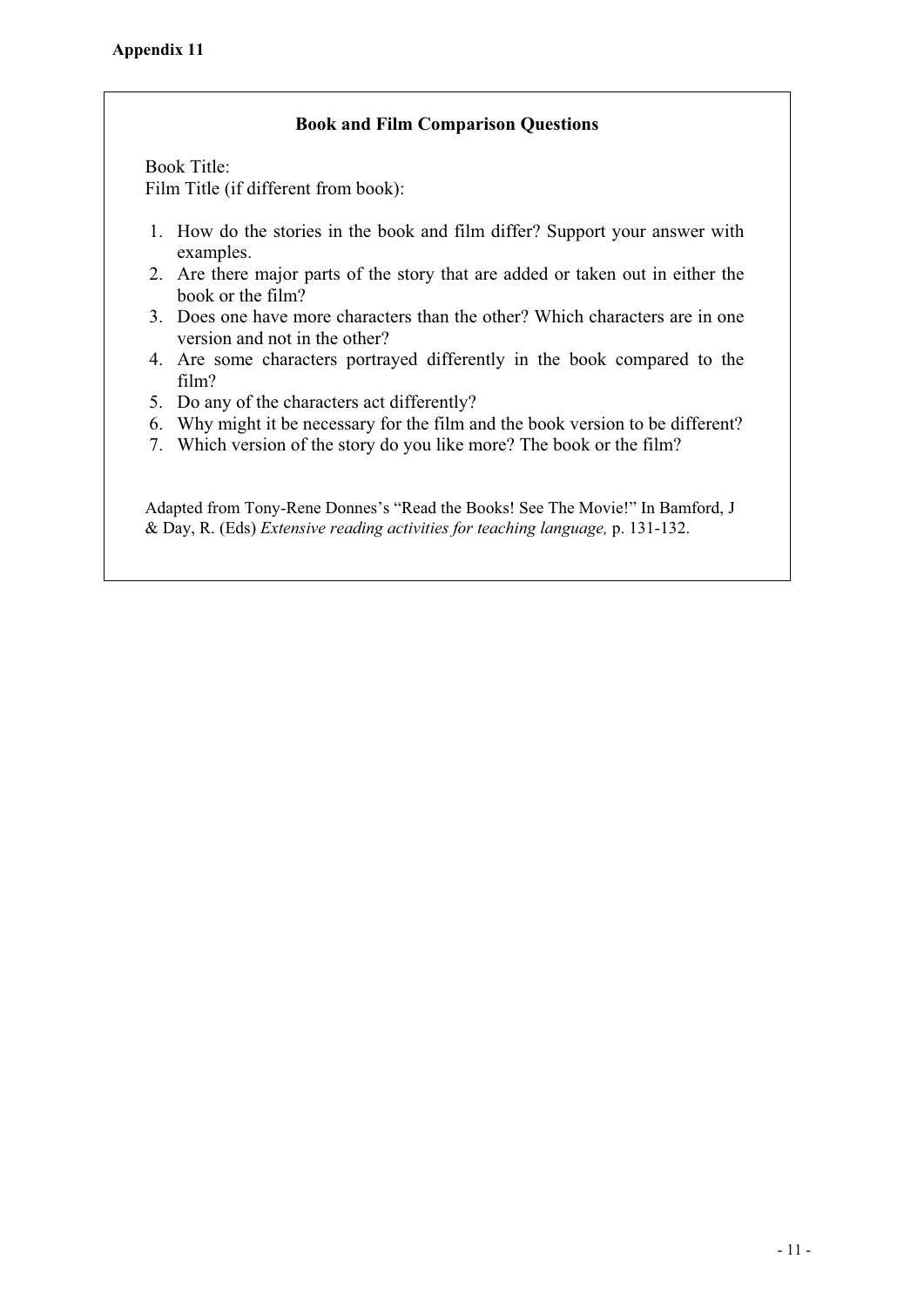| Candidate's sheet (student 1)                                                                                                                                                                     |
|---------------------------------------------------------------------------------------------------------------------------------------------------------------------------------------------------|
| You are planning to go on holiday with your friends to                                                                                                                                            |
| < name of a place>                                                                                                                                                                                |
| A friend of yours (your partner) is happy to help you with the planning. Discuss the<br>following:                                                                                                |
| How to travel?<br>Where to eat?<br>Where to sleep?<br>What to do?                                                                                                                                 |
| Prompts for the interlocutor (student 2)                                                                                                                                                          |
| You think that<br>The best way to travel is by $\frac{\cdot}{\cdot}$ .<br><plane etc.="" ship="" train="" tram=""></plane>                                                                        |
| The candidate and his/her friends can make<br>for themselves.<br><pasta etc.="" pizza="" rice="" sandwiches=""></pasta>                                                                           |
| You advise the candidate not to<br>as it<br><stay a="" etc.="" hotel="" in="" sleep="" station="" tent="" the="" train=""></stay>                                                                 |
| may<br><be costly="" dangerous="" etc.="" too="" uncomfortable=""></be>                                                                                                                           |
| You have lots of worries such as<br>What will you do if<br>You get lost?<br>You get sick?<br>$\bullet$<br>You run out of money?<br>It rains all the time?<br>$\bullet$<br>etc.                    |
| *Teachers can prepare a few sets of different prompts for the school-based assessment,<br>or they can quickly fill in some new items according to the dream place that students<br>have selected. |
| Adapted from: www.examsreform.hu                                                                                                                                                                  |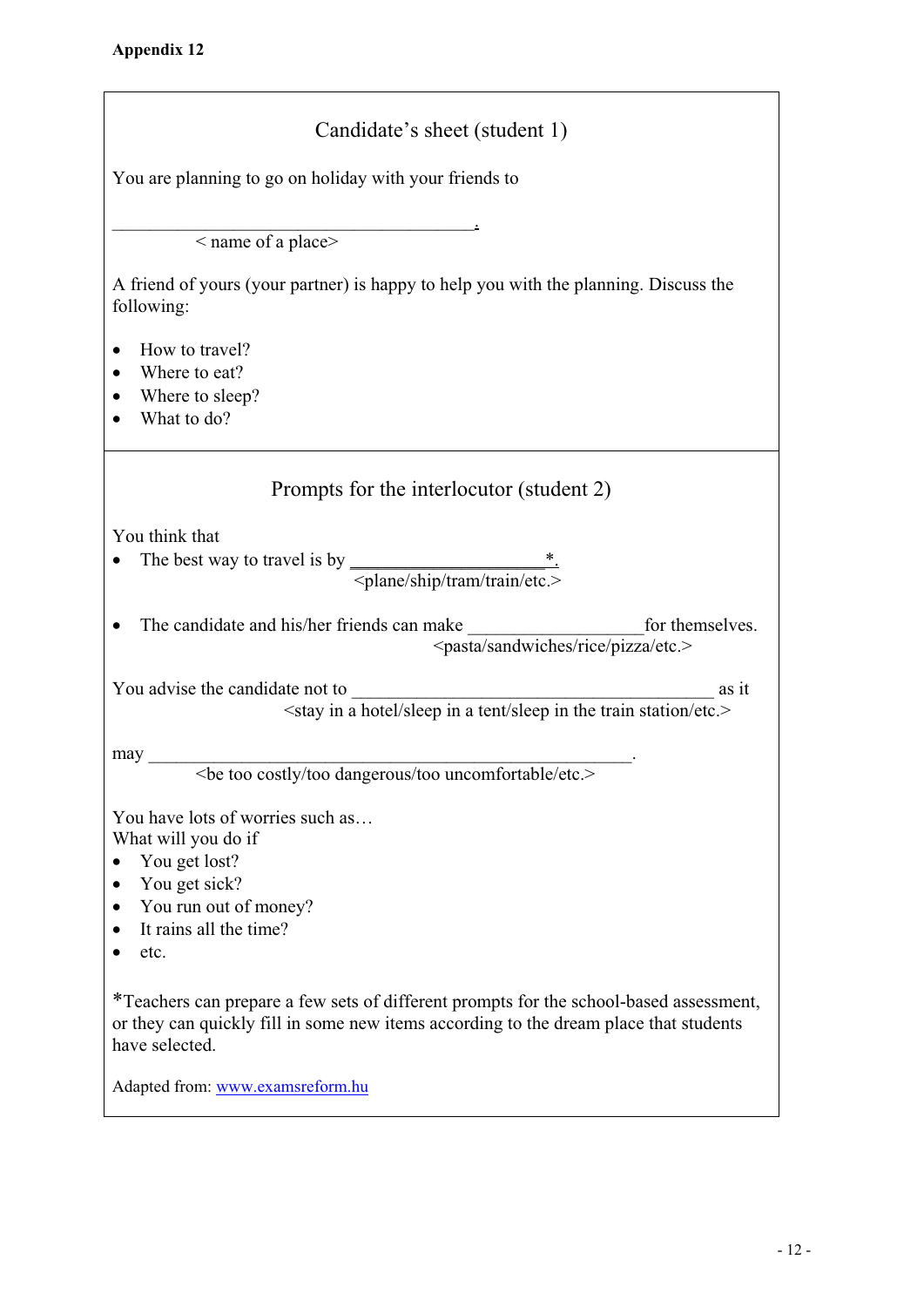## What goes into a celebrity interview?

- $\bullet$  How does the host introduce his guest? (giving information about him/her)
- $\bullet$  Is the interview just a talk-through biography? (no)
- What does it focus on? (e.g. formative influences, interesting experiences, emotions and attitudes, achievements, current activities, future plans)
- What are the main questions? Are there follow-up questions?
- How does the interviewer show interest? (e.g. smiles, nods, gives encouragement, makes noises)
- How do we get background information? (e.g. from the introduction and questioning)
- $\bullet$  How does the host sign off?
- How do you think the interviewer prepares for the interview?

Sherman, J. (2003). "Celebrity interview" in *Using authentic video in the language classroom,* Cambridge: Cambridge University Press, p.137